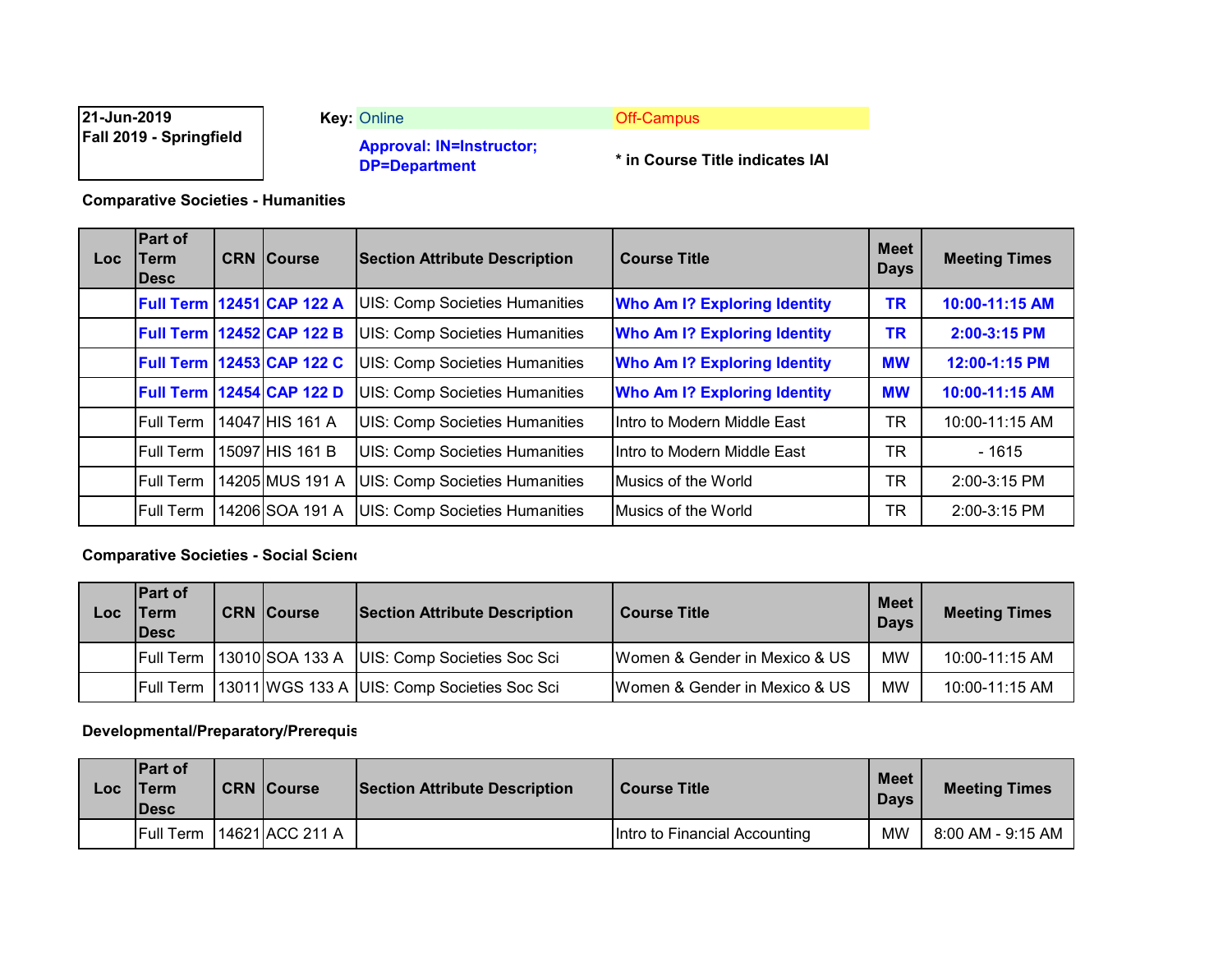| Full Term        | 14449 ACC 211 B                  | Intro to Financial Accounting       | <b>MW</b>    | 12:00-1:15 PM     |
|------------------|----------------------------------|-------------------------------------|--------------|-------------------|
| Online Full Term | 12861 ACC 211 C                  | Intro to Financial Accounting       |              |                   |
| Full Term        | 14622 ACC 211 D                  | Intro to Financial Accounting       | M            | 6:00-8:30 PM      |
| Full Term        | 12405 ACC 212 A                  | Intro To Managerial Accounting      | <b>MW</b>    | 12:00-1:15 PM     |
| Full Term        | 14445 ACC 212 B                  | Intro To Managerial Accounting      | $\mathsf{R}$ | 6:00-8:30 PM      |
| Full Term        | 13597 CSC 225 A                  | Comp Programming Concepts I         | T            | 6:00-7:40 PM      |
| Online Full Term | 13598 CSC 225 B                  | <b>Comp Programming Concepts I</b>  |              |                   |
| Online Full Term | 13833 CSC 225 C                  | <b>Comp Programming Concepts I</b>  |              |                   |
|                  | Full Term 13693 CSC 275 A        | <b>Comp Programming Concepts II</b> | <b>TR</b>    | 6:00-7:15 PM      |
|                  | Online Full Term 13694 CSC 275 B | <b>Comp Programming Concepts II</b> |              |                   |
|                  | Online Full Term 14183 CSC 275 C | <b>Comp Programming Concepts II</b> |              |                   |
|                  | <b>Full Term 13799 ENG 091 A</b> | <b>Critical Reading</b>             | <b>MW</b>    | 8:00 AM - 9:15 AM |
|                  | Full Term 13853 ENG 091 B        | <b>Critical Reading</b>             | <b>MW</b>    | 4:00-5:15 PM      |
|                  | Full Term 14344 ENG 091 C        | <b>Critical Reading</b>             | <b>TR</b>    | 10:00-11:15 AM    |
|                  | <b>Full Term 13038 MAT 092 A</b> | <b>Arithmetic Review</b>            | <b>TR</b>    | 12:00-1:15 PM     |
|                  | Full Term 13040 MAT 094 A        | <b>Beginning Algebra</b>            | <b>MW</b>    | 10:00-11:15 AM    |
|                  | Full Term 13041 MAT 094 B        | <b>Beginning Algebra</b>            | <b>MW</b>    | 12:00-1:15 PM     |
|                  | Full Term 13042 MAT 094 C        | <b>Beginning Algebra</b>            | <b>MW</b>    | 4:00-5:15 PM      |
|                  | <b>Full Term 14660 MAT 094 D</b> | <b>Beginning Algebra</b>            | <b>TR</b>    | 4:00-5:15 PM      |
|                  | Full Term   13043 MAT 096 A      | <b>Intermediate Algebra</b>         | <b>MW</b>    | 4:00-5:15 PM      |
|                  | Full Term 13044 MAT 096 B        | <b>Intermediate Algebra</b>         | <b>TR</b>    | 10:00-11:15 AM    |
|                  | <b>Full Term 14659 MAT 096 C</b> | <b>Intermediate Algebra</b>         | <b>TR</b>    | 4:00-5:15 PM      |
|                  | Full Term 13751 MAT 102 A        | <b>College Algebra</b>              | <b>MW</b>    | 10:00-11:15 AM    |
|                  | <b>Full Term 13752 MAT 102 B</b> | <b>College Algebra</b>              | <b>TR</b>    | 10:00-11:15 AM    |
|                  | Online Full Term 14735 MAT 102 C | <b>College Algebra</b>              |              |                   |
|                  | Full Term 13753 MAT 103 A        | <b>Trigonometry</b>                 | <b>TR</b>    | 4:00 PM - 1650    |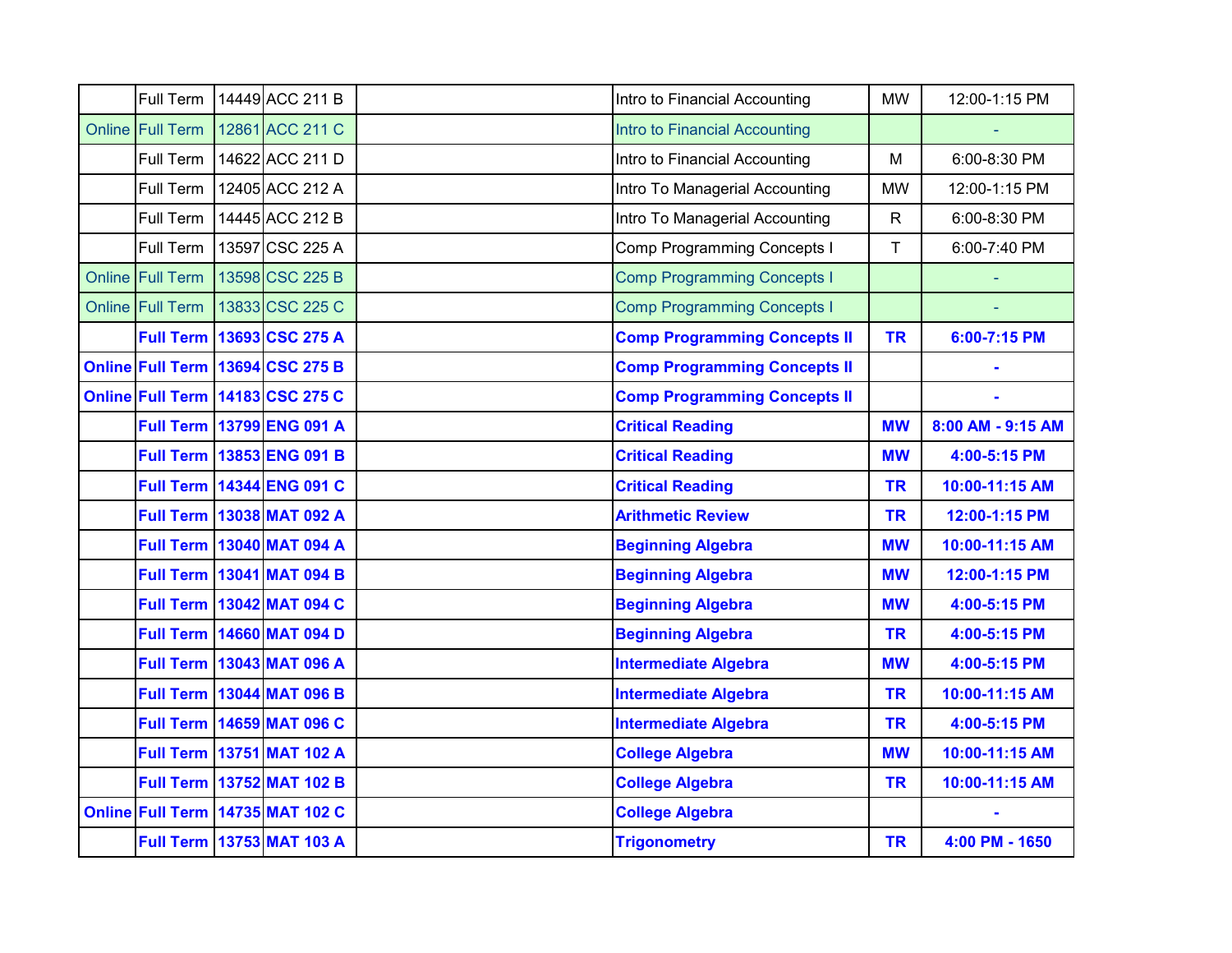| <b>Full Term</b> | 13073 UNI 103 A | Academic Success Workshop |  |
|------------------|-----------------|---------------------------|--|
| <b>Full Term</b> | 14162 UNI 103 C | Academic Success Workshop |  |

# **Engagement Experience**

| <b>Loc</b> | Part of<br><b>Term</b><br><b>Desc</b> |  | <b>CRN</b> Course                | <b>Section Attribute Description</b> | <b>Course Title</b>                          | <b>Meet</b><br><b>Days</b> | <b>Meeting Times</b>                  |  |                            |                                       |  |  |
|------------|---------------------------------------|--|----------------------------------|--------------------------------------|----------------------------------------------|----------------------------|---------------------------------------|--|----------------------------|---------------------------------------|--|--|
|            |                                       |  | Full Term 11363 BIO 400 A        | UIS: Engagement Exp (ECCE)           | <b>ECCE: Undergraduate Research</b>          | M                          | 6:00 PM - 8:55 PM                     |  |                            |                                       |  |  |
|            | <b>Full Term</b>                      |  | 11364 BIO 400 B                  | UIS: Engagement Exp (ECCE)           | <b>ECCE: Undergraduate Research</b>          |                            |                                       |  |                            |                                       |  |  |
|            |                                       |  | Full Term 11367 BIO 400 C        | UIS: Engagement Exp (ECCE)           | <b>ECCE: Undergraduate Research</b>          | т                          | $-1245$                               |  |                            |                                       |  |  |
|            |                                       |  | <b>Full Term 14034 CAP 361 A</b> | UIS: Engagement Exp (ECCE)           | <b>ECCE: Peer Tutoring</b>                   | т                          | $-1640$                               |  |                            |                                       |  |  |
|            | <b>Full Term</b>                      |  | 13980 CAP 371 A                  | UIS: Engagement Exp (ECCE)           | <b>ECCE: Peer Mentoring</b>                  | R                          | 4:00-5:40 PM                          |  |                            |                                       |  |  |
|            | Full Term                             |  | 14515 IPL 202 A                  | UIS: Engagement Exp (ECCE)           | <b>ECCE:Serv-Learning Immersion</b>          | $\mathsf{R}$               | 6:00-7:40 PM                          |  |                            |                                       |  |  |
|            | <b>Full Term</b>                      |  | 14517 IPL 300 A                  | UIS: Engagement Exp (ECCE)           | <b>ECCE:InternshipAppliedLearning</b>        |                            |                                       |  |                            |                                       |  |  |
|            |                                       |  |                                  |                                      |                                              |                            |                                       |  | UIS: Engagement Exp (ECCE) | <b>ECCE:InternshipAppliedLearning</b> |  |  |
|            | Online Full Term 14518 IPL 300 B      |  |                                  | UIS: Engagement Exp (ECCE)           |                                              |                            |                                       |  |                            |                                       |  |  |
|            |                                       |  |                                  | Online Full Term 14519 IPL 300 C     |                                              | UIS: Engagement Exp (ECCE) | <b>ECCE:InternshipAppliedLearning</b> |  |                            |                                       |  |  |
|            |                                       |  |                                  | UIS: Engagement Exp (ECCE)           |                                              |                            |                                       |  |                            |                                       |  |  |
|            | Online Full Term 14520 IPL 300 D      |  |                                  | UIS: Engagement Exp (ECCE)           | <b>ECCE:InternshipAppliedLearning</b>        |                            |                                       |  |                            |                                       |  |  |
|            |                                       |  |                                  | UIS: Engagement Exp (ECCE)           |                                              |                            |                                       |  |                            |                                       |  |  |
|            | Online Full Term 14527 IPL 300 E      |  |                                  | UIS: Engagement Exp (ECCE)           | <b>ECCE:InternshipAppliedLearning</b>        |                            |                                       |  |                            |                                       |  |  |
|            | <b>Online Full Term</b>               |  | 14521 IPL 301 A                  | UIS: Engagement Exp (ECCE)           | <b>ECCE: Project Applied Learning</b>        |                            |                                       |  |                            |                                       |  |  |
|            | Online Full Term 14522 IPL 305 A      |  |                                  | UIS: Engagement Exp (ECCE)           | <b>ECCE: UG Prior Lrn Ptfolio Dev</b>        |                            |                                       |  |                            |                                       |  |  |
|            |                                       |  | <b>Full Term 14993 MLS 421 A</b> | UIS: Engagement Exp (ECCE)           | <b>ECCE: Clinical Chemistry Pract</b>        | <b>MTWRF</b>               | 7:00 AM - 4:00 PM                     |  |                            |                                       |  |  |
|            |                                       |  | <b>Full Term 14994 MLS 422 A</b> | UIS: Engagement Exp (ECCE)           | <b>ECCE: Clinical Hematology Prac</b>        | <b>MTWRF</b>               | 7:00 AM - 4:00 PM                     |  |                            |                                       |  |  |
|            | <b>Full Term</b>                      |  | 14995 MLS 423 A                  | UIS: Engagement Exp (ECCE)           | <b>ECCE: ClinMicrobiologyPracticum MTWRF</b> |                            | 7:00 AM - 4:00 PM                     |  |                            |                                       |  |  |
|            |                                       |  | <b>Full Term 14996 MLS 424 A</b> | UIS: Engagement Exp (ECCE)           | ECCE:ClinImmunohematologyPraMTWRF            |                            | 7:00 AM - 4:00 PM                     |  |                            |                                       |  |  |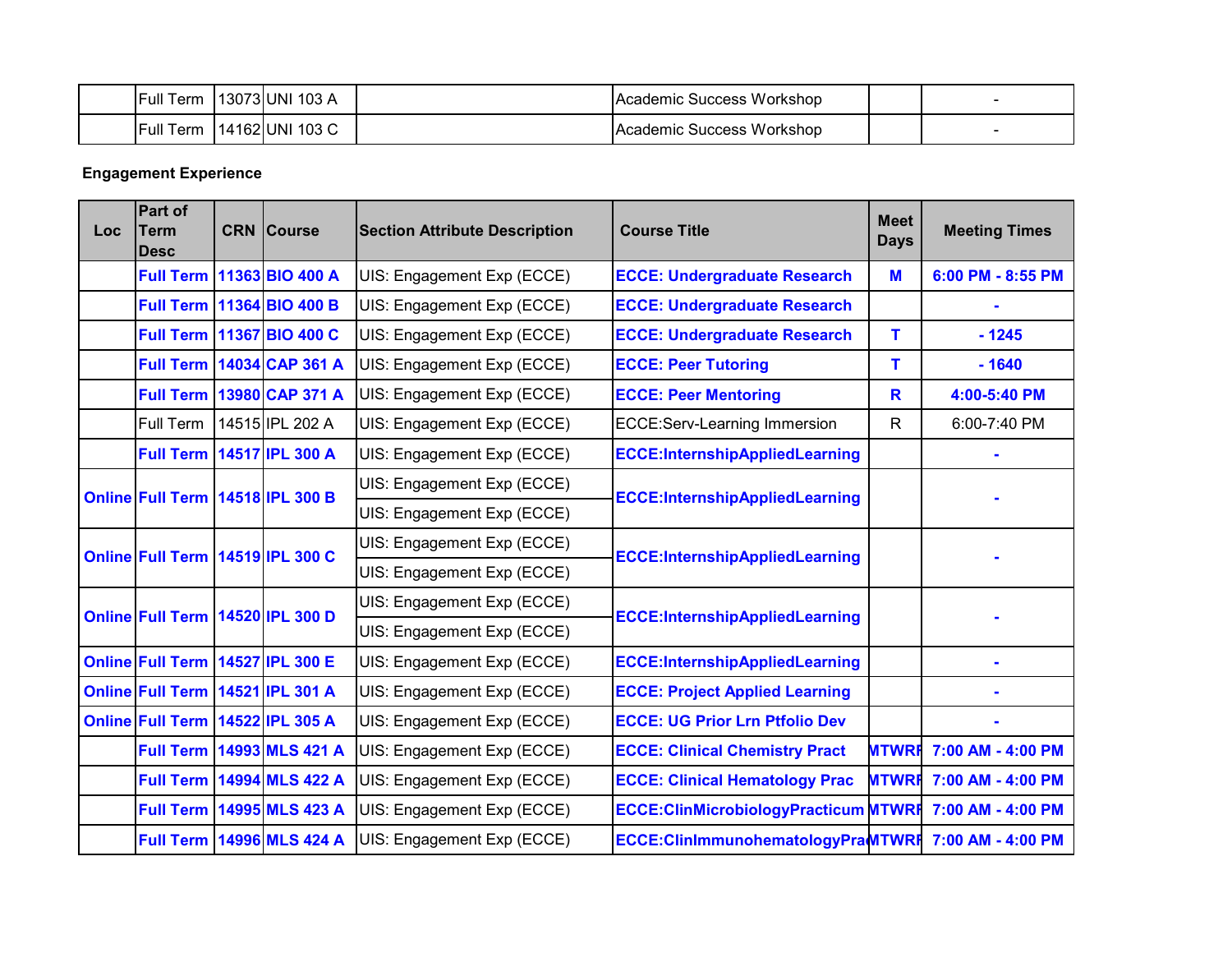|                  | <b>Full Term 11938 PSY 467 A</b>   | UIS: Engagement Exp (ECCE) | <b>ECCE: Spec Internship AppLearn</b> |   | 6:00-7:40 PM    |
|------------------|------------------------------------|----------------------------|---------------------------------------|---|-----------------|
|                  | Online Full Term 14874 PSY 467 B   | UIS: Engagement Exp (ECCE) | <b>ECCE: Spec Internship AppLearn</b> |   |                 |
|                  | <b>Full Term   10245 SWK 450 A</b> | UIS: Engagement Exp (ECCE) | IECCE: Field Work                     | т | 10:00 AM - 1300 |
| Full Term        | 13665 SWK 450 B                    | UIS: Engagement Exp (ECCE) | IECCE: Field Work                     |   | 2:00-5:30 PM    |
|                  | <b>Full Term   10268 TEP 450 A</b> | UIS: Engagement Exp (ECCE) | ECCE:ClinicalPrac-Elem/Mid-Lev        |   |                 |
|                  | <b>Full Term 10269 TEP 451 A</b>   | UIS: Engagement Exp (ECCE) | ECCE: ClinicalPrac-Mid-Level/HS       |   |                 |
|                  | Online Full Term 12626 TEP 451 B   | UIS: Engagement Exp (ECCE) | ECCE: ClinicalPrac-Mid-Level/HS       |   |                 |
| Full Term        | 15101 UNI 262 A                    | UIS: Engagement Exp (ECCE) | ECCE: Immigration/HumanTrafking       |   |                 |
| <b>Full Term</b> | <b>14495 UNI 460 A</b>             | UIS: Engagement Exp (ECCE) | <b>ECCE: GIbl Exp: Vietnam</b>        |   |                 |
|                  | <b>Full Term   12550 UNI 470 A</b> | UIS: Engagement Exp (ECCE) | <b>ECCE: Global Experience Exchng</b> |   |                 |
|                  | <b>Full Term   12111 UNI 480 A</b> | UIS: Engagement Exp (ECCE) | <b>ECCE: Global Experience Prgrm</b>  |   |                 |
|                  | <b>Full Term 14482 UNI 490 A</b>   | UIS: Engagement Exp (ECCE) | <b>ECCE: Global Exper Exch ISEP</b>   |   |                 |

### **Freshman Seminar**

| <b>Loc</b> | Part of<br>Term<br><b>IDesc</b> | <b>CRN Course</b>                        | <b>Section Attribute Description</b> | <b>Course Title</b>            | <b>Meet</b><br><b>Days</b> | <b>Meeting Times</b> |
|------------|---------------------------------|------------------------------------------|--------------------------------------|--------------------------------|----------------------------|----------------------|
|            | <b>Full Term</b>                | 13269 CAP 102 A                          | UIS: Freshman Seminar                | <b>Introduction to Honors</b>  | R                          | 12:00-1:40 PM        |
|            | <b>Full Term</b>                | <b>13270 CAP 102 B</b>                   | UIS: Freshman Seminar                | <b>Introduction to Honors</b>  | R                          | 12:00-1:40 PM        |
|            | <b>Full Term</b>                | 13271 CAP 102 C                          | UIS: Freshman Seminar                | <b>Introduction to Honors</b>  | R                          | 12:00-1:40 PM        |
|            | <b>Full Term</b>                | 13272 CAP 102 D                          | UIS: Freshman Seminar                | <b>Introduction to Honors</b>  | R                          | 12:00-1:40 PM        |
|            | <b>Full Term</b>                | 13273 CAP 102 E                          | UIS: Freshman Seminar                | <b>Introduction to Honors</b>  | R                          | 12:00-1:40 PM        |
|            | <b>Full Term</b>                | 14040 ENG 111 A                          | UIS: Freshman Seminar                | Seminar: Novel Mysteries Rvld  | MW                         | 8:00 AM - 9:15 AM    |
|            | <b>Full Term</b>                | 14953 ENG 111 B                          | UIS: Freshman Seminar                | Seminar: Novel Mysteries Rvld  | MW                         | $2:00-3:15$ PM       |
|            | <b>Full Term</b>                | 15103 ENG 111 C                          | UIS: Freshman Seminar                | Seminar: Novel Mysteries Rvld  | <b>TR</b>                  | 12:00-1:15 PM        |
|            | Full Term                       | 15106 ENG 111 D                          | UIS: Freshman Seminar                | Seminar: Novel Mysteries Rvld  | <b>TR</b>                  | 2:00-3:15 PM         |
|            |                                 | $E_{\text{full}}$ Term $13050$ CRL 101 A | UIS: Freshman Seminar                | Coography of College Age Vouth | TD.                        | $A \cdot 00$ 5.15 DM |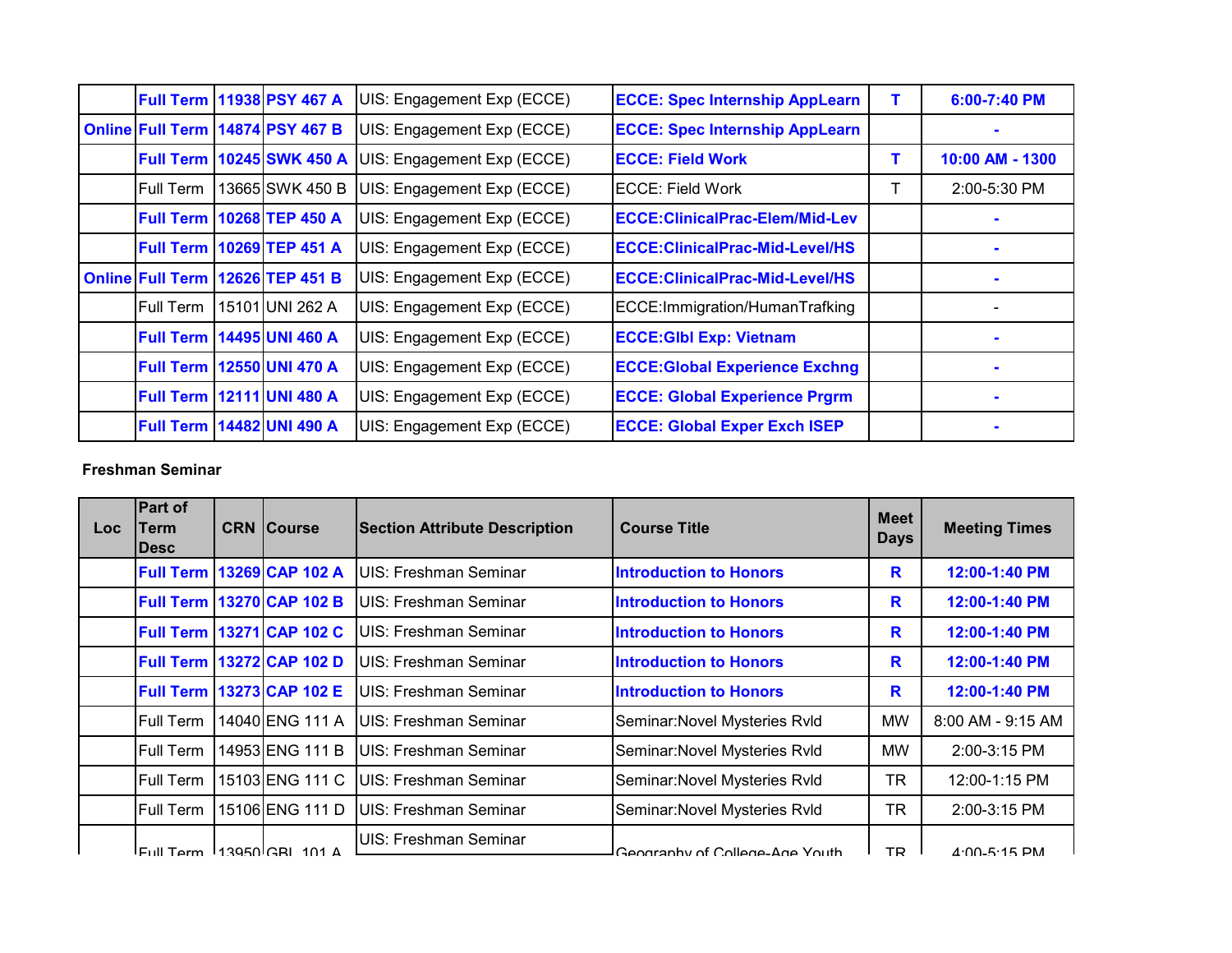| $III \cup 1$     |  | <b>IUUUL IUI A</b> | UIS: Freshman Seminar         | Uchinahiin on Annaha-Unio indin | $\blacksquare$ | 7.0070.101101     |
|------------------|--|--------------------|-------------------------------|---------------------------------|----------------|-------------------|
| <b>Full Term</b> |  | 14435 HIS 122 A    | UIS: Freshman Seminar         | <b>IGame of Thrones</b>         | МW             | $4:00 - 5:15$ PM  |
| Full Term        |  | 13884 LIS 101 A    | UIS: Freshman Seminar         | Studio Age: Hollywood Heritage  |                | 2:00 PM - 1559    |
|                  |  |                    | UIS: Freshman Seminar         |                                 | R              | 2:00-3:15 PM      |
| Full Term        |  | 14942 LIS 101 B    | UIS: Freshman Seminar         | Studio Age: Hollywood Heritage  |                | 2:00 PM - 1559    |
|                  |  |                    | UIS: Freshman Seminar         |                                 | R              | 2:00-3:15 PM      |
| <b>Full Term</b> |  | 14015 SOA 141 A    | IUIS: Freshman Seminar        | The American Dream              | <b>MW</b>      | $2:00-3:15$ PM    |
| <b>Full Term</b> |  | 14324 SOA 141 B    | IUIS: Freshman Seminar        | The American Dream              | <b>MW</b>      | $2:00-3:15$ PM    |
| <b>Full Term</b> |  | 14801 TEP 189 A    | UIS: Freshman Seminar         | Athletics and the Amer Univ     | TR             | 8:00 AM - 9:15 AM |
| <b>Full Term</b> |  | 14019 UNI 106 A    | UIS: Freshman Seminar         | Diversity & College Experience  | TR             | 12:00-1:15 PM     |
| <b>Full Term</b> |  | 13978 WGS 161 A    | <b>IUIS: Freshman Seminar</b> | IWomen in American Literature   | TR             | 6:00-7:15 PM      |

#### **Global Awareness**

| <b>Loc</b> | <b>Part of</b><br>Term<br><b>IDesc</b> | <b>CRN Course</b> | <b>Section Attribute Description</b> | <b>Course Title</b>                       | <b>Meet</b><br><b>Days</b> | <b>Meeting Times</b> |
|------------|----------------------------------------|-------------------|--------------------------------------|-------------------------------------------|----------------------------|----------------------|
|            | <b>Full Term</b>                       | 14618 ART 367 A   | UIS: Global Awareness (ECCE)         | ECCE: Arts/Iden/Pacific Island            | TR                         | 10:00-11:40 AM       |
|            | <b>Full Term</b>                       | 15077 ART 367 B   | UIS: Global Awareness (ECCE)         | ECCE: Arts/Iden/Pacific Island            | TR                         | 12:00-1:40 PM        |
| Online     | <b>Full Term</b>                       | 14868 ART 432 A   | UIS: Global Awareness (ECCE)         | <b>ECCE: Expatriate Paris</b>             |                            |                      |
|            | Full Term                              | 15063 CAP 355 A   | UIS: Global Awareness (ECCE)         | ECCE: Pacific War: WW II in Asia          | <b>MW</b>                  | 10:00-11:40 AM       |
|            | <b>Full Term</b>                       | 15074 CAP 356 A   | UIS: Global Awareness (ECCE)         | <b>ECCE:Nat &amp; Identity in Vietnam</b> | R                          | 6:00-8:30 PM         |
|            | <b>Online Full Term</b>                | 14805 CSC 316 A   | UIS: Global Awareness (ECCE)         | <b>ECCE: Wired Perspectives</b>           |                            |                      |
|            | <b>Online Full Term</b>                | 14815 CSC 316 B   | UIS: Global Awareness (ECCE)         | <b>ECCE: Wired Perspectives</b>           |                            |                      |
|            | <b>Online Full Term</b>                | 14915 ENG 426 A   | UIS: Global Awareness (ECCE)         | <b>ECCE: Expatriate Paris</b>             |                            |                      |
|            | <b>Full Term</b>                       | 14245 HIS 365 A   | UIS: Global Awareness (ECCE)         | <b>ECCE: Culture Wars/Europe</b>          | W                          | 2:00-5:30 PM         |
|            | <b>Full Term</b>                       | 13503 HIS 378 A   | UIS: Global Awareness (ECCE)         | <b>ECCE: Christin/Muslm Encounters</b>    | <b>MW</b>                  | 10:00-11:40 AM       |
|            | <b>Online Full Term</b>                | 15031 HIS 411 A   | UIS: Global Awareness (ECCE)         | <b>ECCE:Democracy &amp; Demo Theory</b>   |                            |                      |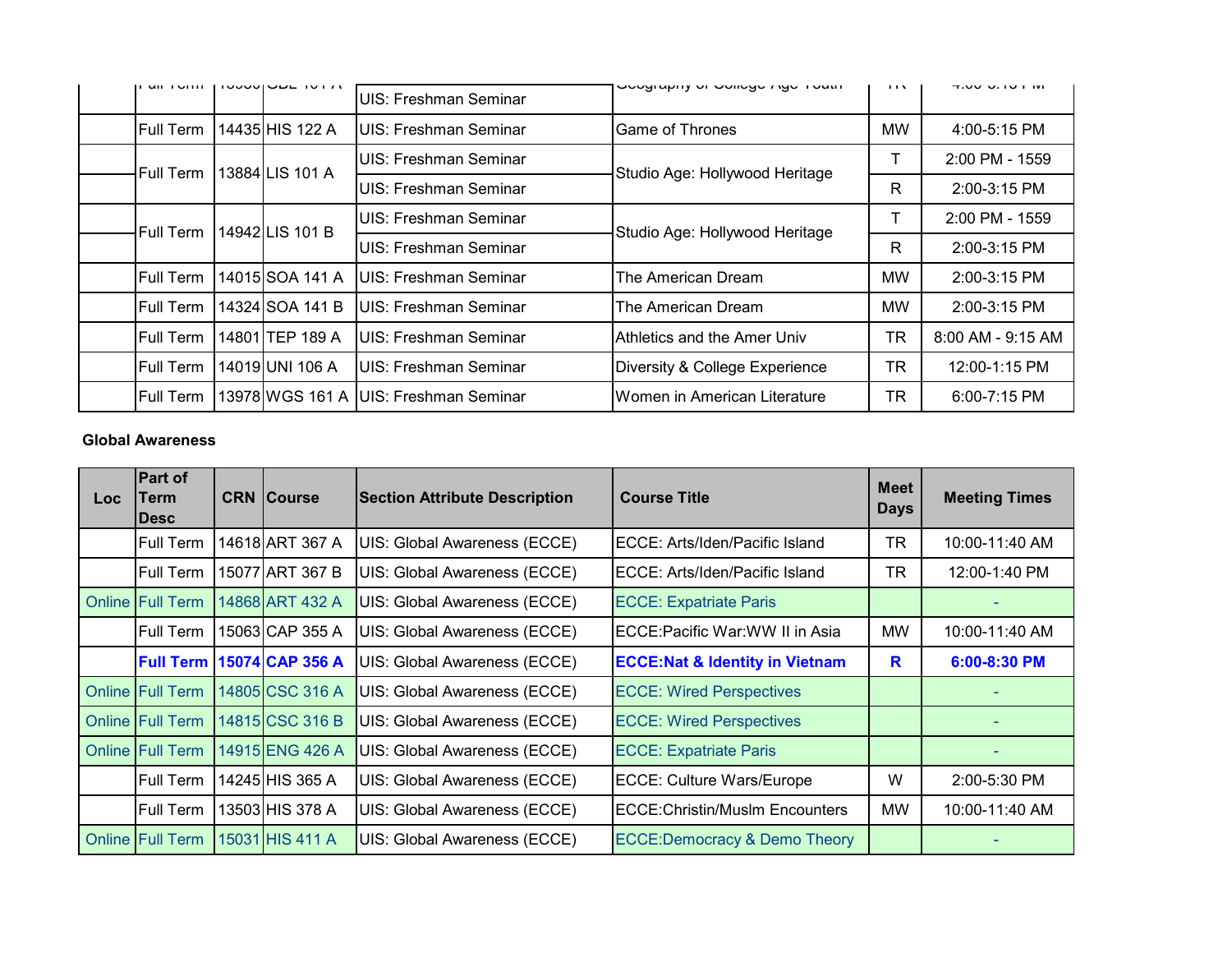| <b>Full Term</b>        | 15062 HIS 471 A | UIS: Global Awareness (ECCE)                   | ECCE:Pacific War:WW II in Asia           | MW        | 10:00-11:40 AM |
|-------------------------|-----------------|------------------------------------------------|------------------------------------------|-----------|----------------|
| <b>Online Full Term</b> | 13882 LIS 432 A | UIS: Global Awareness (ECCE)                   | <b>ECCE: Expatriate Paris</b>            |           |                |
| Full Term               | 14619 MUS 367 A | UIS: Global Awareness (ECCE)                   | ECCE: Arts/Iden/Pacific Island           | <b>TR</b> | 10:00-11:40 AM |
| Full Term               | 15076 MUS 367 B | UIS: Global Awareness (ECCE)                   | ECCE: Arts/Iden/Pacific Island           | <b>TR</b> | 12:00-1:40 PM  |
| Full Term               | 14474 PSC 205 A | UIS: Global Awareness (ECCE)                   | <b>ECCE: Global Women</b>                | M         | 6:00-9:30 PM   |
| Full Term               | 15053 PSC 331 A | UIS: Global Awareness (ECCE)                   | <b>ECCE: Politcal Ideas/Ideologies</b>   | R         | 2:00-4:30 PM   |
| Online Full Term        | 15054 PSC 331 B | UIS: Global Awareness (ECCE)                   | <b>ECCE: Politcal Ideas/Ideologies</b>   |           |                |
| <b>Online Full Term</b> | 15032 PSC 425 A | UIS: Global Awareness (ECCE)                   | <b>ECCE: Democracy &amp; Demo Theory</b> |           |                |
| Full Term               | 14475 SOA 204 A | UIS: Global Awareness (ECCE)                   | <b>ECCE: Global Women</b>                | м         | 6:00-9:30 PM   |
| <b>Full Term</b>        | 14617 SOA 367 A | UIS: Global Awareness (ECCE)                   | IECCE: Arts/Iden/Pacific Island          | <b>TR</b> | 10:00-11:40 AM |
| Full Term               | 15075 SOA 367 B | UIS: Global Awareness (ECCE)                   | ECCE: Arts/Iden/Pacific Island           | <b>TR</b> | 12:00-1:40 PM  |
| Online Full Term        | 14788 SOA 428 A | UIS: Global Awareness (ECCE)                   | ECCE: Culture, Health, & Power           |           |                |
| Online Full Term        | 15072 SOA 428 B | UIS: Global Awareness (ECCE)                   | ECCE: Culture, Health, & Power           |           |                |
| Online Full Term        | 12736 SOA 441 A | UIS: Global Awareness (ECCE)                   | <b>ECCE: Global Soc Stratificatn</b>     |           |                |
| <b>Full Term</b>        | 14495 UNI 460 A | UIS: Global Awareness (ECCE)                   | <b>ECCE:GIbl Exp: Vietnam</b>            |           |                |
| <b>Full Term</b>        | 12550 UNI 470 A | UIS: Global Awareness (ECCE)                   | <b>ECCE: Global Experience Exchng</b>    |           |                |
| <b>Full Term</b>        | 12111 UNI 480 A | UIS: Global Awareness (ECCE)                   | <b>ECCE: Global Experience Prgrm</b>     |           |                |
| <b>Full Term</b>        | 14482 UNI 490 A | UIS: Global Awareness (ECCE)                   | <b>ECCE: Global Exper Exch ISEP</b>      |           |                |
| Full Term               |                 | 14473 WGS 204 A   UIS: Global Awareness (ECCE) | <b>ECCE: Global Women</b>                | M         | 6:00-9:30 PM   |

#### **Humanities**

| $\overline{\mathsf{Loc}}$ | <b>Part of</b><br>Term<br><b>IDesc</b> |  | <b>CRN Course</b>         | <b>Section Attribute Description</b> | <b>Course Title</b>                 | <b>Meet</b><br><b>Days</b> | <b>Meeting Times</b> |
|---------------------------|----------------------------------------|--|---------------------------|--------------------------------------|-------------------------------------|----------------------------|----------------------|
|                           |                                        |  | Full Term 12962 AAS 261 A | UIS: Humanities                      | Survey of African Amer Lit          | <b>TR</b>                  | 2:00-3:15 PM         |
|                           | <b>Full Term 12451</b>                 |  | $-CAP$ 122 A              | UIS: Humanities                      | <b>Who Am I? Exploring Identity</b> | <b>TR</b>                  | 10:00-11:15 AM       |
|                           | <b>Full Term 12451</b>                 |  |                           | UIS: IAI Humanities                  | Who Am I? Exploring Identity*       | TR                         | 10:00-11:15 AM       |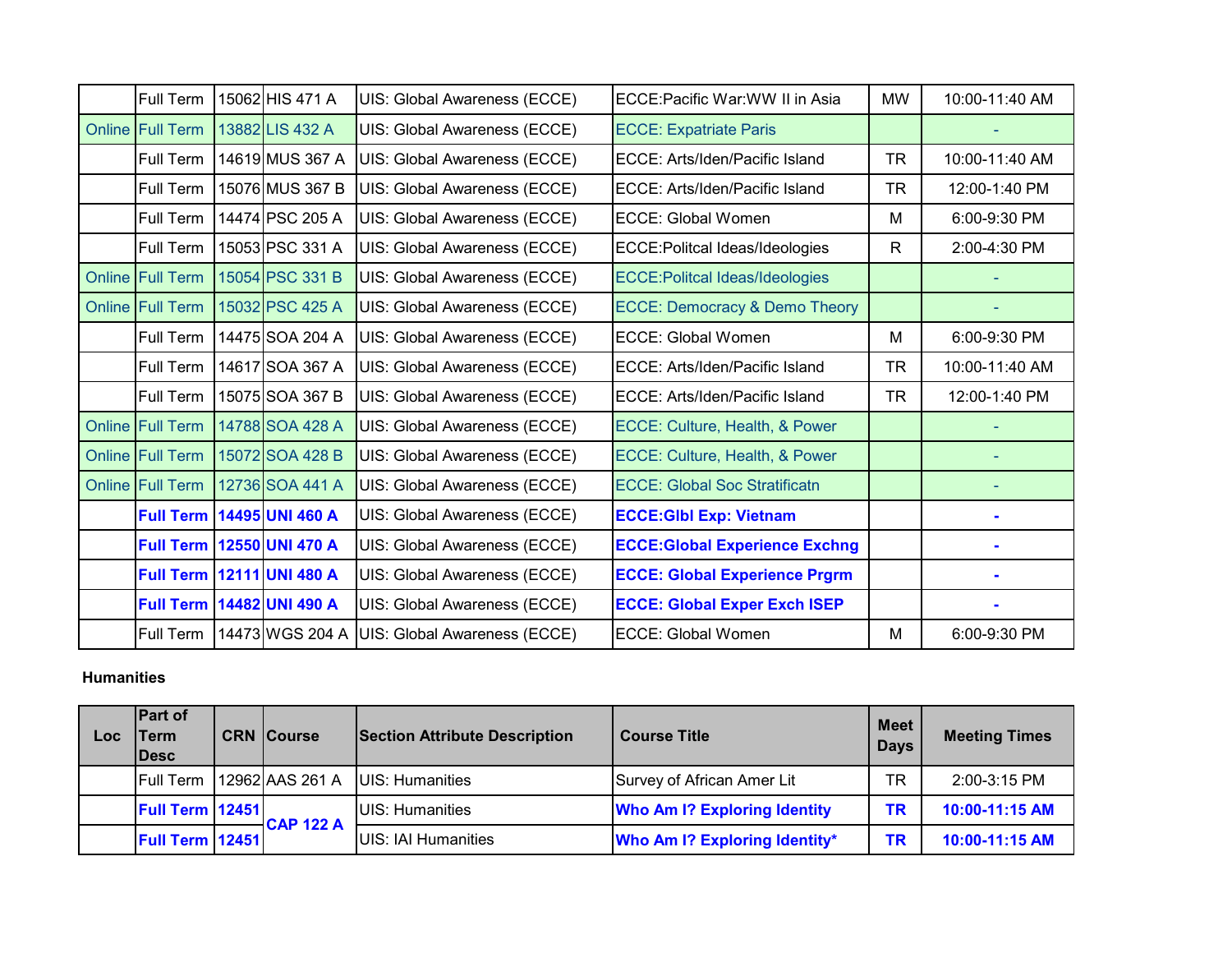| Full Term 12452        |       | <b>CAP 122 B</b> | <b>UIS: Humanities</b>     | <b>Who Am I? Exploring Identity</b>    | <b>TR</b>    | 2:00-3:15 PM      |
|------------------------|-------|------------------|----------------------------|----------------------------------------|--------------|-------------------|
| <b>Full Term</b>       | 12452 |                  | <b>UIS: IAI Humanities</b> | <b>Who Am I? Exploring Identity*</b>   | <b>TR</b>    | 2:00-3:15 PM      |
| <b>Full Term 12453</b> |       | <b>CAP 122 C</b> | <b>UIS: Humanities</b>     | <b>Who Am I? Exploring Identity</b>    | <b>MW</b>    | 12:00-1:15 PM     |
| <b>Full Term 12453</b> |       |                  | <b>UIS: IAI Humanities</b> | <b>Who Am I? Exploring Identity*</b>   | <b>MW</b>    | 12:00-1:15 PM     |
| <b>Full Term 12454</b> |       | <b>CAP 122 D</b> | <b>UIS: Humanities</b>     | <b>Who Am I? Exploring Identity</b>    | <b>MW</b>    | 10:00-11:15 AM    |
| Full Term 12454        |       |                  | <b>UIS: IAI Humanities</b> | <b>Who Am I? Exploring Identity*</b>   | <b>MW</b>    | 10:00-11:15 AM    |
| <b>Full Term</b>       | 13179 | <b>CAP 225 B</b> | <b>UIS: Humanities</b>     | <b>What Is Good? Exploring Values</b>  | <b>TR</b>    | 12:00-1:15 PM     |
| <b>Full Term 13179</b> |       |                  | <b>UIS: IAI Humanities</b> | <b>What Is Good? Exploring Values*</b> | <b>TR</b>    | 12:00-1:15 PM     |
| Full Term 13180        |       | <b>CAP 225 C</b> | <b>UIS: Humanities</b>     | <b>What Is Good? Exploring Values</b>  | <b>MW</b>    | 2:00-3:15 PM      |
| <b>Full Term 13180</b> |       |                  | <b>UIS: IAI Humanities</b> | <b>What Is Good? Exploring Values*</b> | <b>MW</b>    | 2:00-3:15 PM      |
| <b>Full Term 13181</b> |       | <b>CAP 225 D</b> | <b>UIS: Humanities</b>     | <b>What Is Good? Exploring Values</b>  | <b>MW</b>    | 10:00-11:15 AM    |
| <b>Full Term 13181</b> |       |                  | <b>UIS: IAI Humanities</b> | <b>What Is Good? Exploring Values*</b> | <b>MW</b>    | 10:00-11:15 AM    |
| Full Term              |       | 14040 ENG 111 A  | UIS: Humanities            | Seminar: Novel Mysteries Rvld          | <b>MW</b>    | 8:00 AM - 9:15 AM |
| Full Term              |       | 14953 ENG 111 B  | <b>UIS: Humanities</b>     | Seminar: Novel Mysteries Rvld          | <b>MW</b>    | 2:00-3:15 PM      |
| Full Term              |       | 15103 ENG 111 C  | <b>UIS: Humanities</b>     | Seminar: Novel Mysteries Rvld          | <b>TR</b>    | 12:00-1:15 PM     |
| Full Term              |       | 15106 ENG 111 D  | UIS: Humanities            | Seminar: Novel Mysteries Rvld          | <b>TR</b>    | 2:00-3:15 PM      |
| Full Term              |       | 13519 ENG 231 A  | UIS: Humanities            | Survey of African Amer Lit             | <b>TR</b>    | 2:00-3:15 PM      |
| Full Term              |       | 13967 ENG 234 A  | <b>UIS: Humanities</b>     | Introduction to Film                   | W            | 6:00-8:30 PM      |
| Full Term              |       | 14742 ENG 241 A  | <b>UIS: Humanities</b>     | <b>Early British Literature</b>        | <b>TR</b>    | 4:00-5:15 PM      |
| Full Term              |       | 14755 ENG 245 A  | UIS: Humanities            | <b>Early American Literature</b>       | <b>TR</b>    | 12:00-1:15 PM     |
| Full Term              |       | 14435 HIS 122 A  | <b>UIS: Humanities</b>     | Game of Thrones                        | <b>MW</b>    | 4:00-5:15 PM      |
| Full Term              |       | 14111 HIS 204 A  | <b>UIS: Humanities</b>     | U.S. History to 1877                   | <b>MW</b>    | 12:00-1:15 PM     |
| Full Term              | 14766 |                  | <b>UIS: Humanities</b>     | Russia: Peter I to Putin               | <b>TR</b>    | 2:00-3:15 PM      |
| Full Term              | 14766 | <b>HIS 212 A</b> | <b>UIS: IAI Humanities</b> | Russia: Peter I to Putin*              | <b>TR</b>    | 2:00-3:15 PM      |
|                        |       |                  | <b>UIS: Humanities</b>     |                                        | $\mathsf T$  | 2:00 PM - 1559    |
| Full Term              |       | 13884 LIS 101 A  | <b>UIS: Humanities</b>     | Studio Age: Hollywood Heritage         | $\mathsf{R}$ | 2:00-3:15 PM      |
|                        |       |                  |                            |                                        |              |                   |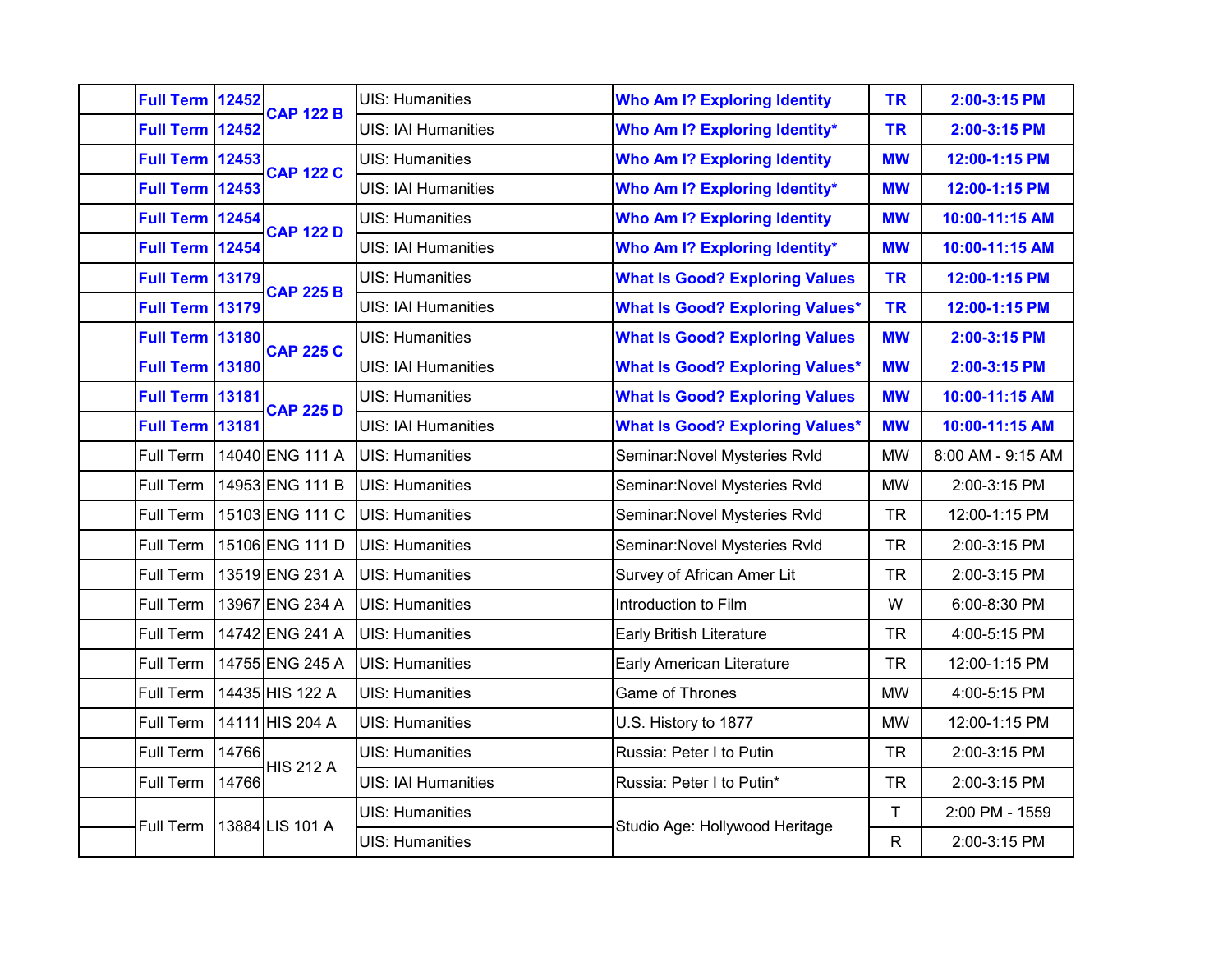| Full Term               |       | 14942 LIS 101 B  | <b>I</b> UIS: Humanities | Studio Age: Hollywood Heritage | ᠇         | 2:00 PM - 1559    |
|-------------------------|-------|------------------|--------------------------|--------------------------------|-----------|-------------------|
|                         |       |                  | <b>IUIS: Humanities</b>  |                                | R         | 2:00-3:15 PM      |
| <b>Full Term</b>        |       | 15039 LIS 261 A  | <b>IUIS: Humanities</b>  | Survey of African Amer Lit     | <b>TR</b> | 2:00-3:15 PM      |
| <b>Full Term</b>        |       | 13965 PHI 242 A  | <b>IUIS: Humanities</b>  | Ethics, Love & Goals of Life   | <b>TR</b> | 2:00-3:15 PM      |
| Online Full Term        |       | 12675 PHI 315 A  | <b>IUIS: Humanities</b>  | Comp Philosophy of Religion    |           |                   |
| <b>Online Full Term</b> |       | 14598 PHI 341 A  | <b>IUIS: Humanities</b>  | <b>Ethics</b>                  |           |                   |
| <b>Full Term</b>        |       | 14599 PHI 353 A  | <b>IUIS: Humanities</b>  | Person, Identity, and Dignity  | MW        | 2:00-3:40 PM      |
| <b>Full Term</b>        |       | 14801 TEP 189 A  | <b>IUIS: Humanities</b>  | Athletics and the Amer Univ    | <b>TR</b> | 8:00 AM - 9:15 AM |
| <b>Full Term</b>        |       | 12954 THE 274 A  | <b>IUIS: Humanities</b>  | Introduction to Theatre        | <b>TR</b> | 12:00-1:15 PM     |
| Full Term               | 13978 | <b>WGS 161 A</b> | <b>UIS: Humanities</b>   | Women in American Literature   | <b>TR</b> | 6:00-7:15 PM      |
| <b>Full Term</b>        | 13978 |                  | UIS: IAI Humanities      | Women in American Literature*  | <b>TR</b> | 6:00-7:15 PM      |

### **Life Science**

| Loc. | <b>Part of</b><br>Term<br><b>IDesc</b> |       | <b>CRN Course</b> | <b>Section Attribute Description</b> | <b>Course Title</b>              | <b>Meet</b><br><b>Days</b> | <b>Meeting Times</b> |
|------|----------------------------------------|-------|-------------------|--------------------------------------|----------------------------------|----------------------------|----------------------|
|      | Full Term                              | 12468 | <b>BIO 106 A</b>  | UIS: IAI Life Science wo Lab         | Environmental Biology*           | MW                         | 10:00-11:15 AM       |
|      | <b>Full Term</b>                       | 12468 |                   | UIS: Life Science wo Lab             | <b>Environmental Biology</b>     | MW                         | 10:00-11:15 AM       |
|      | Full Term                              | 12805 | <b>BIO 106 B</b>  | UIS: IAI Life Science wo Lab         | Environmental Biology*           | TR                         | $2:00-3:15$ PM       |
|      | Full Term                              | 12805 |                   | UIS: Life Science wo Lab             | <b>Environmental Biology</b>     | TR                         | $2:00 - 3:15$ PM     |
|      | Full Term                              |       | 12469 BIO 107 A   | UIS: Life Science with Lab           | Environmental Biology Lab        | M                          | $1:00-3:55$ PM       |
|      | Full Term                              |       | 12654 BIO 107 B   | UIS: Life Science with Lab           | <b>Environmental Biology Lab</b> | W                          | 1:00-3:55 PM         |
|      | Full Term                              | 11860 |                   | UIS: IAI Life Science with Lab       | Unity of Living Organisms*       | TR                         | 2:00-3:15 PM         |
|      | Full Term                              | 11860 |                   | UIS: Life Science with Lab           | Unity of Living Organisms        | <b>TR</b>                  | 2:00-3:15 PM         |
|      | <b>Full Term</b>                       |       | 11860 BIO 141 A   | UIS: IAI Life Science with Lab       |                                  | Т                          | 9:00 AM - 11:55 AM   |
|      |                                        |       |                   | UIS: IAI Life Science with Lab       | Unity of Living Organisms*       | TR                         | 2:00-3:15 PM         |
|      | $FU$ II Tarm $111860$                  |       |                   | UIS: Life Science with Lab           | Llnity of Living Organisms       |                            | 9:00 AM - 11:55 AM   |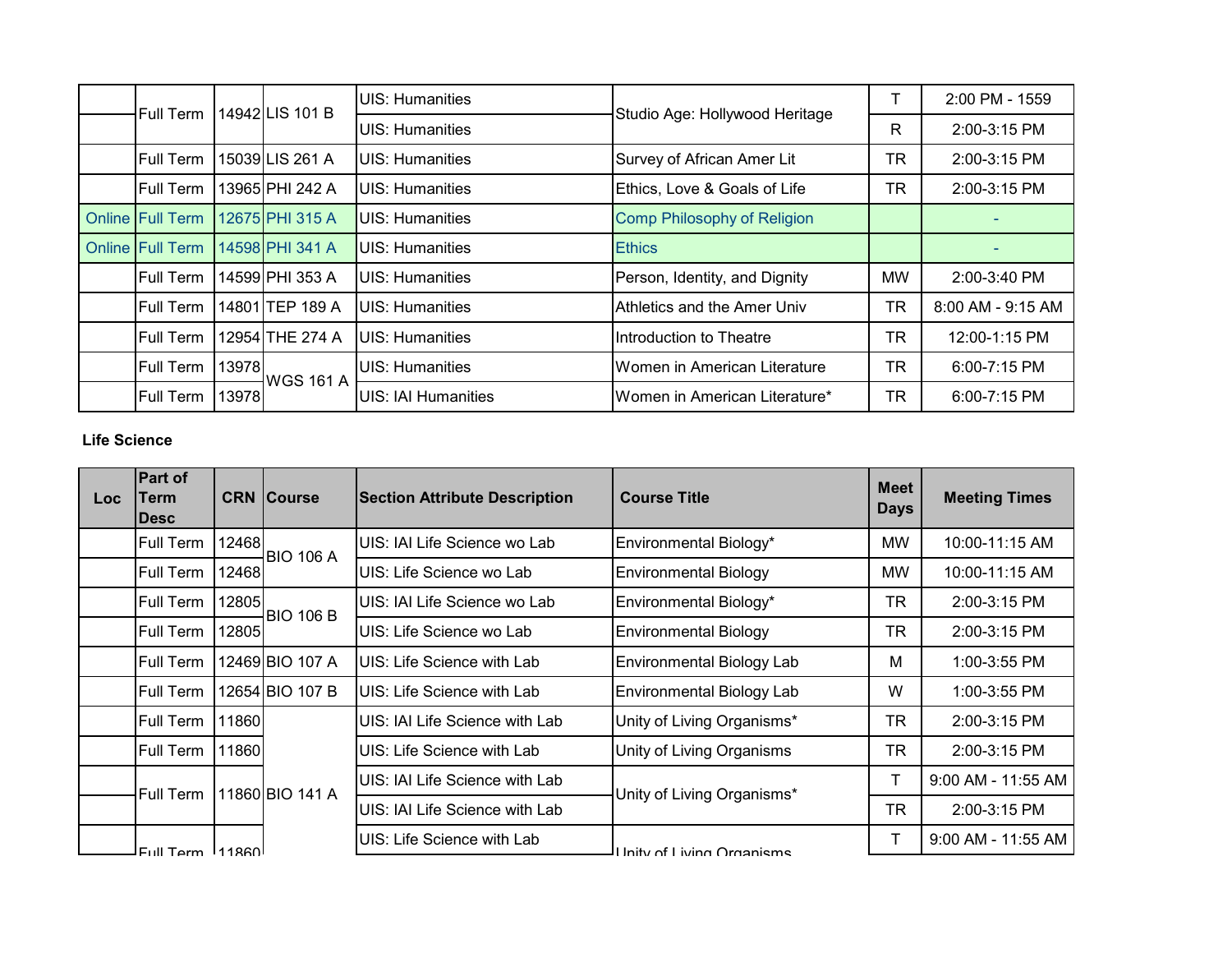| uil Torri        | טטטוו |                               | UIS: Life Science with Lab     | Uriny Ur Living Urganionio     | <b>TR</b>                      | 2:00-3:15 PM       |   |                    |
|------------------|-------|-------------------------------|--------------------------------|--------------------------------|--------------------------------|--------------------|---|--------------------|
| Full Term        | 11948 |                               | UIS: IAI Life Science with Lab | Unity of Living Organisms*     | <b>TR</b>                      | 2:00-3:15 PM       |   |                    |
| Full Term        | 11948 |                               | UIS: Life Science with Lab     | Unity of Living Organisms      | <b>TR</b>                      | 2:00-3:15 PM       |   |                    |
| Full Term        |       | 11948 BIO 141 B               | UIS: IAI Life Science with Lab | Unity of Living Organisms*     | <b>TR</b>                      | 2:00-3:15 PM       |   |                    |
|                  |       |                               | UIS: IAI Life Science with Lab |                                | W                              | 9:00 AM - 11:55 AM |   |                    |
| Full Term        | 11948 |                               | UIS: Life Science with Lab     | Unity of Living Organisms      | <b>TR</b>                      | 2:00-3:15 PM       |   |                    |
|                  |       |                               | UIS: Life Science with Lab     |                                | W                              | 9:00 AM - 11:55 AM |   |                    |
| Full Term        | 12362 |                               | UIS: IAI Life Science with Lab | Unity of Living Organisms*     | <b>TR</b>                      | 2:00-3:15 PM       |   |                    |
| Full Term        | 12362 |                               | UIS: Life Science with Lab     | Unity of Living Organisms      | <b>TR</b>                      | 2:00-3:15 PM       |   |                    |
| Full Term        |       | 12362 BIO 141 C               | UIS: IAI Life Science with Lab | Unity of Living Organisms*     | <b>TR</b>                      | 2:00-3:15 PM       |   |                    |
|                  |       |                               |                                |                                | UIS: IAI Life Science with Lab |                    | R | 9:00 AM - 11:55 AM |
| <b>Full Term</b> | 12362 |                               | UIS: Life Science with Lab     | Unity of Living Organisms      | <b>TR</b>                      | 2:00-3:15 PM       |   |                    |
|                  |       |                               | UIS: Life Science with Lab     |                                | $\mathsf{R}$                   | 9:00 AM - 11:55 AM |   |                    |
| Full Term        | 12363 |                               | UIS: IAI Life Science with Lab | Unity of Living Organisms*     | TR.                            | 2:00-3:15 PM       |   |                    |
| Full Term        | 12363 |                               | UIS: Life Science with Lab     | Unity of Living Organisms      | <b>TR</b>                      | 2:00-3:15 PM       |   |                    |
| Full Term        |       | 12363 BIO 141 D               | UIS: IAI Life Science with Lab | Unity of Living Organisms*     | <b>TR</b>                      | 2:00-3:15 PM       |   |                    |
|                  |       |                               | UIS: IAI Life Science with Lab |                                | F                              | 9:00 AM - 11:55 AM |   |                    |
| Full Term        | 12363 |                               | UIS: Life Science with Lab     | Unity of Living Organisms      | <b>TR</b>                      | 2:00-3:15 PM       |   |                    |
|                  |       |                               | UIS: Life Science with Lab     |                                | F                              | 9:00 AM - 11:55 AM |   |                    |
| Full Term        |       | 14389 BIO 201 A               | UIS: Life Science with Lab     | Basic Anatomy and Physiology I | <b>MW</b>                      | 10:00-11:15 AM     |   |                    |
|                  |       |                               | UIS: Life Science with Lab     |                                | M                              | 1:00-3:55 PM       |   |                    |
| <b>Full Term</b> |       | 14390 BIO 201 B               | UIS: Life Science with Lab     | Basic Anatomy and Physiology I | <b>MW</b>                      | 10:00-11:15 AM     |   |                    |
|                  |       |                               | UIS: Life Science with Lab     |                                | M                              | 6:00 PM - 8:55 PM  |   |                    |
| Full Term        |       | 14438 BIO 201 C               | UIS: Life Science with Lab     | Basic Anatomy and Physiology I | <b>MW</b>                      | 10:00-11:15 AM     |   |                    |
|                  |       |                               | UIS: Life Science with Lab     |                                | T                              | 9:00 AM - 11:55 AM |   |                    |
|                  |       | $FUII Tarm 114790  RIA 901 D$ | UIS: Life Science with Lab     | Racin Anatomy and Phyciology I | <b>MW</b>                      | 10:00-11:15 AM     |   |                    |
|                  |       |                               |                                |                                |                                |                    |   |                    |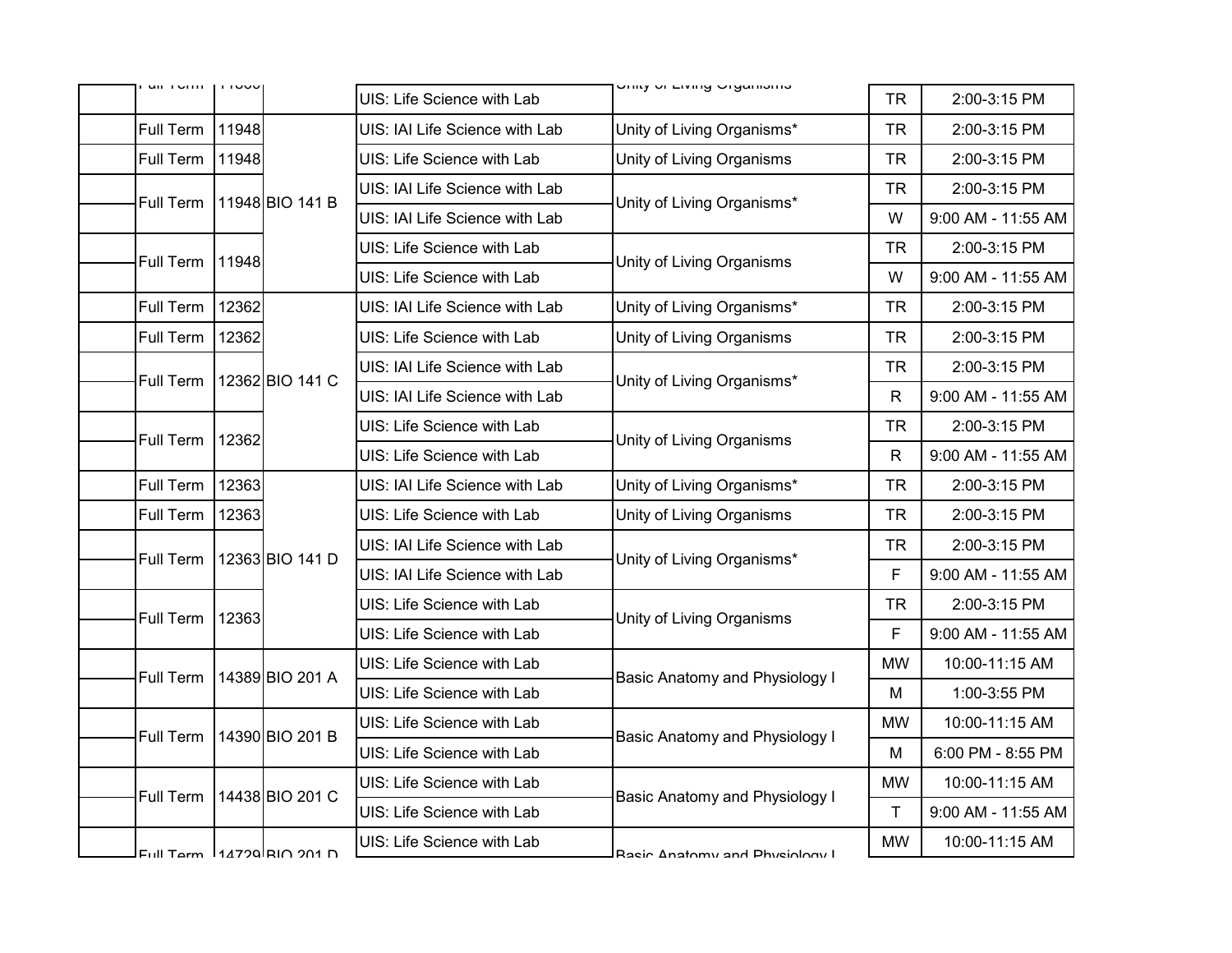|                        | UILI UNIU   ITIZU  UILU ZU I U   | UIS: Life Science with Lab     | ד מסור רוומנטווון מוועד וויוסוטוט                  | W            | 1:00-3:55 PM       |
|------------------------|----------------------------------|--------------------------------|----------------------------------------------------|--------------|--------------------|
| Full Term              | 14828 BIO 201 E                  | UIS: Life Science with Lab     |                                                    | <b>MW</b>    | 10:00-11:15 AM     |
|                        |                                  | UIS: Life Science with Lab     | Basic Anatomy and Physiology I                     | $\mathsf{R}$ | 9:00 AM - 11:55 AM |
|                        | Full Term 15070 BIO 202 A        | UIS: Life Science with Lab     | <b>MW</b><br><b>Basic Anatomy and Physiology 2</b> |              | 1:00 PM - 1415     |
|                        |                                  | UIS: Life Science with Lab     |                                                    | F            | 9:00 AM - 11:55 AM |
| Full Term              | 14479 BIO 231 A                  | UIS: Life Science wo Lab       | Applied Microbiology                               | <b>MW</b>    | 12:00-1:15 PM      |
| Online Full Term       | 15071 BIO 234 A                  | UIS: Life Science with Lab     | Intro to Ecology/Non-Majors                        |              |                    |
| <b>Full Term 10513</b> |                                  | UIS: IAI Life Science with Lab | <b>Biology &amp; Chemistry Of Envir I*</b>         | <b>TR</b>    | 10:00-11:15 AM     |
| <b>Full Term 10513</b> |                                  | UIS: Life Science with Lab     | <b>Biology &amp; Chemistry Of Envir I</b>          | <b>TR</b>    | 10:00-11:15 AM     |
|                        | Full Term 10513 CAP 141 A        | UIS: IAI Life Science with Lab | <b>Biology &amp; Chemistry Of Envir I*</b>         | <b>TR</b>    | 10:00-11:15 AM     |
|                        |                                  | UIS: IAI Life Science with Lab |                                                    | F            | $9:00$ AM - 1200   |
| <b>Full Term 10513</b> |                                  | UIS: Life Science with Lab     | <b>Biology &amp; Chemistry Of Envir I</b>          | <b>TR</b>    | 10:00-11:15 AM     |
|                        |                                  | UIS: Life Science with Lab     |                                                    | F            | $9:00$ AM - 1200   |
| <b>Full Term 10515</b> |                                  | UIS: IAI Life Science with Lab | <b>Biology &amp; Chemistry Of Envir I*</b>         | F            | $9:00$ AM - 1200   |
| <b>Full Term 10515</b> |                                  | UIS: Life Science with Lab     | <b>Biology &amp; Chemistry Of Envir I</b>          | F            | $9:00$ AM - 1200   |
|                        | Full Term 10515 CAP 141 B        | UIS: IAI Life Science with Lab | <b>Biology &amp; Chemistry Of Envir I*</b>         | <b>TR</b>    | 10:00-11:15 AM     |
|                        |                                  | UIS: IAI Life Science with Lab |                                                    |              |                    |
| <b>Full Term 10515</b> |                                  | UIS: Life Science with Lab     | <b>Biology &amp; Chemistry Of Envir I</b>          | <b>TR</b>    | 10:00-11:15 AM     |
|                        |                                  | UIS: Life Science with Lab     |                                                    |              |                    |
| <b>Full Term 10516</b> |                                  | UIS: IAI Life Science with Lab | <b>Biology &amp; Chemistry Of Envir I*</b>         | <b>TR</b>    | 10:00-11:15 AM     |
| <b>Full Term 10516</b> |                                  | UIS: Life Science with Lab     | <b>Biology &amp; Chemistry Of Envir I</b>          | <b>TR</b>    | 10:00-11:15 AM     |
|                        | <b>Full Term 10516 CAP 141 C</b> | UIS: IAI Life Science with Lab | <b>Biology &amp; Chemistry Of Envir I*</b>         | <b>TR</b>    | 10:00-11:15 AM     |
|                        |                                  | UIS: IAI Life Science with Lab |                                                    | F            | $-1530$            |
|                        |                                  | UIS: Life Science with Lab     |                                                    |              | 10:00-11:15 AM     |
| <b>Full Term 10516</b> |                                  | UIS: Life Science with Lab     | <b>Biology &amp; Chemistry Of Envir I</b>          | F            | $-1530$            |
| <b>Full Term 10517</b> |                                  | UIS: IAI Life Science with Lab | <b>Biology &amp; Chemistry Of Envir I*</b>         | <b>TR</b>    | 10:00-11:15 AM     |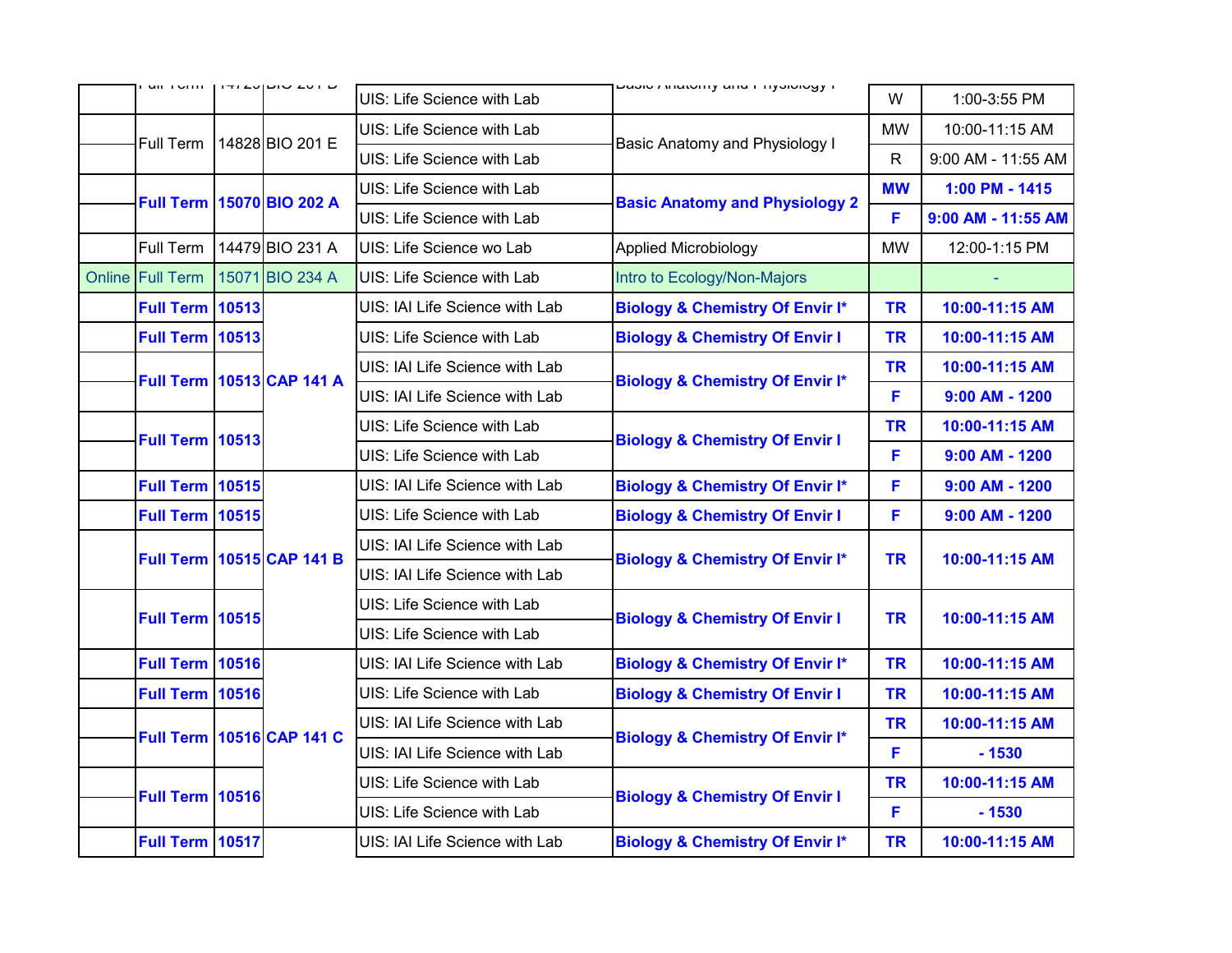| Full Term 10517         |                                  | UIS: Life Science with Lab     | <b>Biology &amp; Chemistry Of Envir I</b>  | TR | 10:00-11:15 AM |
|-------------------------|----------------------------------|--------------------------------|--------------------------------------------|----|----------------|
|                         | <b>Full Term 10517 CAP 141 D</b> | UIS: IAI Life Science with Lab | <b>Biology &amp; Chemistry Of Envir I*</b> | TR | 10:00-11:15 AM |
|                         |                                  | UIS: IAI Life Science with Lab |                                            |    | $-1530$        |
| Full Term 10517         |                                  | UIS: Life Science with Lab     | <b>Biology &amp; Chemistry Of Envir I</b>  | ΤR | 10:00-11:15 AM |
|                         |                                  | UIS: Life Science with Lab     |                                            | F  | $-1530$        |
| <b>Online Full Term</b> | 14984 MLS 225 A                  | UIS: Life Science wo Lab       | <b>Nutrition</b>                           |    |                |
| <b>Online Full Term</b> | 14985 MLS 225 B                  | UIS: Life Science wo Lab       | <b>Nutrition</b>                           |    |                |

### **Mathematics**

| <b>Loc</b> | Part of<br>Term<br><b>IDesc</b> |       | <b>CRN Course</b> | <b>Section Attribute Description</b> | <b>Course Title</b>            | <b>Meet</b><br><b>Days</b> | <b>Meeting Times</b> |
|------------|---------------------------------|-------|-------------------|--------------------------------------|--------------------------------|----------------------------|----------------------|
|            | Full Term                       | 14240 | <b>CSC 302 A</b>  | UIS: IAI Mathematics                 | Discrete Structures*           |                            | 4:00-5:40 PM         |
|            | Full Term                       | 14240 |                   | <b>UIS: Mathematics Skills</b>       | <b>Discrete Structures</b>     | Т                          | 4:00-5:40 PM         |
|            | Online Full Term                | 14241 | <b>CSC 302 B</b>  | <b>UIS: IAI Mathematics</b>          | Discrete Structures*           |                            |                      |
|            | Online Full Term                | 14241 |                   | <b>UIS: Mathematics Skills</b>       | <b>Discrete Structures</b>     |                            |                      |
|            | Online Full Term                | 14271 | <b>CSC 302 C</b>  | UIS: IAI Mathematics                 | Discrete Structures*           |                            |                      |
|            | Online Full Term                | 14271 |                   | <b>UIS: Mathematics Skills</b>       | <b>Discrete Structures</b>     |                            |                      |
|            | Full Term                       |       | 12470 ECO 213 A   | <b>UIS: IAI Mathematics</b>          | Statistics for Bus and Eco*    | Τ                          | 2:00-4:30 PM         |
|            | Full Term                       |       | 12471 ECO 213 B   | UIS: IAI Mathematics                 | Statistics for Bus and Eco*    | Т                          | 6:00-8:30 PM         |
|            | Full Term 10728                 |       | <b>MAT 111 A</b>  | <b>UIS: IAI Mathematics</b>          | <b>Quantitative Reasoning*</b> | <b>TR</b>                  | 10:00-11:15 AM       |
|            | <b>Full Term   10728</b>        |       |                   | <b>UIS: Mathematics Skills</b>       | <b>Quantitative Reasoning</b>  | <b>TR</b>                  | 10:00-11:15 AM       |
|            | First Half 12714                |       | <b>MAT 111 C</b>  | <b>UIS: IAI Mathematics</b>          | <b>Quantitative Reasoning*</b> | <b>TR</b>                  | 12:00 Noon - 1430    |
|            | First Half 12714                |       |                   | <b>UIS: Mathematics Skills</b>       | <b>Quantitative Reasoning</b>  | <b>TR</b>                  | 12:00 Noon - 1430    |
|            | <b>Online Full Term 12355</b>   |       | <b>MAT 113 B</b>  | <b>UIS: IAI Mathematics</b>          | <b>Business Calculus*</b>      |                            |                      |
|            | <b>Online Full Term 12355</b>   |       |                   | <b>UIS: Mathematics Skills</b>       | <b>Business Calculus</b>       |                            |                      |
|            | Full Term 14189                 |       | MAT 443C          | <b>UIS: IAI Mathematics</b>          | <b>Business Calculus*</b>      | <b>MTWR</b>                | $9:00$ AM - 0950     |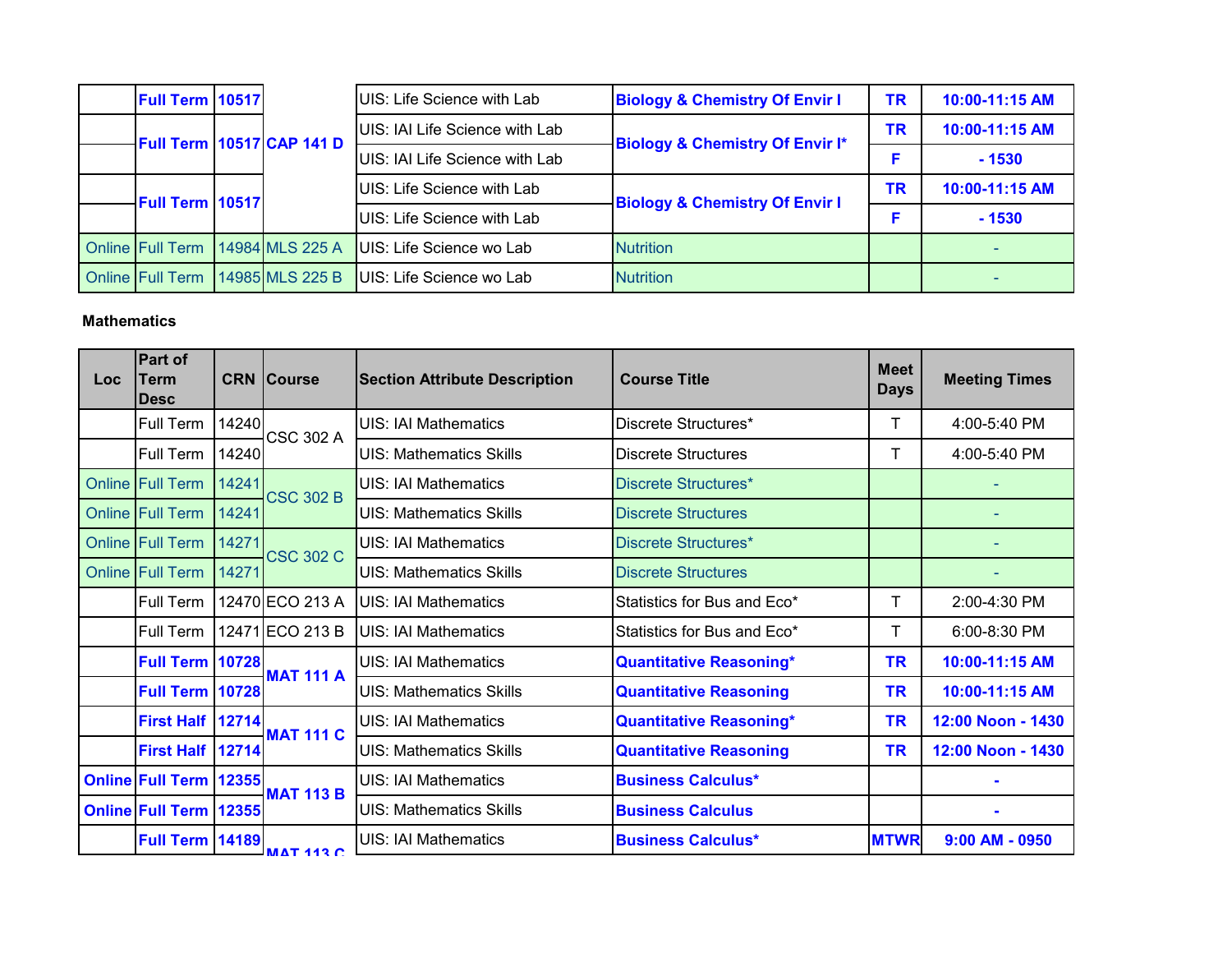| Full Term   14189             | $M$ $N$ $N$ $N$                      | <b>UIS: Mathematics Skills</b> | <b>Business Calculus</b>   | <b>MTWR</b> | $9:00$ AM - 0950  |
|-------------------------------|--------------------------------------|--------------------------------|----------------------------|-------------|-------------------|
| <b>Online Full Term 14947</b> | <b>MAT 113 E</b>                     | UIS: IAI Mathematics           | <b>Business Calculus*</b>  |             |                   |
| <b>Online Full Term 14947</b> |                                      | <b>UIS: Mathematics Skills</b> | <b>Business Calculus</b>   |             | $\blacksquare$    |
| <b>Full Term 10730</b>        | <b>MAT 115 A</b>                     | <b>UIS: IAI Mathematics</b>    | <b>Calculus I*</b>         | <b>TR</b>   | 2:00-3:40 PM      |
| Full Term 10730               |                                      | <b>UIS: Mathematics Skills</b> | <b>Calculus I</b>          | <b>TR</b>   | 2:00-3:40 PM      |
|                               | Full Term 10732 MAT 121 A            | <b>IUIS: IAI Mathematics</b>   | <b>Applied Statistics*</b> | TR          | 4:00-5:15 PM      |
|                               | Full Term 10733 MAT 121 B            | UIS: IAI Mathematics           | <b>Applied Statistics*</b> | <b>MW</b>   | 2:00-3:15 PM      |
|                               | Online Full Term 11917 MAT 121 C     | <b>IUIS: IAI Mathematics</b>   | <b>Applied Statistics*</b> |             |                   |
|                               | Full Term 14273 MAT 121 D            | <b>IUIS: IAI Mathematics</b>   | <b>Applied Statistics*</b> | <b>MW</b>   | 4:00-5:15 PM      |
|                               | <b>Second H&amp; 14676 MAT 121 E</b> | <b>IUIS: IAI Mathematics</b>   | <b>Applied Statistics*</b> | <b>TR</b>   | 12:00 Noon - 1430 |
|                               | Online Full Term   14946 MAT 121 F   | <b>IUIS: IAI Mathematics</b>   | <b>Applied Statistics*</b> |             |                   |

## **Oral Communication**

| Loc | <b>Part of</b><br>Term<br><b>IDesc</b> | <b>CRN Course</b> | <b>Section Attribute Description</b> | <b>Course Title</b>       | <b>Meet</b><br><b>Days</b> | <b>Meeting Times</b> |
|-----|----------------------------------------|-------------------|--------------------------------------|---------------------------|----------------------------|----------------------|
|     | Full Term                              | 12461 COM 112 A   | UIS: Oral Communication              | <b>Oral Communication</b> | <b>MWF</b>                 | 10:00 AM - 1050      |
|     | <b>Full Term</b>                       | 12462ICOM 112 B   | IUIS: Oral Communication             | <b>Oral Communication</b> | TR                         | 10:00-11:15 AM       |
|     | <b>Full Term</b>                       | 12463 COM 112 C   | UIS: Oral Communication              | <b>Oral Communication</b> | <b>TR</b>                  | 12:00-1:15 PM        |
|     | <b>Full Term</b>                       | 12464 COM 112 D   | UIS: Oral Communication              | <b>Oral Communication</b> | MW                         | 8:00 AM - 9:15 AM    |
|     | Full Term                              | 12680ICOM 112 E   | UIS: Oral Communication              | <b>Oral Communication</b> | <b>TR</b>                  | 8:00 AM - 9:15 AM    |
|     | Full Term                              | 12824 COM 112 F   | UIS: Oral Communication              | <b>Oral Communication</b> | <b>TR</b>                  | 10:00-11:15 AM       |
|     | Full Term                              | 12825 COM 112 G   | UIS: Oral Communication              | <b>Oral Communication</b> | T                          | 6:00-8:30 PM         |
|     | <b>Full Term</b>                       | 13072 COM 112 H   | UIS: Oral Communication              | <b>Oral Communication</b> | $\mathsf{R}$               | 6:00-8:30 PM         |
|     | Full Term                              | 13388 COM 112 I   | UIS: Oral Communication              | <b>Oral Communication</b> | <b>MWF</b>                 | 2:00 PM - 1450       |
|     | <b>Online Full Term</b>                | 13876 COM 112 J   | UIS: Oral Communication              | <b>Oral Communication</b> |                            |                      |

**Physical Science**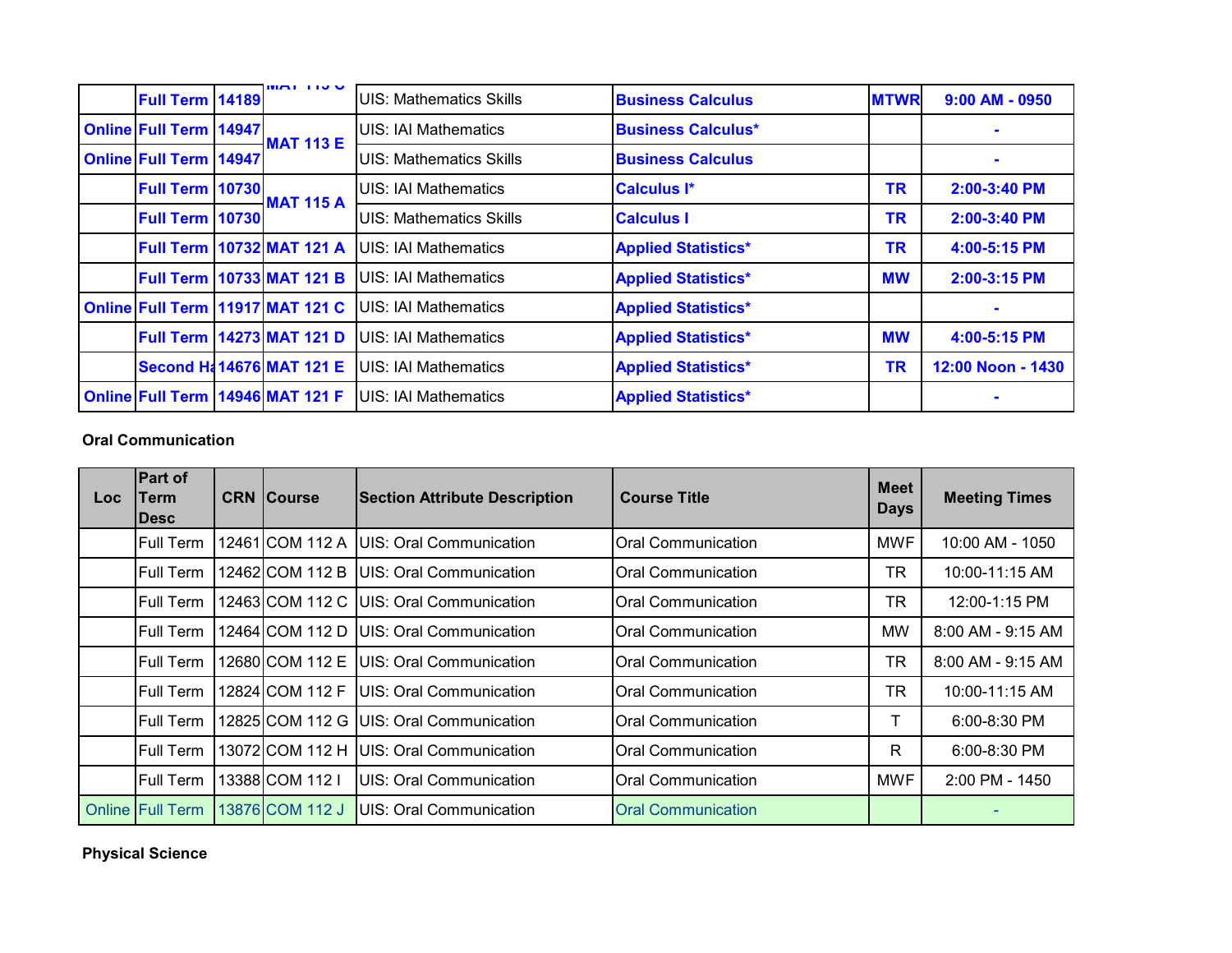| <b>Loc</b> | Part of<br><b>Term</b><br><b>Desc</b> |       | <b>CRN Course</b>                | <b>Section Attribute Description</b> | <b>Course Title</b>                        | <b>Meet</b><br><b>Days</b> | <b>Meeting Times</b> |
|------------|---------------------------------------|-------|----------------------------------|--------------------------------------|--------------------------------------------|----------------------------|----------------------|
|            | Full Term                             | 13535 | <b>ASP 102 A</b>                 | UIS: IAI Phys Science wo Lab         | Stars and Galaxies*                        | <b>MWF</b>                 | 10:00 AM - 10:55 AM  |
|            | Full Term                             | 13535 |                                  | UIS: Phys Science wo Lab             | <b>Stars and Galaxies</b>                  | <b>MWF</b>                 | 10:00 AM - 10:55 AM  |
|            | Full Term                             |       | 14767 ASP 103 A                  | UIS: Phys Science with Lab           | <b>Practical Astronomy Lab</b>             | <b>TR</b>                  | 12:00-1:15 PM        |
|            | Full Term                             | 10535 |                                  | UIS: IAI Phys Science with Lab       | University Physics I*                      | <b>MWF</b>                 | 12:00 Noon - 1255    |
|            | Full Term                             | 10535 | <b>ASP 201 A</b>                 | UIS: Phys Science with Lab           | University Physics I                       | <b>MWF</b>                 | 12:00 Noon - 1255    |
|            | Full Term                             | 10535 |                                  | UIS: IAI Phys Science with Lab       | University Physics I*                      | T                          | 2:00 PM - 1655       |
|            | Full Term                             | 10535 |                                  | UIS: Phys Science with Lab           | University Physics I                       | Τ                          | 2:00 PM - 1655       |
|            | Full Term                             | 14009 | <b>ASP 201 C</b>                 | UIS: IAI Phys Science with Lab       | University Physics I*                      | <b>MWF</b>                 | 12:00 Noon - 1255    |
|            | Full Term                             | 14009 |                                  | UIS: Phys Science with Lab           | <b>University Physics I</b>                | <b>MWF</b>                 | 12:00 Noon - 1255    |
|            | Full Term                             | 14009 |                                  | UIS: IAI Phys Science with Lab       | University Physics I*                      | T                          | 6:00 PM - 8:55 PM    |
|            | Full Term                             | 14009 |                                  | UIS: Phys Science with Lab           | <b>University Physics I</b>                | T                          | 6:00 PM - 8:55 PM    |
|            | <b>Full Term</b>                      | 10513 |                                  | UIS: IAI Phys Science with Lab       | <b>Biology &amp; Chemistry Of Envir I*</b> | <b>TR</b>                  | 10:00-11:15 AM       |
|            | <b>Full Term</b>                      | 10513 |                                  | UIS: Phys Science with Lab           | <b>Biology &amp; Chemistry Of Envir I</b>  | <b>TR</b>                  | 10:00-11:15 AM       |
|            |                                       |       | Full Term 10513 CAP 141 A        | UIS: IAI Phys Science with Lab       | <b>Biology &amp; Chemistry Of Envir I*</b> | <b>TR</b>                  | 10:00-11:15 AM       |
|            |                                       |       |                                  | UIS: IAI Phys Science with Lab       |                                            | F                          | $9:00$ AM - 1200     |
|            | <b>Full Term 10513</b>                |       |                                  | UIS: Phys Science with Lab           | <b>Biology &amp; Chemistry Of Envir I</b>  | <b>TR</b>                  | 10:00-11:15 AM       |
|            |                                       |       |                                  | UIS: Phys Science with Lab           |                                            | F                          | $9:00$ AM - 1200     |
|            | <b>Full Term 10515</b>                |       |                                  | UIS: IAI Phys Science with Lab       | <b>Biology &amp; Chemistry Of Envir I*</b> | F                          | $9:00$ AM - 1200     |
|            | <b>Full Term 10515</b>                |       |                                  | UIS: Phys Science with Lab           | <b>Biology &amp; Chemistry Of Envir I</b>  | F                          | $9:00$ AM - 1200     |
|            |                                       |       | <b>Full Term 10515 CAP 141 B</b> | UIS: IAI Phys Science with Lab       | <b>Biology &amp; Chemistry Of Envir I*</b> | <b>TR</b>                  | 10:00-11:15 AM       |
|            |                                       |       |                                  | UIS: IAI Phys Science with Lab       |                                            |                            |                      |
|            | <b>Full Term 10515</b>                |       |                                  | UIS: Phys Science with Lab           | <b>Biology &amp; Chemistry Of Envir I</b>  | <b>TR</b>                  | 10:00-11:15 AM       |
|            |                                       |       |                                  | UIS: Phys Science with Lab           |                                            |                            |                      |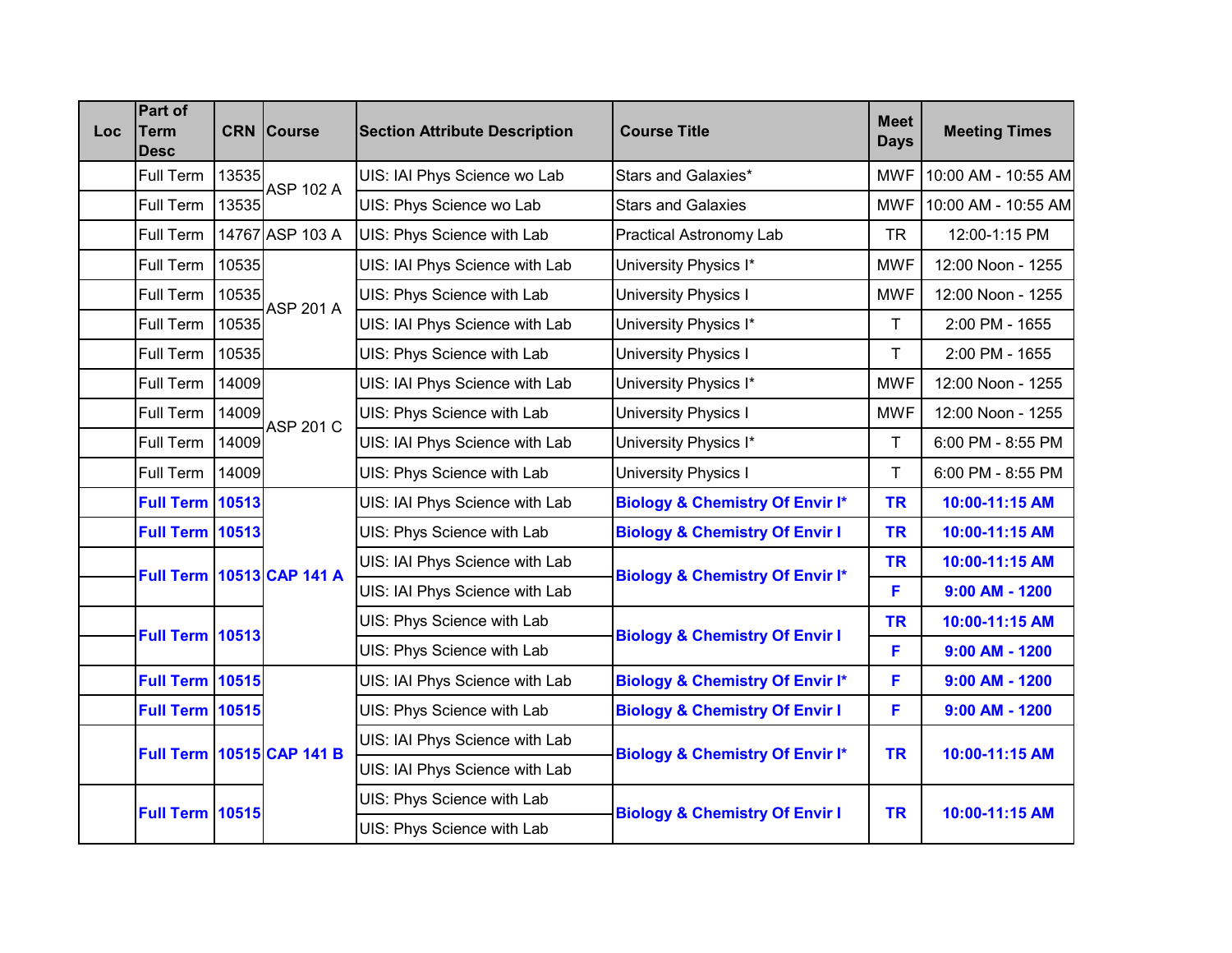| <b>Full Term 10516</b>   |  |                                  | UIS: IAI Phys Science with Lab | <b>Biology &amp; Chemistry Of Envir I*</b> | <b>TR</b>  | 10:00-11:15 AM       |  |                            |  |           |                |
|--------------------------|--|----------------------------------|--------------------------------|--------------------------------------------|------------|----------------------|--|----------------------------|--|-----------|----------------|
| <b>Full Term 10516</b>   |  |                                  | UIS: Phys Science with Lab     | <b>Biology &amp; Chemistry Of Envir I</b>  | <b>TR</b>  | 10:00-11:15 AM       |  |                            |  |           |                |
|                          |  | <b>Full Term 10516 CAP 141 C</b> | UIS: IAI Phys Science with Lab | <b>Biology &amp; Chemistry Of Envir I*</b> | <b>TR</b>  | 10:00-11:15 AM       |  |                            |  |           |                |
|                          |  |                                  | UIS: IAI Phys Science with Lab |                                            | F          | $-1530$              |  |                            |  |           |                |
| <b>Full Term 10516</b>   |  |                                  | UIS: Phys Science with Lab     | <b>Biology &amp; Chemistry Of Envir I</b>  | <b>TR</b>  | 10:00-11:15 AM       |  |                            |  |           |                |
|                          |  |                                  | UIS: Phys Science with Lab     |                                            | F          | $-1530$              |  |                            |  |           |                |
| Full Term 10517          |  |                                  | UIS: IAI Phys Science with Lab | <b>Biology &amp; Chemistry Of Envir I*</b> | <b>TR</b>  | 10:00-11:15 AM       |  |                            |  |           |                |
| Full Term 10517          |  |                                  | UIS: Phys Science with Lab     | <b>Biology &amp; Chemistry Of Envir I</b>  | <b>TR</b>  | 10:00-11:15 AM       |  |                            |  |           |                |
|                          |  | <b>Full Term 10517 CAP 141 D</b> | UIS: IAI Phys Science with Lab |                                            | <b>TR</b>  | 10:00-11:15 AM       |  |                            |  |           |                |
|                          |  |                                  | UIS: IAI Phys Science with Lab | <b>Biology &amp; Chemistry Of Envir I*</b> | F          | $-1530$              |  |                            |  |           |                |
|                          |  | Full Term 10517                  |                                |                                            |            |                      |  | UIS: Phys Science with Lab |  | <b>TR</b> | 10:00-11:15 AM |
|                          |  |                                  | UIS: Phys Science with Lab     | <b>Biology &amp; Chemistry Of Envir I</b>  | F          | $-1530$              |  |                            |  |           |                |
|                          |  | 14794 CHE 124 A                  | UIS: Phys Science with Lab     |                                            | <b>MWF</b> | 8:00 AM - 0850       |  |                            |  |           |                |
| Full Term                |  |                                  | UIS: Phys Science with Lab     | Gen Chem for Hith Prof                     | W          | 6:00 PM - 8:55 PM    |  |                            |  |           |                |
| Full Term                |  | 14813 CHE 124 B                  | UIS: Phys Science with Lab     |                                            | <b>MWF</b> | 8:00 AM - 0850       |  |                            |  |           |                |
|                          |  |                                  | UIS: Phys Science with Lab     | Gen Chem for Hith Prof                     | W          | 2:00 PM - 1655       |  |                            |  |           |                |
| Full Term                |  | 13960 CHE 131 A                  | UIS: Phys Science wo Lab       | Intro to Forensic Science                  | <b>MW</b>  | 10:00-11:15 AM       |  |                            |  |           |                |
| Full Term                |  | 13962 CHE 132 A                  | UIS: Phys Science with Lab     | Intro/Forensic Science Lab                 | W          | 12:00 Noon - 2:55 PM |  |                            |  |           |                |
| Full Term                |  | 13964 CHE 132 B                  | UIS: Phys Science with Lab     | Intro/Forensic Science Lab                 | R          | 12:00 Noon - 2:55 PM |  |                            |  |           |                |
| Online Full Term         |  | 12911 CHE 137 A                  | UIS: Phys Science with Lab     | <b>Chemistry Cooks</b>                     |            |                      |  |                            |  |           |                |
| Online Full Term         |  | 12912 CHE 137 B                  | UIS: Phys Science with Lab     | <b>Chemistry Cooks</b>                     |            |                      |  |                            |  |           |                |
| Online Full Term         |  | 12916 CHE 137 C                  | UIS: Phys Science with Lab     | <b>Chemistry Cooks</b>                     |            |                      |  |                            |  |           |                |
| <b>Full Term   10568</b> |  |                                  | UIS: IAI Phys Science with Lab | <b>General Chemistry I*</b>                | <b>TR</b>  | 10:00-11:15 AM       |  |                            |  |           |                |
| <b>Full Term   10568</b> |  |                                  | UIS: Phys Science with Lab     | <b>General Chemistry I</b>                 | <b>TR</b>  | 10:00-11:15 AM       |  |                            |  |           |                |
| <b>Full Term 10568</b>   |  | <b>CHE 141 A</b>                 | UIS: IAI Phys Science with Lab | <b>General Chemistry I*</b>                | F          | 8:00 AM - 10:55 AM   |  |                            |  |           |                |
| <b>Full Term 10568</b>   |  |                                  | UIS: Phys Science with Lab     | <b>General Chemistry I</b>                 | F          | 8:00 AM - 10:55 AM   |  |                            |  |           |                |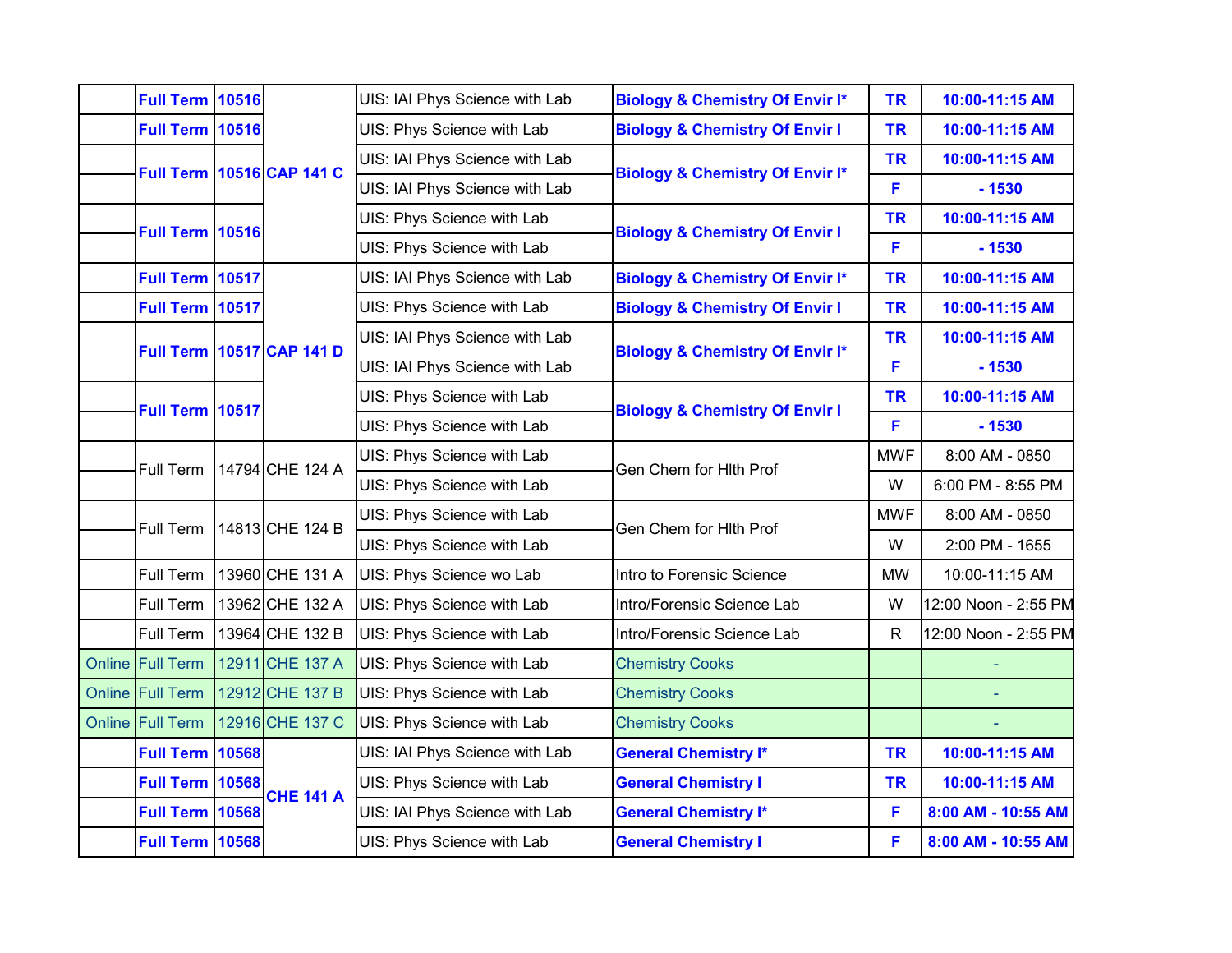| <b>Full Term 11862</b> |       | <b>CHE 141 B</b> | UIS: IAI Phys Science with Lab | <b>General Chemistry I*</b> | <b>TR</b>    | 10:00-11:15 AM       |
|------------------------|-------|------------------|--------------------------------|-----------------------------|--------------|----------------------|
| <b>Full Term 11862</b> |       |                  | UIS: Phys Science with Lab     | <b>General Chemistry I</b>  | <b>TR</b>    | 10:00-11:15 AM       |
| <b>Full Term 11862</b> |       |                  | UIS: IAI Phys Science with Lab | <b>General Chemistry I*</b> | $\mathbf R$  | 12:00 Noon - 2:55 PM |
| <b>Full Term 11862</b> |       |                  | UIS: Phys Science with Lab     | <b>General Chemistry I</b>  | $\mathbf R$  | 12:00 Noon - 2:55 PM |
| <b>Full Term 12332</b> |       |                  | UIS: IAI Phys Science with Lab | <b>General Chemistry I*</b> | <b>TR</b>    | 10:00-11:15 AM       |
| <b>Full Term 12332</b> |       | <b>CHE 141 C</b> | UIS: Phys Science with Lab     | <b>General Chemistry I</b>  | <b>TR</b>    | 10:00-11:15 AM       |
| <b>Full Term 12332</b> |       |                  | UIS: IAI Phys Science with Lab | <b>General Chemistry I*</b> | F            | 12:00 Noon - 2:55 PM |
| <b>Full Term</b>       | 12332 |                  | UIS: Phys Science with Lab     | <b>General Chemistry I</b>  | F            | 12:00 Noon - 2:55 PM |
| <b>Full Term 12377</b> |       |                  | UIS: IAI Phys Science with Lab | <b>General Chemistry I*</b> | <b>TR</b>    | 10:00-11:15 AM       |
| Full Term 12377        |       | <b>CHE 141 D</b> | UIS: Phys Science with Lab     | <b>General Chemistry I</b>  | <b>TR</b>    | 10:00-11:15 AM       |
| Full Term 12377        |       |                  | UIS: IAI Phys Science with Lab | <b>General Chemistry I*</b> | R            | 6:00 PM - 8:55 PM    |
| Full Term 12377        |       |                  | UIS: Phys Science with Lab     | <b>General Chemistry I</b>  | R            | 6:00 PM - 8:55 PM    |
| <b>Full Term 12378</b> |       |                  | UIS: IAI Phys Science with Lab | <b>General Chemistry I*</b> | <b>TR</b>    | 10:00-11:15 AM       |
| <b>Full Term 12378</b> |       | <b>CHE 141 E</b> | UIS: Phys Science with Lab     | <b>General Chemistry I</b>  | <b>TR</b>    | 10:00-11:15 AM       |
| <b>Full Term 12378</b> |       |                  | UIS: IAI Phys Science with Lab | <b>General Chemistry I*</b> | W            | 6:00 PM - 8:55 PM    |
| <b>Full Term 12378</b> |       |                  | UIS: Phys Science with Lab     | <b>General Chemistry I</b>  | W            | 6:00 PM - 8:55 PM    |
| Full Term              |       | 15078 CHE 143 A  | UIS: Phys Science with Lab     | Recitation: Gen Chem I      | M            | 5:00 PM - 1750       |
| Full Term              |       | 15079 CHE 143 B  | UIS: Phys Science with Lab     | Recitation: Gen Chem I      | M            | 6:00 PM - 1850       |
| Full Term              |       | 15080 CHE 143 C  | UIS: Phys Science with Lab     | Recitation: Gen Chem I      | T            | 5:00 PM - 1750       |
| Full Term              |       | 14948 ENS 151 A  | UIS: Phys Science wo Lab       | Earth Science               | <b>MW</b>    | 2:00-3:15 PM         |
| Full Term              |       | 14979 MLS 131 A  | UIS: Phys Science wo Lab       | Intro to Forensic Science   | <b>MW</b>    | 10:00-11:15 AM       |
| Full Term              |       | 14980 MLS 132 A  | UIS: Phys Science with Lab     | Intro/Forensic Science Lab  | W            | 12:00 Noon - 2:55 PM |
| Full Term              |       | 14981 MLS 132 B  | UIS: Phys Science with Lab     | Intro/Forensic Science Lab  | $\mathsf{R}$ | 12:00 Noon - 2:55 PM |
|                        |       |                  |                                |                             |              |                      |

**Social and Behavioral Sciences**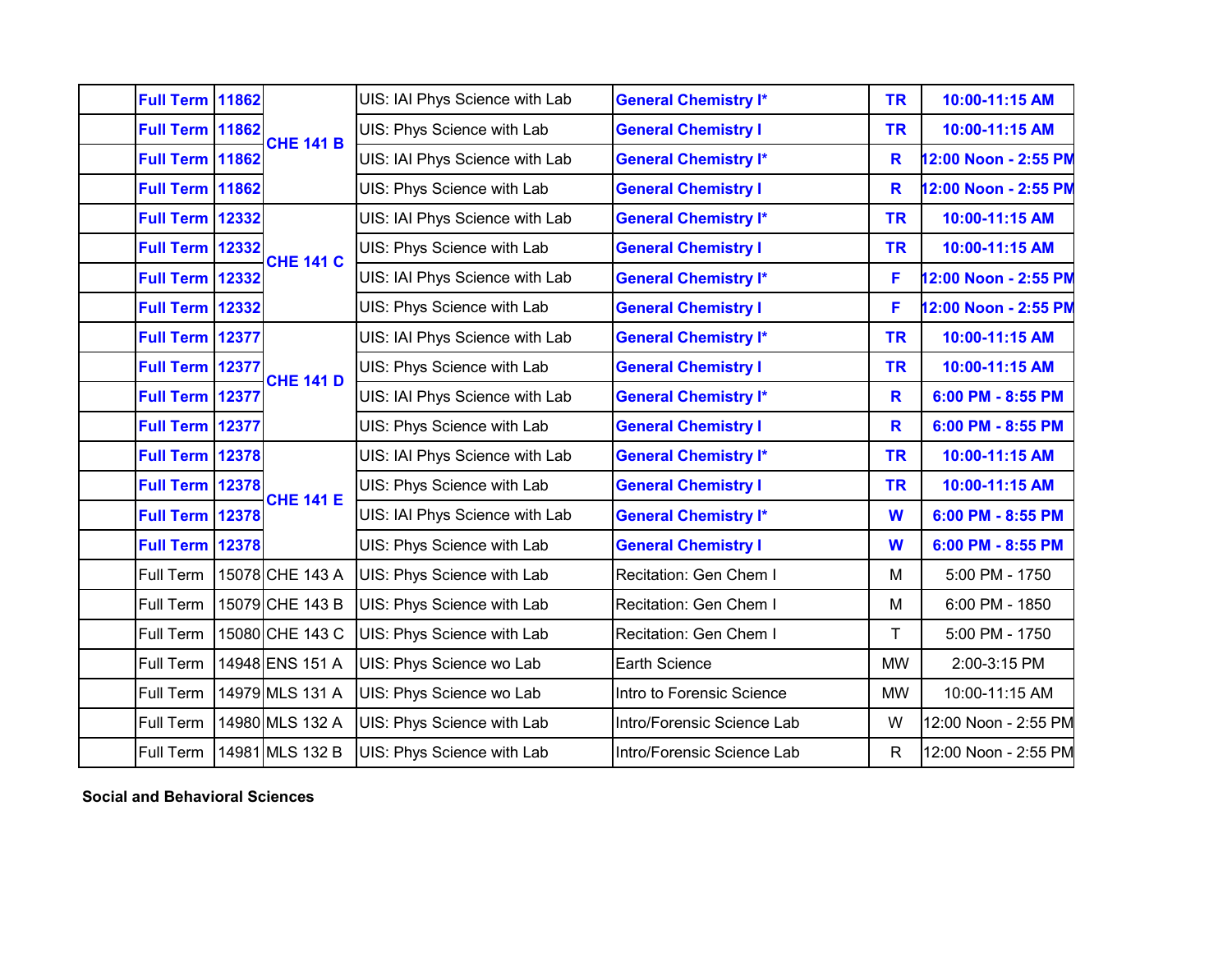| <b>Loc</b> | Part of<br><b>Term</b><br><b>Desc</b> |       | <b>CRN</b> Course | <b>Section Attribute Description</b> | <b>Course Title</b>                    | <b>Meet</b><br><b>Days</b> | <b>Meeting Times</b> |
|------------|---------------------------------------|-------|-------------------|--------------------------------------|----------------------------------------|----------------------------|----------------------|
|            | Full Term 12451                       |       | <b>CAP 122 A</b>  | UIS: IAI Soc & Behav Sciences        | Who Am I? Exploring Identity*          | <b>TR</b>                  | 10:00-11:15 AM       |
|            | <b>Full Term 12451</b>                |       |                   | UIS: Soc & Behavioral Sciences       | <b>Who Am I? Exploring Identity</b>    | <b>TR</b>                  | 10:00-11:15 AM       |
|            | <b>Full Term 12452</b>                |       | <b>CAP 122 B</b>  | UIS: IAI Soc & Behav Sciences        | <b>Who Am I? Exploring Identity*</b>   | <b>TR</b>                  | 2:00-3:15 PM         |
|            | Full Term 12452                       |       |                   | UIS: Soc & Behavioral Sciences       | <b>Who Am I? Exploring Identity</b>    | <b>TR</b>                  | 2:00-3:15 PM         |
|            | <b>Full Term 12453</b>                |       | <b>CAP 122 C</b>  | UIS: IAI Soc & Behav Sciences        | Who Am I? Exploring Identity*          | <b>MW</b>                  | 12:00-1:15 PM        |
|            | <b>Full Term 12453</b>                |       |                   | UIS: Soc & Behavioral Sciences       | <b>Who Am I? Exploring Identity</b>    | <b>MW</b>                  | 12:00-1:15 PM        |
|            | <b>Full Term 12454</b>                |       | <b>CAP 122 D</b>  | UIS: IAI Soc & Behav Sciences        | <b>Who Am I? Exploring Identity*</b>   | <b>MW</b>                  | 10:00-11:15 AM       |
|            | Full Term 12454                       |       |                   | UIS: Soc & Behavioral Sciences       | <b>Who Am I? Exploring Identity</b>    | <b>MW</b>                  | 10:00-11:15 AM       |
|            | Full Term 13179                       |       | <b>CAP 225 B</b>  | UIS: IAI Soc & Behav Sciences        | <b>What Is Good? Exploring Values*</b> | <b>TR</b>                  | 12:00-1:15 PM        |
|            | <b>Full Term 13179</b>                |       |                   | UIS: Soc & Behavioral Sciences       | <b>What Is Good? Exploring Values</b>  | <b>TR</b>                  | 12:00-1:15 PM        |
|            | <b>Full Term 13180</b>                |       | <b>CAP 225 C</b>  | UIS: IAI Soc & Behav Sciences        | <b>What Is Good? Exploring Values*</b> | <b>MW</b>                  | 2:00-3:15 PM         |
|            | <b>Full Term 13180</b>                |       |                   | UIS: Soc & Behavioral Sciences       | <b>What Is Good? Exploring Values</b>  | <b>MW</b>                  | 2:00-3:15 PM         |
|            | <b>Full Term 13181</b>                |       | <b>CAP 225 D</b>  | UIS: IAI Soc & Behav Sciences        | <b>What Is Good? Exploring Values*</b> | <b>MW</b>                  | 10:00-11:15 AM       |
|            | <b>Full Term 13181</b>                |       |                   | UIS: Soc & Behavioral Sciences       | <b>What Is Good? Exploring Values</b>  | <b>MW</b>                  | 10:00-11:15 AM       |
|            | Online Full Term                      | 14532 | <b>CCJ 221 A</b>  | UIS: IAI Soc & Behav Sciences        | Introduction to Criminology*           |                            |                      |
|            | Online Full Term                      | 14532 |                   | UIS: Soc & Behavioral Sciences       | <b>Introduction to Criminology</b>     |                            |                      |
|            | Full Term                             | 10002 | <b>ECO 201 A</b>  | UIS: IAI Soc & Behav Sciences        | Intro To Microeconomics*               | <b>TR</b>                  | 2:00-3:15 PM         |
|            | Full Term                             | 10002 |                   | UIS: Soc & Behavioral Sciences       | Intro To Microeconomics                | <b>TR</b>                  | 2:00-3:15 PM         |
|            | Full Term                             | 12580 | <b>ECO 201 B</b>  | UIS: IAI Soc & Behav Sciences        | Intro To Microeconomics*               | $\mathsf{T}$               | 6:00-8:30 PM         |
|            | Full Term                             | 12580 |                   | UIS: Soc & Behavioral Sciences       | Intro To Microeconomics                | T                          | 6:00-8:30 PM         |
|            | Online Full Term                      | 14107 | <b>ECO 201 C</b>  | UIS: IAI Soc & Behav Sciences        | Intro To Microeconomics*               |                            |                      |
|            | Online Full Term                      | 14107 |                   | UIS: Soc & Behavioral Sciences       | <b>Intro To Microeconomics</b>         |                            |                      |
|            | Full Term                             | 10783 | <b>ECO 202 A</b>  | UIS: IAI Soc & Behav Sciences        | Intro To Macroeconomics*               | <b>MW</b>                  | 2:00-3:15 PM         |
|            | Full Term                             | 10783 |                   | UIS: Soc & Behavioral Sciences       | Intro To Macroeconomics                | <b>MW</b>                  | 2:00-3:15 PM         |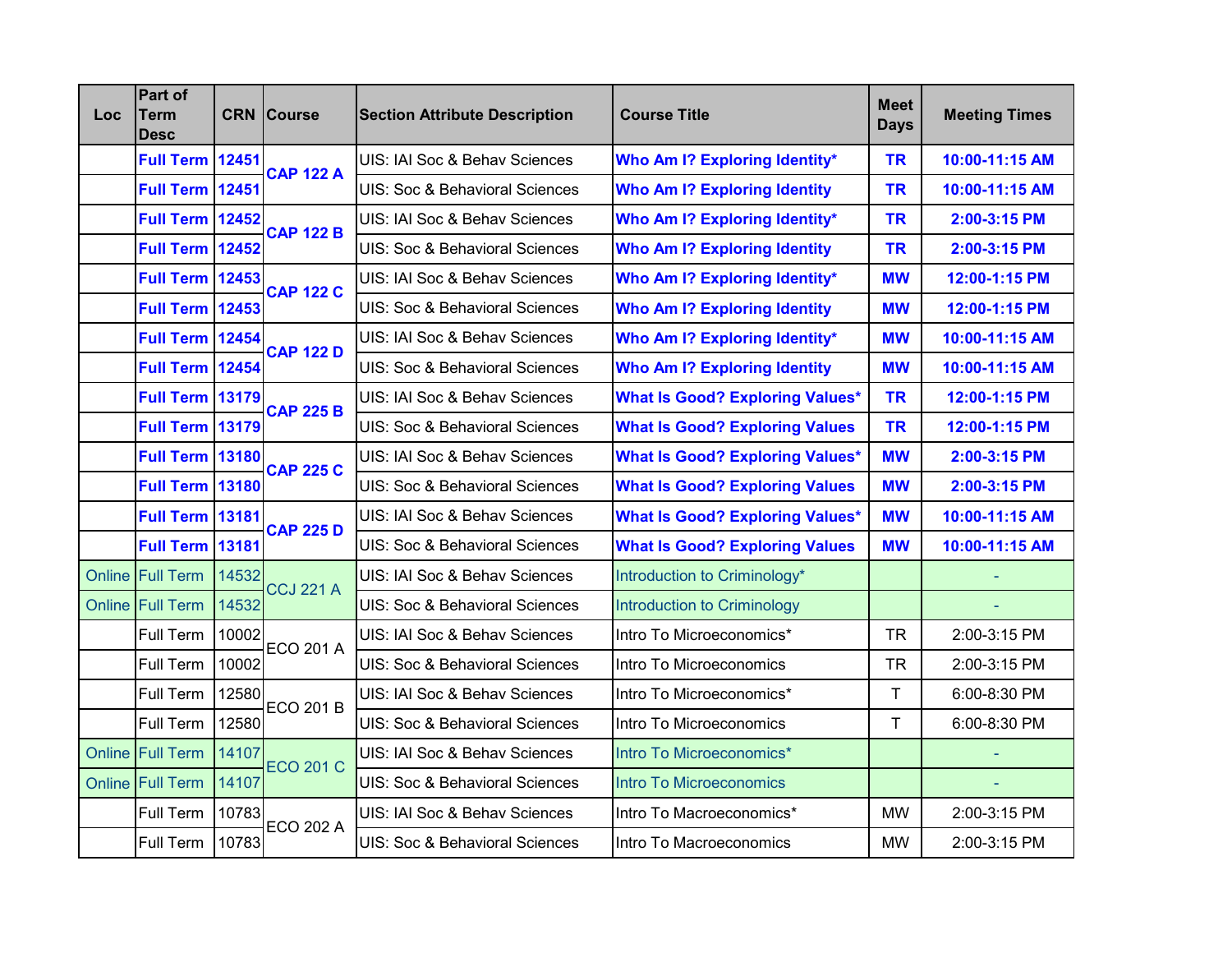| Full Term               | 14024 | <b>ECO 202 B</b>                 | UIS: IAI Soc & Behav Sciences  | Intro To Macroeconomics*              | M         | 6:00-8:30 PM  |
|-------------------------|-------|----------------------------------|--------------------------------|---------------------------------------|-----------|---------------|
| Full Term               | 14024 |                                  | UIS: Soc & Behavioral Sciences | Intro To Macroeconomics               | M         | 6:00-8:30 PM  |
| Full Term               |       | 10023 ECO 315 A                  | UIS: Soc & Behavioral Sciences | <b>Economics for Administration</b>   | M         | 6:00-9:30 PM  |
|                         |       | Online Full Term 10025 ECO 315 B | UIS: Soc & Behavioral Sciences | <b>Economics for Administration</b>   |           |               |
| Full Term               |       | 14740 ENG 109 A                  | UIS: Soc & Behavioral Sciences | Intro to Linguistics                  | <b>TR</b> | 2:00-3:15 PM  |
| <b>Full Term</b>        |       | 13950 GBL 101 A                  | UIS: Soc & Behavioral Sciences |                                       | <b>TR</b> | 4:00-5:15 PM  |
|                         |       |                                  | UIS: Soc & Behavioral Sciences | Geography of College-Age Youth        |           |               |
| Full Term               | 14111 | <b>HIS 204 A</b>                 | UIS: IAI Soc & Behav Sciences  | U.S. History to 1877*                 | <b>MW</b> | 12:00-1:15 PM |
| Full Term               | 14111 |                                  | UIS: Soc & Behavioral Sciences | U.S. History to 1877                  | <b>MW</b> | 12:00-1:15 PM |
| Full Term               |       | 14766 HIS 212 A                  | UIS: Soc & Behavioral Sciences | Russia: Peter I to Putin              | <b>TR</b> | 2:00-3:15 PM  |
| Full Term               | 13219 | <b>LES 201 B</b>                 | UIS: IAI Soc & Behav Sciences  | The American Political System*        | <b>MW</b> | 12:00-1:15 PM |
| Full Term               | 13219 |                                  | UIS: Soc & Behavioral Sciences | The American Political System         | <b>MW</b> | 12:00-1:15 PM |
| Full Term               |       | 13128 LES 202 A                  | UIS: Soc & Behavioral Sciences | Intro/Amer Legal System               | <b>MW</b> | 6:00-7:15 PM  |
| <b>Online Full Term</b> |       | 13923 MUS 335 A                  | UIS: Soc & Behavioral Sciences | <b>Jazz in American Culture</b>       |           |               |
| Online Full Term        |       | 15061 PHI 336 A                  | UIS: Soc & Behavioral Sciences | <b>Contem Am Political Philosophy</b> |           |               |
| Full Term               | 13218 | <b>PSC 201 B</b>                 | UIS: IAI Soc & Behav Sciences  | The American Political System*        | <b>MW</b> | 12:00-1:15 PM |
| Full Term               | 13218 |                                  | UIS: Soc & Behavioral Sciences | The American Political System         | <b>MW</b> | 12:00-1:15 PM |
| Full Term               |       | 13278 PSC 202 A                  | UIS: Soc & Behavioral Sciences | Intro/Amer Legal System               | <b>MW</b> | 6:00-7:15 PM  |
| Full Term               |       | 13437 PSC 325 A                  | UIS: Soc & Behavioral Sciences | Intro To Political Philosophy         | W         | 6:00-8:30 PM  |
| Online Full Term        |       | 15098 PSC 336 A                  | UIS: Soc & Behavioral Sciences | <b>Contem Am Political Philosophy</b> |           |               |
| Full Term               | 13435 | <b>PSC 371 A</b>                 | UIS: IAI Soc & Behav Sciences  | Intro to Comp Politics*               | T         | 2:00-4:30 PM  |
| Full Term               | 13435 |                                  | UIS: Soc & Behavioral Sciences | Intro to Comp Politics                | T         | 2:00-4:30 PM  |
| Online Full Term        | 12357 | <b>PSY 201 A</b>                 | UIS: IAI Soc & Behav Sciences  | Principles Of Psychology*             |           |               |
| Online Full Term        | 12357 |                                  | UIS: Soc & Behavioral Sciences | <b>Principles Of Psychology</b>       |           |               |
| Full Term               | 13515 | <b>PSY 201 B</b>                 | UIS: IAI Soc & Behav Sciences  | Principles Of Psychology*             | <b>MW</b> | 2:00-3:15 PM  |
| Full Term               | 13515 |                                  | UIS: Soc & Behavioral Sciences | Principles Of Psychology              | <b>MW</b> | 2:00-3:15 PM  |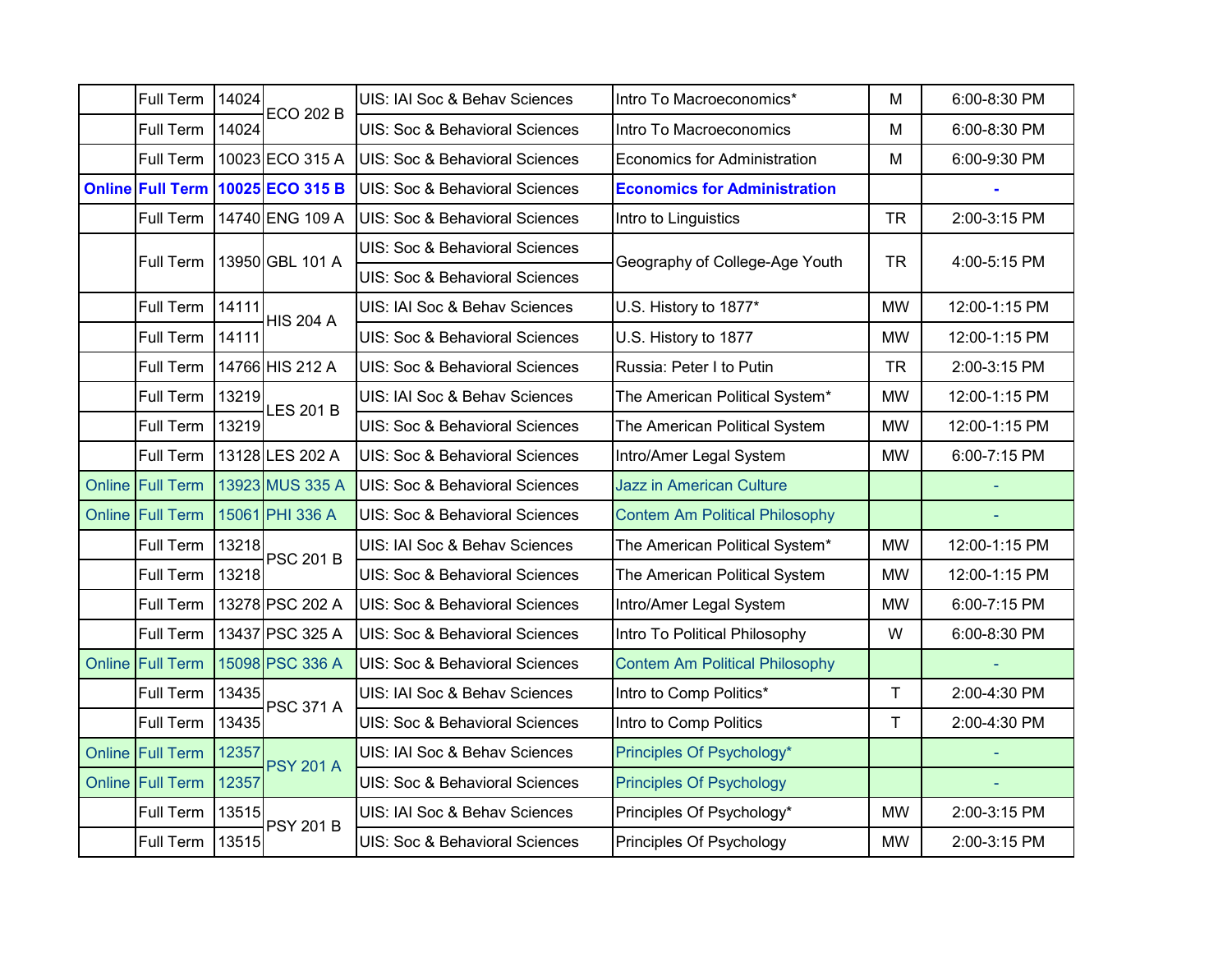| <b>Full Term</b>        | 13657 | <b>PSY 201 C</b> | UIS: IAI Soc & Behav Sciences  | Principles Of Psychology*             | <b>MW</b>    | 4:00-5:15 PM   |
|-------------------------|-------|------------------|--------------------------------|---------------------------------------|--------------|----------------|
| Full Term               | 13657 |                  | UIS: Soc & Behavioral Sciences | Principles Of Psychology              | <b>MW</b>    | 4:00-5:15 PM   |
| Full Term               | 14167 | <b>PSY 201 E</b> | UIS: IAI Soc & Behav Sciences  | Principles Of Psychology*             | <b>TR</b>    | 12:00-1:15 PM  |
| <b>Full Term</b>        | 14167 |                  | UIS: Soc & Behavioral Sciences | Principles Of Psychology              | <b>TR</b>    | 12:00-1:15 PM  |
| Full Term               |       | 12810 PSY 212 A  | UIS: Soc & Behavioral Sciences | <b>Brain and Emotion</b>              | <b>MW</b>    | 10:00-11:15 AM |
| Full Term               | 12716 | <b>SOA 101 A</b> | UIS: IAI Soc & Behav Sciences  | Introduction to Sociology*            | <b>MW</b>    | 4:00-5:15 PM   |
| Full Term               | 12716 |                  | UIS: Soc & Behavioral Sciences | Introduction to Sociology             | <b>MW</b>    | 4:00-5:15 PM   |
| Full Term               | 14478 | <b>SOA 103 A</b> | UIS: IAI Soc & Behav Sciences  | Introduction to Anthropology*         | <b>TR</b>    | 10:00-11:15 AM |
| Full Term               | 14478 |                  | UIS: Soc & Behavioral Sciences | Introduction to Anthropology          | <b>TR</b>    | 10:00-11:15 AM |
| Full Term               |       | 14015 SOA 141 A  | UIS: Soc & Behavioral Sciences | The American Dream                    | <b>MW</b>    | 2:00-3:15 PM   |
| Full Term               |       | 14324 SOA 141 B  | UIS: Soc & Behavioral Sciences | The American Dream                    | <b>MW</b>    | 2:00-3:15 PM   |
| <b>Full Term</b>        |       | 10749 SOA 205 A  | UIS: Soc & Behavioral Sciences | Introduction To Archaeology           | <b>MW</b>    | 2:00-3:15 PM   |
| Full Term               | 11940 | <b>SOA 302 A</b> | UIS: IAI Soc & Behav Sciences  | Understanding Cultures*               | $\mathsf{R}$ | 2:00-5:30 PM   |
| Full Term               | 11940 |                  | UIS: Soc & Behavioral Sciences | <b>Understanding Cultures</b>         | R            | 2:00-5:30 PM   |
| <b>Online Full Term</b> |       | 12677 SOA 335 A  | UIS: Soc & Behavioral Sciences | <b>Jazz in American Culture</b>       |              |                |
| Full Term               |       | 13125 SWK 322 A  | UIS: Soc & Behavioral Sciences | Introduction to Social Work           | W            | 6:00-8:30 PM   |
| <b>Online Full Term</b> |       | 14263 TEP 207 A  | UIS: Soc & Behavioral Sciences | <b>Foundations/American Education</b> |              |                |
| <b>Full Term</b>        |       | 14944 TEP 207 C  | UIS: Soc & Behavioral Sciences | <b>Foundations/American Education</b> | W            | 6:00-8:30 PM   |
| Full Term               |       | 14019 UNI 106 A  | UIS: Soc & Behavioral Sciences | Diversity & College Experience        | <b>TR</b>    | 12:00-1:15 PM  |

### **Speaker Series**

| Loc | <b>Part of</b><br><b>Term</b><br><b>IDesc</b> | <b>CRN Course</b>           | <b>Section Attribute Description</b> | <b>Course Title</b>          | Meet I<br><b>Days</b> | <b>Meeting Times</b> |
|-----|-----------------------------------------------|-----------------------------|--------------------------------------|------------------------------|-----------------------|----------------------|
|     |                                               | Full Term   12818 UNI 301 A | UIS: Speaker Series (ECCE)           | <b>ECCE: Speakers Series</b> |                       |                      |
|     | <b>Full Term</b>                              | 12819 UNI 301 B             | UIS: Speaker Series (ECCE)           | <b>ECCE: Speakers Series</b> |                       | -                    |
|     | <b>IFull Term</b>                             | 12820 UNI 301 C             | UIS: Speaker Series (ECCE)           | <b>ECCE: Speakers Series</b> |                       | -                    |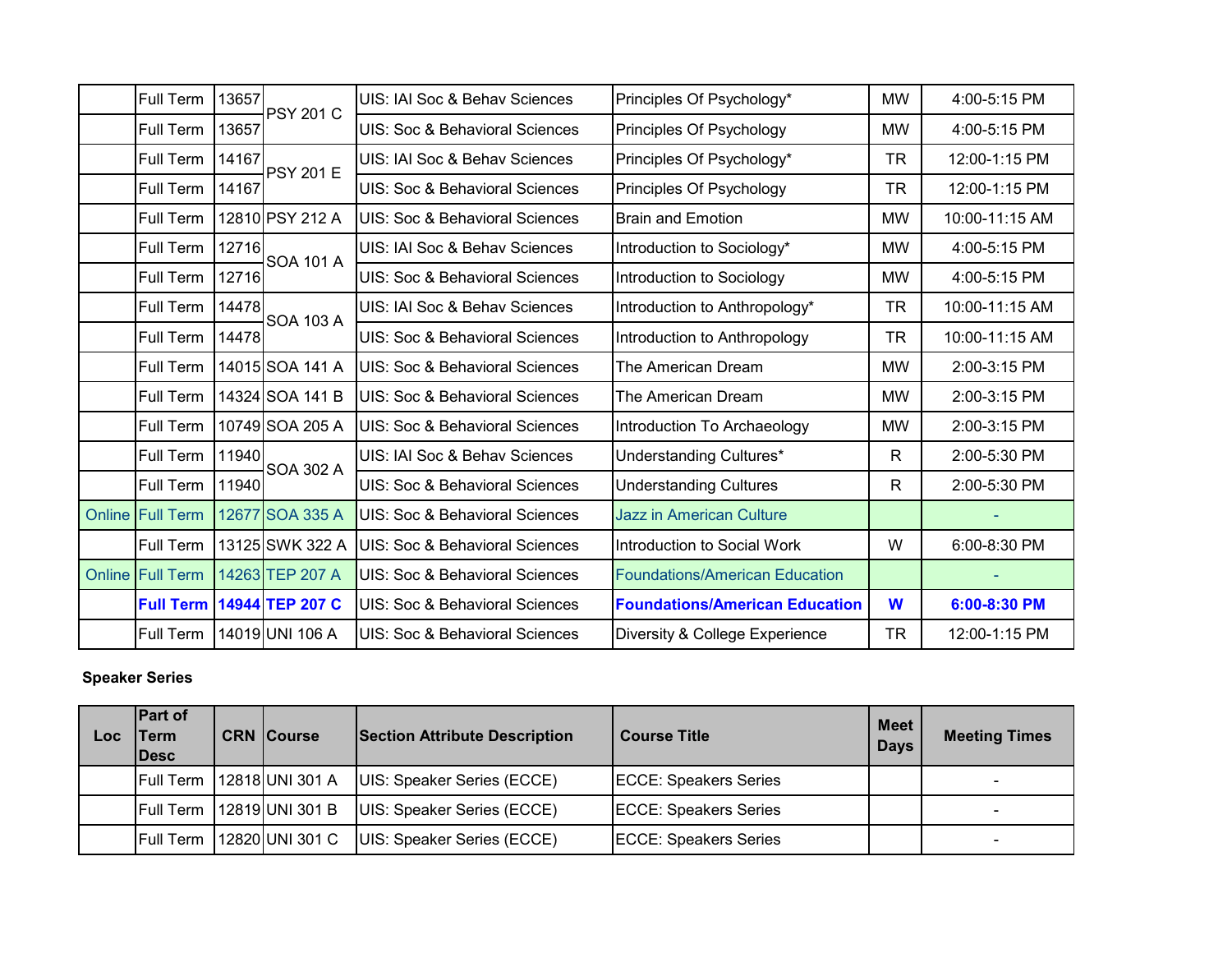| Full Term               | 12821 UNI 301 D | UIS: Speaker Series (ECCE) | <b>ECCE: Speakers Series</b> |  |
|-------------------------|-----------------|----------------------------|------------------------------|--|
| <b>Full Term</b>        | 12996 UNI 301 E | UIS: Speaker Series (ECCE) | <b>ECCE: Speakers Series</b> |  |
| <b>Full Term</b>        | 12997 UNI 301 F | UIS: Speaker Series (ECCE) | <b>ECCE: Speakers Series</b> |  |
| <b>Full Term</b>        | 12998 UNI 301 G | UIS: Speaker Series (ECCE) | <b>ECCE: Speakers Series</b> |  |
| <b>Full Term</b>        | 12999 UNI 301 H | UIS: Speaker Series (ECCE) | <b>ECCE: Speakers Series</b> |  |
| Full Term               | 13089 UNI 301 J | UIS: Speaker Series (ECCE) | <b>ECCE: Speakers Series</b> |  |
| <b>Online Full Term</b> | 14130 UNI 301 P | UIS: Speaker Series (ECCE) | <b>ECCE: Speakers Series</b> |  |
| <b>Online Full Term</b> | 14131 UNI 301 Q | UIS: Speaker Series (ECCE) | <b>ECCE: Speakers Series</b> |  |
| <b>Online Full Term</b> | 14133 UNI 301 S | UIS: Speaker Series (ECCE) | <b>ECCE: Speakers Series</b> |  |
| <b>Online Full Term</b> | 14134 UNI 301 T | UIS: Speaker Series (ECCE) | <b>ECCE: Speakers Series</b> |  |

### **U.S. Communities**

| <b>Loc</b> | Part of<br>Term<br><b>Desc</b> | <b>CRN Course</b> | <b>Section Attribute Description</b> | <b>Course Title</b>                       | <b>Meet</b><br><b>Days</b> | <b>Meeting Times</b> |
|------------|--------------------------------|-------------------|--------------------------------------|-------------------------------------------|----------------------------|----------------------|
|            | Full Term                      | 11307 AAS 403 A   | UIS: U.S. Communities (ECCE)         | <b>ECCE: Women of Color/Minority</b>      | т                          | 2:00-5:30 PM         |
|            | <b>Online Full Term</b>        | 14539 CCJ 343 A   | UIS: U.S. Communities (ECCE)         | ECCE: Women & Criminal Justice            |                            |                      |
|            | Full Term                      | 14597 CCJ 343 B   | UIS: U.S. Communities (ECCE)         | <b>ECCE: Women &amp; Criminal Justice</b> | R                          | 2:00-4:30 PM         |
|            | Full Term                      | 10413 COM 425 A   | UIS: U.S. Communities (ECCE)         | <b>ECCE:Intrculturl Communication</b>     | <b>MW</b>                  | 12:00-1:40 PM        |
|            | <b>Full Term</b>               | 14043IENG 368 A   | UIS: U.S. Communities (ECCE)         | ECCE: Crtive Wrtng, Publsh, Comm          | <b>MW</b>                  | 4:00-5:15 PM         |
|            | Full Term                      | 11309 HIS 453 A   | UIS: U.S. Communities (ECCE)         | <b>ECCE: Women of Color/Minority</b>      | T                          | 2:00-5:30 PM         |
|            | Full Term                      | 11212 HIS 454 A   | UIS: U.S. Communities (ECCE)         | ECCE: History of the Family               | <b>TR</b>                  | 12:00-1:40 PM        |
|            | Full Term                      | 14470 LES 488 A   | UIS: U.S. Communities (ECCE)         | <b>ECCE: Conviction of Innocent</b>       | т                          | 6:00-8:30 PM         |
|            | <b>Full Term</b>               | 13351 LES 488 B   | UIS: U.S. Communities (ECCE)         | <b>ECCE: Conviction of Innocent</b>       | Τ                          | 6:00-8:30 PM         |
|            | <b>Online Full Term</b>        | 13121 MGT 444 A   | UIS: U.S. Communities (ECCE)         | <b>ECCE: Work, Family &amp; Community</b> |                            |                      |
|            | <b>Full Term</b>               | 14640 MIS 323 A   | UIS: U.S. Communities (ECCE)         | ECCE: Social Health Care Info.            | т                          | 2:00-4:30 PM         |
|            | <b>Online Full Term</b>        | 14642 MIS 323 B   | UIS: U.S. Communities (ECCE)         | <b>ECCE: Social Health Care Info.</b>     |                            |                      |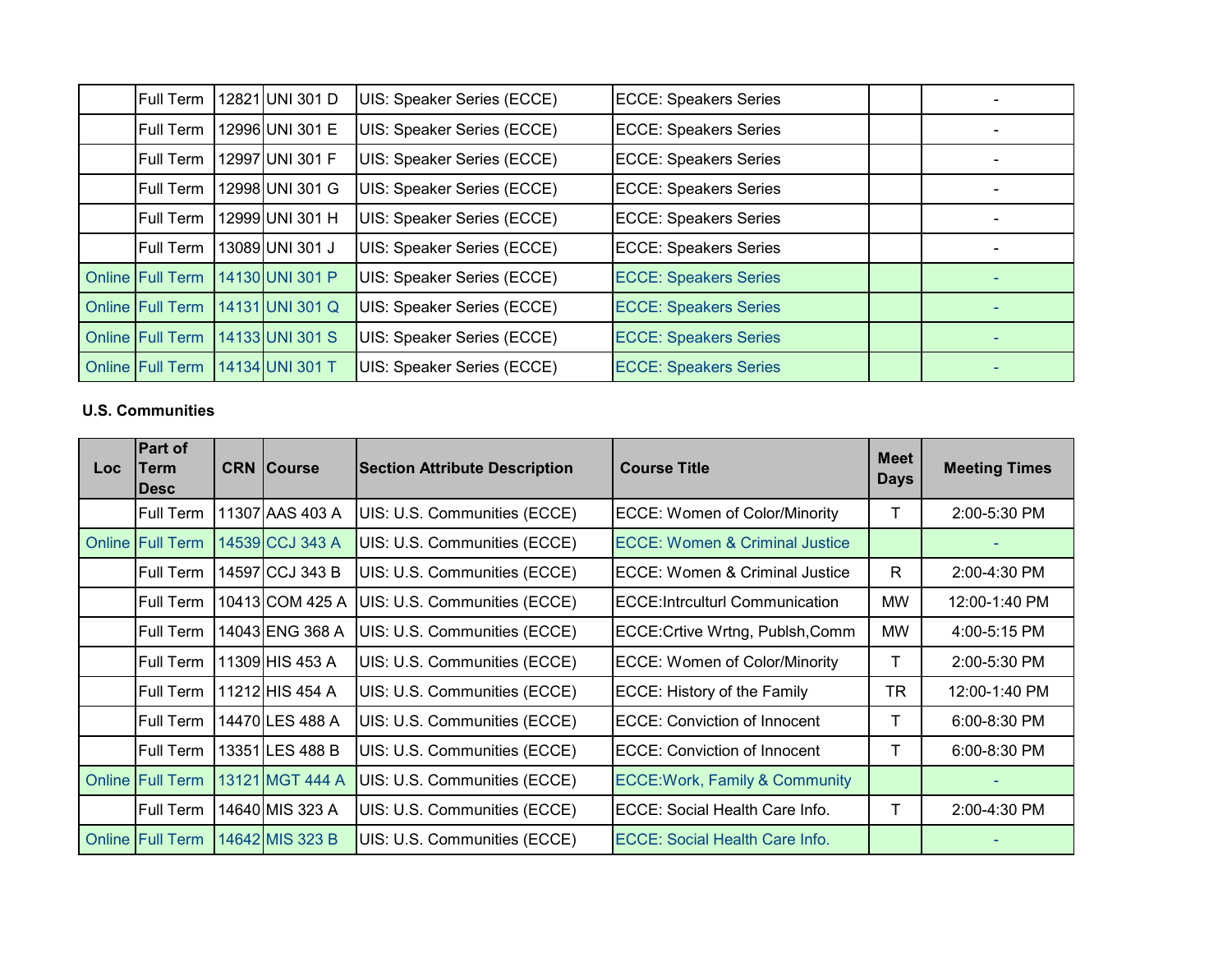| <b>Online Full Term</b> | 13550 MPH 408 A | UIS: U.S. Communities (ECCE)                 | <b>ECCE: Addiction</b>                    |              |                |
|-------------------------|-----------------|----------------------------------------------|-------------------------------------------|--------------|----------------|
| <b>Online Full Term</b> | 13551 MPH 478 A | UIS: U.S. Communities (ECCE)                 | <b>ECCE: Crisis in Evironmntl Hith</b>    |              |                |
| Full Term               | 12160 SOA 231 A | UIS: U.S. Communities (ECCE)                 | ECCE: Intro/US Race/Ethnicity             | <b>MW</b>    | 10:00-11:15 AM |
| Full Term               | 14127 SOA 235 A | UIS: U.S. Communities (ECCE)                 | ECCE: Working USA & the 99%               | <b>MW</b>    | 12:00-1:15 PM  |
| Full Term               | 13045 SOA 301 A | UIS: U.S. Communities (ECCE)                 | <b>ECCE: Intro/Women/Gender Stds</b>      | $\mathsf{R}$ | 2:00-5:30 PM   |
| Online Full Term        | 14023 SOA 338 A | UIS: U.S. Communities (ECCE)                 | ECCE: Sex, Gender, Pop Culture            |              |                |
| Full Term               | 14092 SOA 451 A | UIS: U.S. Communities (ECCE)                 | <b>ECCE: Women of Color/Minority</b>      | Τ            | 2:00-5:30 PM   |
| Online Full Term        | 13922 SOA 457 A | UIS: U.S. Communities (ECCE)                 | <b>ECCE: Masculinities</b>                |              |                |
| Full Term               | 12037 SWK 382 A | UIS: U.S. Communities (ECCE)                 | <b>ECCE: Intro/Women/Gender Stds</b>      | R.           | 2:00-5:30 PM   |
| Full Term               | 11214 SWK 454 A | UIS: U.S. Communities (ECCE)                 | ECCE: History Of The Family               | <b>TR</b>    | 12:00-1:40 PM  |
| Full Term               | 11310 SWK 462 A | UIS: U.S. Communities (ECCE)                 | <b>ECCE: Women of Color/Minority</b>      | т            | 2:00-5:30 PM   |
| Full Term               |                 | 12973 WGS 301 A UIS: U.S. Communities (ECCE) | ECCE: Intro/Women/Gender Stds             | R.           | 2:00-5:30 PM   |
| <b>Online Full Term</b> | 14022 WGS 338 A | UIS: U.S. Communities (ECCE)                 | ECCE: Sex, Gender, Pop Culture            |              |                |
| <b>Online Full Term</b> | 13577 WGS 343 A | UIS: U.S. Communities (ECCE)                 | <b>ECCE: Women &amp; Criminal Justice</b> |              |                |
| Full Term               | 13721 WGS 343 B | UIS: U.S. Communities (ECCE)                 | ECCE: Women & Criminal Justice            | $\mathsf{R}$ | 2:00-4:30 PM   |
| Full Term               |                 | 14620 WGS 381 A UIS: U.S. Communities (ECCE) | <b>ECCE: Politics of Harry Potter</b>     | T            | 2:00-5:30 PM   |
| Full Term               |                 | 14093 WGS 403 A UIS: U.S. Communities (ECCE) | <b>ECCE: Women of Color/Minority</b>      | T            | 2:00-5:30 PM   |
| Full Term               |                 | 13248 WGS 454 A UIS: U.S. Communities (ECCE) | ECCE: History of the Family               | <b>TR</b>    | 12:00-1:40 PM  |
| <b>Online Full Term</b> |                 | 13921 WGS 457 A UIS: U.S. Communities (ECCE) | <b>ECCE: Masculinities</b>                |              |                |

### **Visual, Creative, and Performing Arts**

| Loc | <b>Part of</b><br>Term<br><b>IDesc</b> |       | <b>CRN Course</b> | <b>Section Attribute Description</b> | <b>Course Title</b>     | Meet<br><b>Days</b> | <b>Meeting Times</b> |
|-----|----------------------------------------|-------|-------------------|--------------------------------------|-------------------------|---------------------|----------------------|
|     | Online Full Term   12519               |       | $ART$ 101 A       | UIS: IAI Fine Arts                   | Art Appreciation*       |                     |                      |
|     | Online Full Term 12519                 |       |                   | UIS: Vis, Creative & Perf Arts       | <b>Art Appreciation</b> |                     |                      |
|     | <b>Full Term</b>                       | 12823 | <b>JADT 101 D</b> | UIS: IAI Fine Arts                   | Art Appreciation*       |                     | 2:00-4:30 PM         |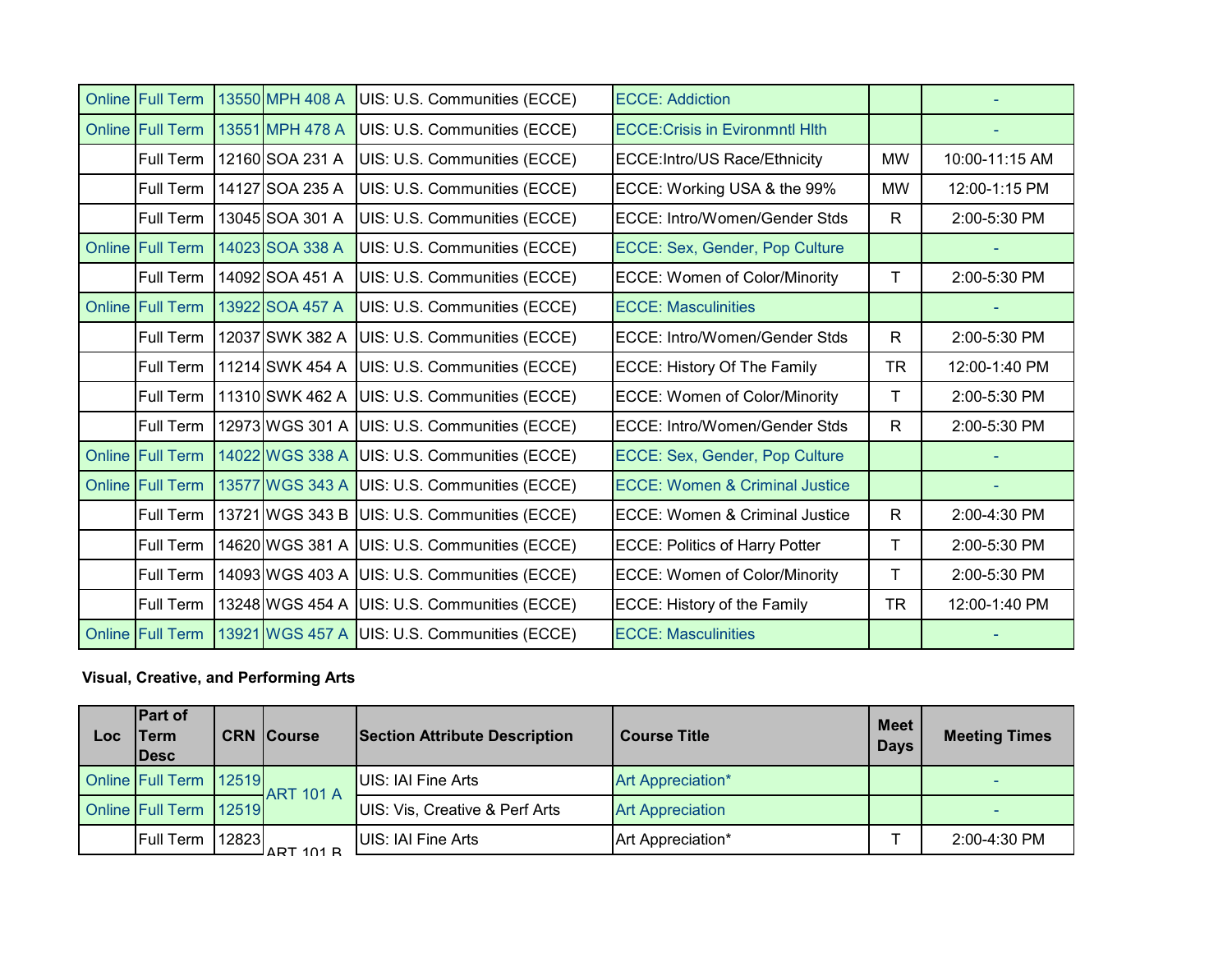| Full Term        | 12823 | שוטו וחח                           | UIS: Vis, Creative & Perf Arts            | <b>Art Appreciation</b>            | $\mathsf{T}$ | 2:00-4:30 PM      |
|------------------|-------|------------------------------------|-------------------------------------------|------------------------------------|--------------|-------------------|
| Full Term        |       | 12547 ART 102 A                    | UIS: Vis, Creative & Perf Arts            | Two Dimensional Design             | <b>TR</b>    | 2:00-3:15 PM      |
| Full Term        |       | 12737 ART 113 A                    | UIS: Vis, Creative & Perf Arts            | Drawing 1                          | M            | 6:00-8:30 PM      |
| Full Term        |       | 13813 ART 113 B                    | UIS: Vis, Creative & Perf Arts            | Drawing 1                          | W            | 2:00-4:30 PM      |
| <b>Full Term</b> |       | 12710 ART 203 A                    | UIS: Vis, Creative & Perf Arts            | <b>Introduction to Ceramics</b>    | T.           | 2:00-4:30 PM      |
| Full Term        |       | 13150 ART 211 A                    | UIS: Vis, Creative & Perf Arts            | Introduction to Painting           | W            | 6:00-8:30 PM      |
| Full Term        |       | 14372 ART 215 A                    | UIS: Vis, Creative & Perf Arts            | Photography I                      | M            | 6:00-8:30 PM      |
| Full Term        |       | 13027 ART 236 A                    | UIS: Vis, Creative & Perf Arts            | Introduction to Digital Media      | <b>MW</b>    | 10:00-11:15 AM    |
| Full Term        |       | 12767 ART 261 A                    | UIS: Vis, Creative & Perf Arts            | History of Art I                   | T.           | 6:00-8:30 PM      |
| Full Term        |       | 10495 ART 372 A                    | UIS: Vis, Creative & Perf Arts            | Visual Storytelling/Reporting      | M            | 2:00-5:30 PM      |
| Full Term        |       | 14373 COM 215 A                    | UIS: Vis, Creative & Perf Arts            | Photography I                      | M            | 6:00-8:30 PM      |
| Full Term        |       | 13028 COM 236 A                    | UIS: Vis, Creative & Perf Arts            | Introduction to Digital Media      | <b>MW</b>    | 10:00-11:15 AM    |
| Full Term        |       | 10406 COM 352 A                    | UIS: Vis, Creative & Perf Arts            | Visual Storytelling/Reporting      | M            | 2:00-5:30 PM      |
| Full Term        |       | 13797 ENG 272 A                    | UIS: Vis, Creative & Perf Arts            | Intro to Creative Writing          | <b>TR</b>    | 12:00-1:15 PM     |
| <b>Full Term</b> |       | 12524 MUS 101 A                    | UIS: Vis, Creative & Perf Arts            | <b>Vocal Music Ensemble</b>        | M            | $-8:30$ PM        |
|                  |       | <b>Full Term 14193 MUS 101 B</b>   | <b>UIS: Vis, Creative &amp; Perf Arts</b> | <b>Vocal Music Ensemble</b>        |              |                   |
| Full Term        |       | 12525 MUS 105 A                    | UIS: Vis, Creative & Perf Arts            | <b>Instrumental Music Ensemble</b> | M            | 4:00 PM - 1750    |
| Full Term        |       | 12526 MUS 105 B                    | UIS: Vis, Creative & Perf Arts            | <b>Instrumental Music Ensemble</b> | $\mathsf{R}$ | $-7:30$ PM        |
| <b>Full Term</b> |       | 12527 MUS 105 C                    | UIS: Vis, Creative & Perf Arts            | <b>Instrumental Music Ensemble</b> | T.           | 12:00 Noon - 1350 |
| Full Term        |       | 14156 MUS 105 D                    | UIS: Vis, Creative & Perf Arts            | <b>Instrumental Music Ensemble</b> | $\mathsf{T}$ | 5:00 PM - 6:30 PM |
| Online Full Term | 14051 | <b>MUS 121 A</b>                   | UIS: IAI Fine Arts                        | Music Appreciation*                |              |                   |
| Online Full Term | 14051 |                                    | UIS: Vis, Creative & Perf Arts            | <b>Music Appreciation</b>          |              |                   |
| Full Term        |       | 14103 MUS 131 A                    | UIS: Vis, Creative & Perf Arts            | <b>Beginning Class Guitar</b>      | <b>MW</b>    | 12:00-1:15 PM     |
| Full Term        |       | 14145 MUS 133 A                    | UIS: Vis, Creative & Perf Arts            | <b>Beginning Class Piano</b>       | <b>MW</b>    | 10:00-11:15 AM    |
| Full Term        |       | 12514 MUS 181 A                    | UIS: Vis, Creative & Perf Arts            | Intro to Music Technology          | <b>TR</b>    | 12:00-1:15 PM     |
|                  |       | <b>Full Term   10741 MUS 301 A</b> | UIS: Vis, Creative & Perf Arts            | <b>Vocal Music Ensemble</b>        | M            | $-8:30$ PM        |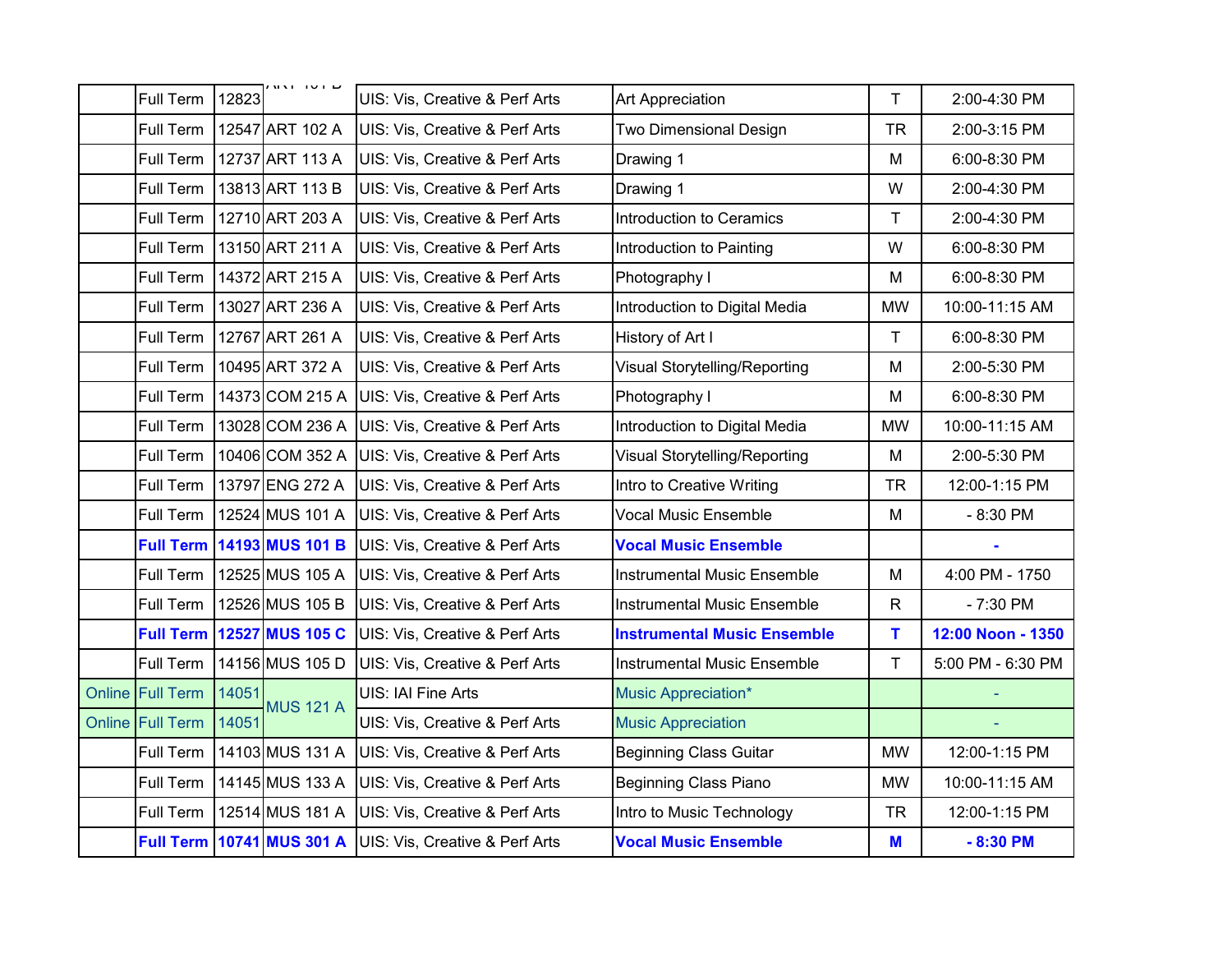|                  |       | <b>Full Term 12443 MUS 301 B</b> | UIS: Vis, Creative & Perf Arts            | <b>Vocal Music Ensemble</b>        |           |                   |
|------------------|-------|----------------------------------|-------------------------------------------|------------------------------------|-----------|-------------------|
|                  |       | <b>Full Term 10742 MUS 305 A</b> | UIS: Vis, Creative & Perf Arts            | <b>Instrumental Music Ensemble</b> | M         | 4:00 PM - 1750    |
|                  |       | <b>Full Term 12528 MUS 305 B</b> | <b>UIS: Vis, Creative &amp; Perf Arts</b> | <b>Instrumental Music Ensemble</b> | R         | $-7:30$ PM        |
|                  |       | <b>Full Term 12529 MUS 305 C</b> | <b>UIS: Vis, Creative &amp; Perf Arts</b> | <b>Instrumental Music Ensemble</b> |           | 12:00 Noon - 1350 |
|                  |       | <b>Full Term 15035 MUS 305 D</b> | UIS: Vis, Creative & Perf Arts            | <b>Instrumental Music Ensemble</b> |           | 5:00 PM - 6:30 PM |
| <b>Full Term</b> |       | 14060 THE 108 A                  | <b>UIS: Vis, Creative &amp; Perf Arts</b> | Principles of Stagecraft           | <b>TR</b> | 10:00-11:40 AM    |
| <b>Full Term</b> |       | 13018 THE 273 A                  | <b>UIS: Vis, Creative &amp; Perf Arts</b> | Principles of Acting               | <b>TR</b> | $2:00 - 3:40$ PM  |
| <b>Full Term</b> | 12954 | <b>ITHE 274 A</b>                | <b>UIS: IAI Fine Arts</b>                 | Introduction to Theatre*           | <b>TR</b> | 12:00-1:15 PM     |
| <b>Full Term</b> | 12954 |                                  | UIS: Vis, Creative & Perf Arts            | Introduction to Theatre            | TR        | 12:00-1:15 PM     |

#### **Written Communication**

| <b>Loc</b> | <b>Part of</b><br><b>Term</b><br><b>IDesc</b> | <b>CRN Course</b> | <b>Section Attribute Description</b> | <b>Course Title</b>                 | <b>Meet</b><br><b>Days</b> | <b>Meeting Times</b> |
|------------|-----------------------------------------------|-------------------|--------------------------------------|-------------------------------------|----------------------------|----------------------|
|            | <b>Full Term</b>                              | 10479 CAP 111 A   | <b>UIS: Written Communication</b>    | <b>Honors Composition</b>           | <b>MW</b>                  | 10:00-11:15 AM       |
|            | <b>Full Term</b>                              | 10481 CAP 111 B   | <b>UIS: Written Communication</b>    | <b>Honors Composition</b>           | <b>MW</b>                  | 10:00-11:15 AM       |
|            | <b>Full Term</b>                              | 10483 CAP 111 C   | UIS: Written Communication           | <b>Honors Composition</b>           | <b>MW</b>                  | 12:00-1:15 PM        |
|            | <b>Full Term</b>                              | 10485 CAP 111 D   | <b>UIS: Written Communication</b>    | <b>Honors Composition</b>           | <b>MW</b>                  | 12:00-1:15 PM        |
|            | <b>Full Term</b>                              | 10486 CAP 111 E   | <b>UIS: Written Communication</b>    | <b>Honors Composition</b>           | <b>MW</b>                  | 2:00-3:15 PM         |
|            | <b>Full Term</b>                              | 12153 CAP 111 F   | <b>UIS: Written Communication</b>    | <b>Honors Composition</b>           | <b>MW</b>                  | $2:00-3:15$ PM       |
|            | <b>Full Term</b>                              | 12473 ENG 101 A   | <b>UIS: Written Communication</b>    | <b>Rhetoric and College Writing</b> | <b>MW</b>                  | 10:00-11:15 AM       |
|            | Full Term                                     | 12474 ENG 101 B   | <b>UIS: Written Communication</b>    | <b>Rhetoric and College Writing</b> | MW                         | 2:00-3:15 PM         |
|            | Full Term                                     | 12475 ENG 101 C   | <b>UIS: Written Communication</b>    | <b>Rhetoric and College Writing</b> | <b>MW</b>                  | 4:00-5:15 PM         |
|            | Full Term                                     | 12476 ENG 101 D   | <b>UIS: Written Communication</b>    | <b>Rhetoric and College Writing</b> | <b>MW</b>                  | 6:00-7:15 PM         |
|            | <b>Full Term</b>                              | 12477 ENG 101 E   | <b>UIS: Written Communication</b>    | <b>Rhetoric and College Writing</b> | <b>TR</b>                  | 8:00 AM - 9:15 AM    |
|            | Full Term                                     | 12478 ENG 101 F   | <b>UIS: Written Communication</b>    | <b>Rhetoric and College Writing</b> | <b>TR</b>                  | 10:00-11:15 AM       |
|            | Full Term                                     | 12479 ENG 101 G   | <b>IUIS: Written Communication</b>   | <b>Rhetoric and College Writing</b> | <b>TR</b>                  | 12:00-1:15 PM        |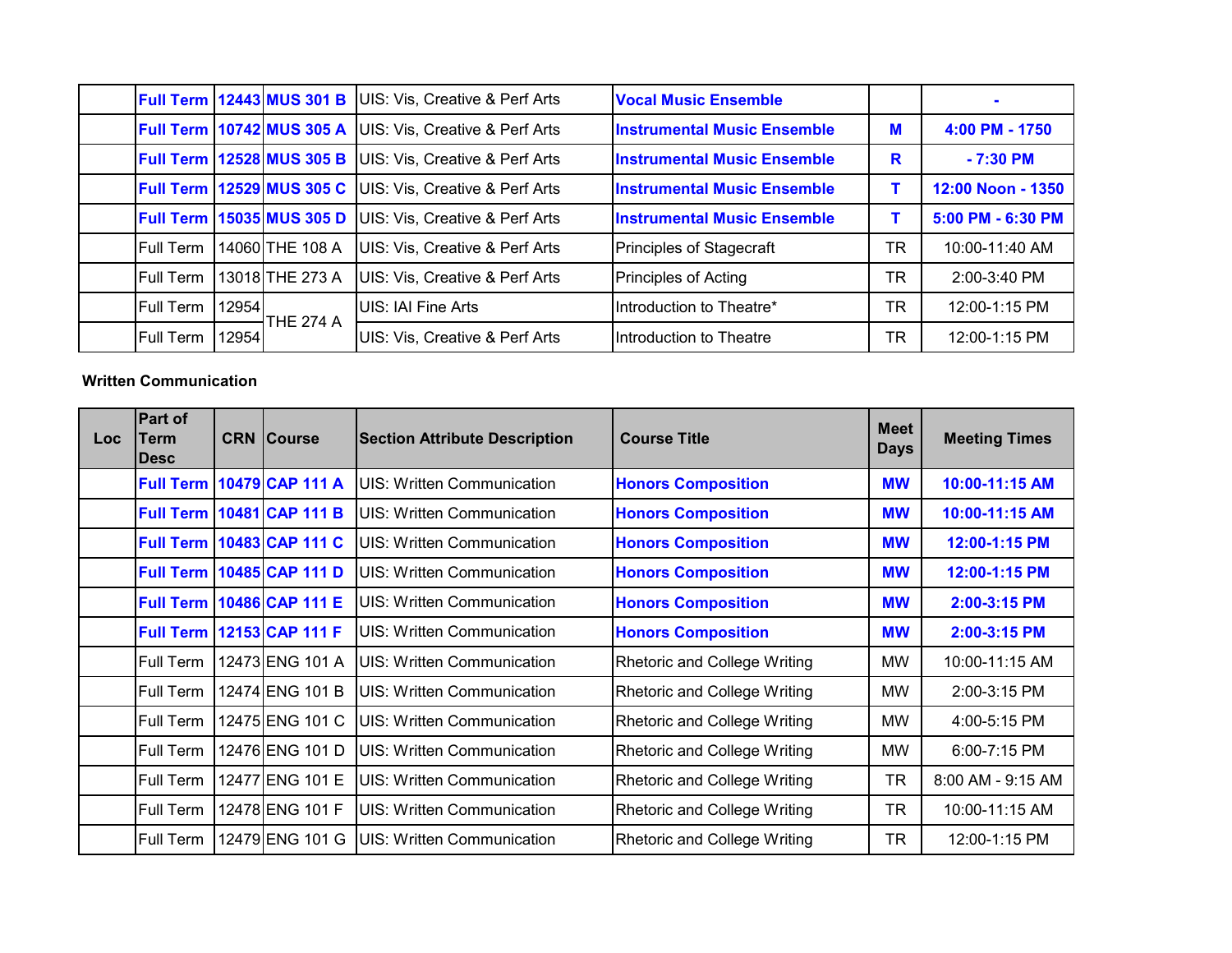| <b>Full Term</b>        | 12480 ENG 101 H | UIS: Written Communication         | Rhetoric and College Writing        | TR  | 2:00-3:15 PM   |
|-------------------------|-----------------|------------------------------------|-------------------------------------|-----|----------------|
| Full Term               | 12481 ENG 101 I | <b>UIS: Written Communication</b>  | Rhetoric and College Writing        | TR. | 4:00-5:15 PM   |
| Full Term               | 12482 ENG 101 J | UIS: Written Communication         | Rhetoric and College Writing        | TR  | 6:00-7:15 PM   |
| <b>Online Full Term</b> | 13507 ENG 101 K | <b>UIS: Written Communication</b>  | <b>Rhetoric and College Writing</b> |     |                |
| <b>Full Term</b>        | 12483 ENG 102 A | UIS: Written Communication         | Col Writing & Civic Engagement      | MW  | 10:00-11:15 AM |
| <b>Full Term</b>        | 12885 ENG 102 B | UIS: Written Communication         | Col Writing & Civic Engagement      | TR  | 4:00-5:15 PM   |
| <b>Online Full Term</b> | 13854 ENG 102 C | UIS: Written Communication         | Col Writing & Civic Engagement      |     |                |
| <b>Full Term</b>        | 15104 ENG 102 D | <b>IUIS: Written Communication</b> | Col Writing & Civic Engagement      | MW  | 12:00-1:15 PM  |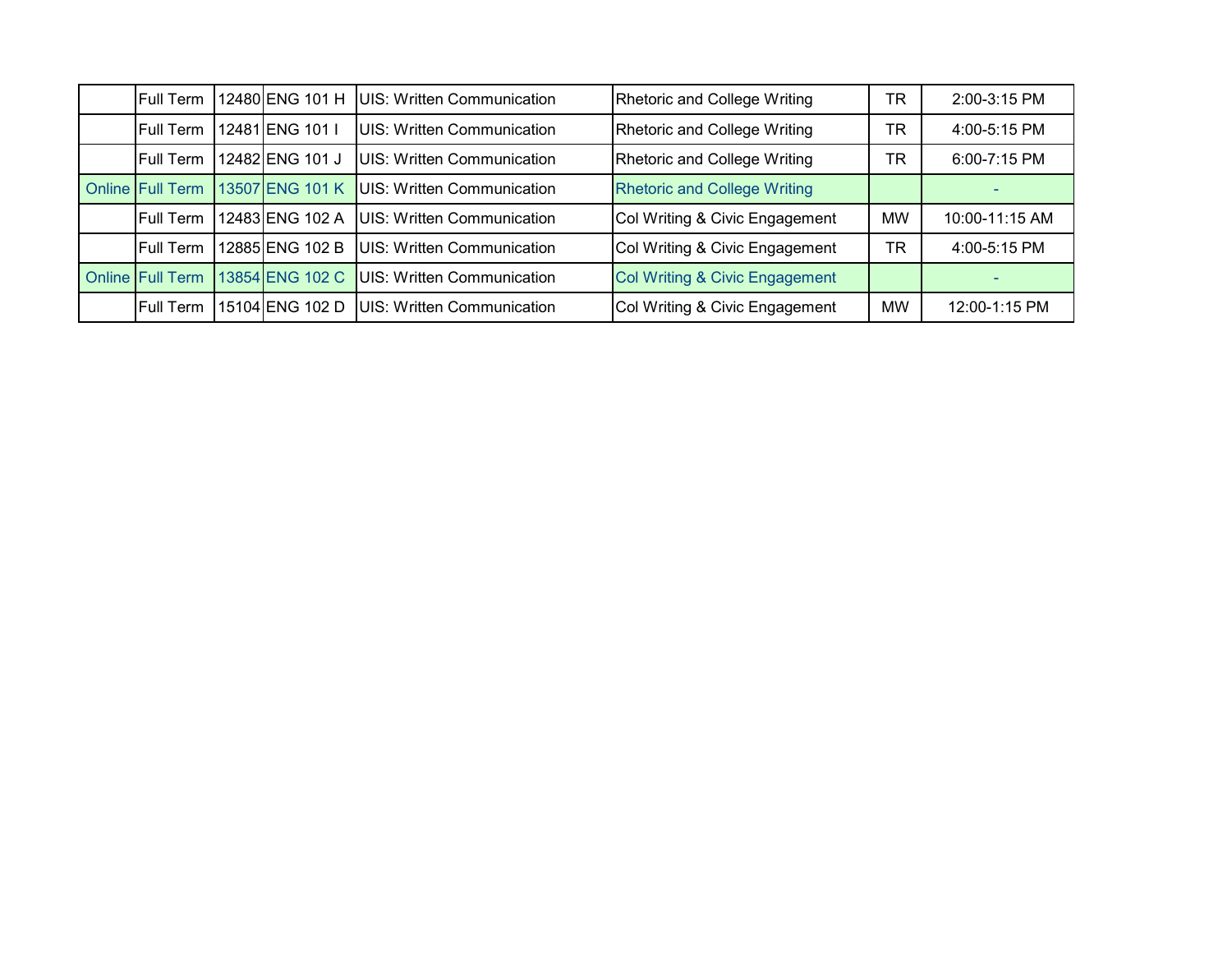| <b>Instructor Full Name</b>  | <b>Prim</b><br><b>Inst</b> | <b>CAP</b> | <b>ENR</b> | <b>APPR</b> | <b>CR</b><br><b>HRS</b> |
|------------------------------|----------------------------|------------|------------|-------------|-------------------------|
| <b>Nicholson, Henry</b>      | Y                          | 25         | 17         | <b>DP</b>   | 3.0                     |
| <b>Perkins, Jonathan</b>     | Υ                          | 25         | 19         | <b>DP</b>   | 3.0                     |
| <b>LoBue, Elise</b>          | Y                          | 25         | 20         | <b>DP</b>   | 3.0                     |
| <b>Ribarsky, Elizabeth N</b> | Y                          | 25         | 19         | <b>DP</b>   | 3.0                     |
| Barnwell, Kristi N           | Y                          | 30         | 29         |             | 3.0                     |
| Barnwell, Kristi N           | Y                          | 30         | 6          |             | 3.0                     |
| Stamatis, Yona               | Y                          | 30         | 15         |             | 3.0                     |
| Stamatis, Yona               | Y                          | 30         | 15         |             | 3.0                     |

| <b>Instructor Full Name</b> | Prim<br>Inst | <b>CAP</b>      |    | $ENR$ $APPR$ | <b>CR</b><br><b>HRS</b> |
|-----------------------------|--------------|-----------------|----|--------------|-------------------------|
| Seif, Haley                 |              | 15              | 14 |              | 3.0                     |
| Seif, Haley                 |              | 20 <sub>1</sub> |    |              | 3.0                     |

| <b>Instructor Full Name</b> | Prim<br><b>Inst</b> | <b>CAP</b> | $ENR$ $APPR$ | CR<br><b>HRS</b> |
|-----------------------------|---------------------|------------|--------------|------------------|
| <b>INO INSTRUCTOR</b>       |                     | 35         |              | 3.0              |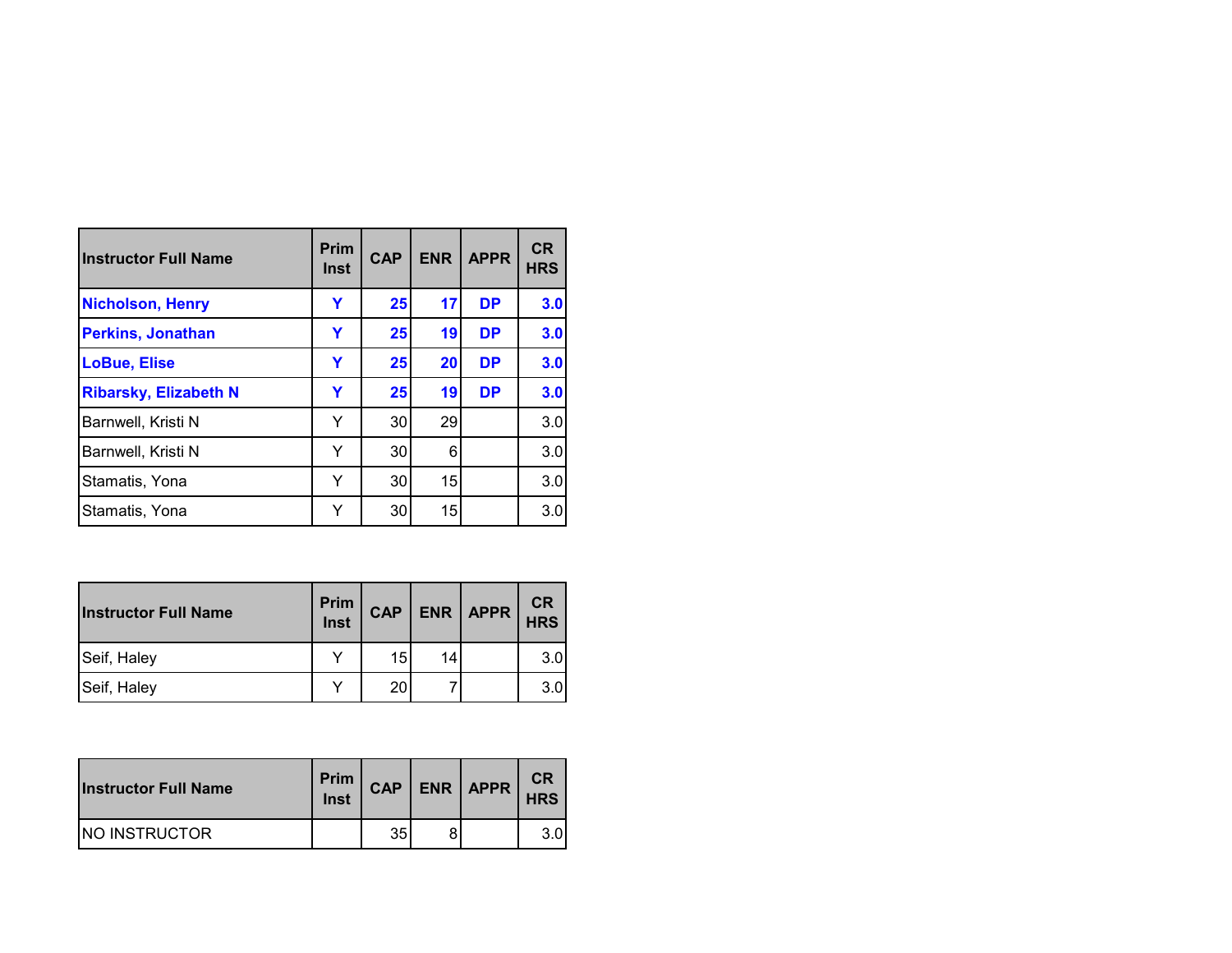| NO INSTRUCTOR              |   | 34 | 33             |           | 3.0 |
|----------------------------|---|----|----------------|-----------|-----|
| <b>NO INSTRUCTOR</b>       |   | 25 | 12             |           | 3.0 |
| <b>NO INSTRUCTOR</b>       |   | 35 | 10             |           | 3.0 |
| <b>NO INSTRUCTOR</b>       |   | 35 | 21             |           | 3.0 |
| <b>NO INSTRUCTOR</b>       |   | 35 | $\overline{7}$ |           | 3.0 |
| Dezhgosha, Kamyar          | Y | 48 | 44             |           | 3.0 |
| Guo, Ping                  | Ÿ | 28 | 28             |           | 3.0 |
| <b>NO INSTRUCTOR</b>       |   | 28 | 17             |           | 3.0 |
| Smith, Joshua L            | Y | 24 | $\overline{7}$ | <b>DP</b> | 3.0 |
| <b>NO INSTRUCTOR</b>       |   | 28 | 28             | <b>DP</b> | 3.0 |
| <b>NO INSTRUCTOR</b>       |   | 28 | 4              | <b>DP</b> | 3.0 |
| <b>NO INSTRUCTOR</b>       |   | 0  | 0              | <b>DP</b> | 3.0 |
| <b>NO INSTRUCTOR</b>       |   | 15 | 3              | <b>DP</b> | 3.0 |
| <b>Griffiths, Ryan J</b>   | Ÿ | 15 | 3              | DP        | 3.0 |
|                            |   |    |                |           |     |
| <b>Thing, Elizabeth</b>    | Y | 25 | 9              | <b>DP</b> | 3.0 |
| <b>Thing, Elizabeth</b>    | Ÿ | 25 | 5              | <b>DP</b> | 3.0 |
| <b>Grebner, Jennifer M</b> | Ÿ | 25 | 4              | <b>DP</b> | 3.0 |
| <b>NO INSTRUCTOR</b>       |   | 25 | 4              | <b>DP</b> | 3.0 |
| <b>NO INSTRUCTOR</b>       |   | 25 | 5              | <b>DP</b> | 3.0 |
| <b>NO INSTRUCTOR</b>       |   | 25 | 11             | <b>DP</b> | 3.0 |
| <b>Grebner, Jennifer M</b> | Υ | 25 | 19             | <b>DP</b> | 3.0 |
| <b>NO INSTRUCTOR</b>       |   | 25 | 10             | <b>DP</b> | 3.0 |
| <b>NO INSTRUCTOR</b>       |   | 35 | 18             | <b>DP</b> | 3.0 |
| <b>NO INSTRUCTOR</b>       |   | 35 | 21             | <b>DP</b> | 3.0 |
| <b>Marsaglia, Janice R</b> | Y | 25 | 5              | <b>DP</b> | 3.0 |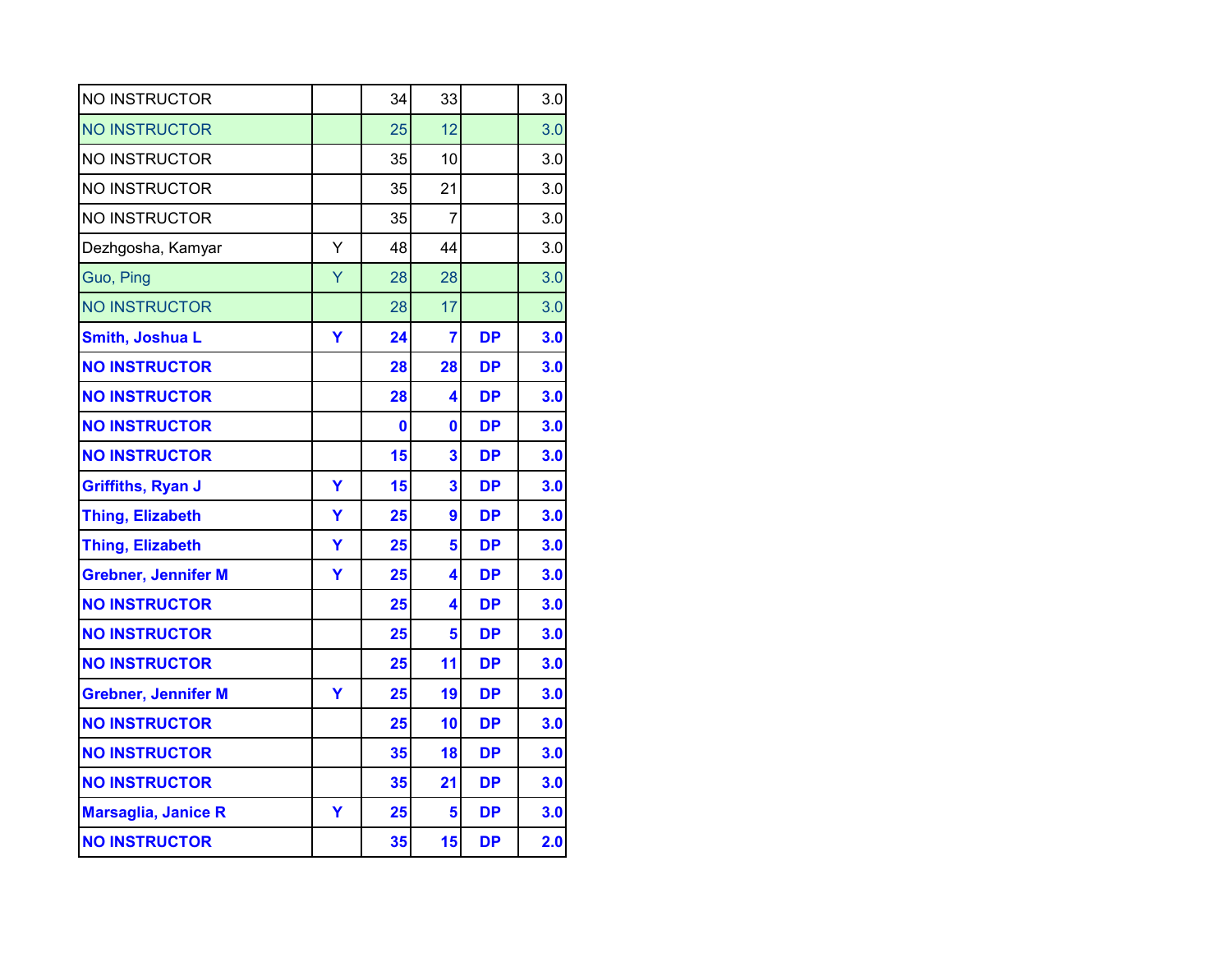| <b>INO INSTRUCTOR</b> | ົ  | ΑL |  |
|-----------------------|----|----|--|
| <b>INO INSTRUCTOR</b> | າດ | AD |  |

| <b>Instructor Full Name</b> | Prim<br>Inst | <b>CAP</b> | <b>ENR</b>     | <b>APPR</b> | <b>CR</b><br><b>HRS</b> |
|-----------------------------|--------------|------------|----------------|-------------|-------------------------|
| <b>Bonacum, James</b>       | Y            | 10         | $\mathbf{0}$   | IN          | 1.0                     |
| <b>Schatteman, Tracy</b>    | Ÿ            | 10         | $\bf{0}$       | IN          | 1.0                     |
| Vazquez, M. Lucia           | Ý            | 10         | 1              | IN          | 1.0                     |
| <b>White, Clifford C</b>    | Ÿ            | 35         | $\overline{7}$ | IN          | 1.0                     |
| <b>Shen, Frances C</b>      | Y            | 35         | 16             | IN          | 1.0                     |
| Price, Rachel D             | Y            | 35         | 13             |             | 3.0                     |
| <b>Price, Rachel D</b>      | Ÿ            | 35         | $\bf{0}$       | IN          | 2.0                     |
| Gilliam, J B                | Ÿ            |            | $\bf{0}$       | IN          | 2.0                     |
| <b>Price, Rachel D</b>      |              | 35         | $\bf{0}$       | IN          | 2.0                     |
| <b>Weis, Robert</b>         | Ÿ            |            | $\overline{2}$ | IN          | 2.0                     |
| <b>Price, Rachel D</b>      |              | 35         | $\overline{2}$ | IN          | 2.0                     |
| <b>Weis, Robert</b>         | Y            |            | 1              | IN          | 2.0                     |
| <b>Price, Rachel D</b>      |              | 35         | 1              | IN          | 2.0                     |
| <b>Price, Rachel D</b>      | Ÿ            | 35         | 4              | IN          | 2.0                     |
| <b>Price, Rachel D</b>      | Y            | 35         | $\bf{0}$       | IN          | 2.0                     |
| <b>Price, Rachel D</b>      | Ÿ            | 35         | 4              | IN          | 3.0                     |
| <b>Adams, Amandailee N</b>  | Y            | 35         | 1              | IN          | 1.0                     |
| <b>Adams, Amandailee N</b>  | Ÿ            | 35         | $\bf{0}$       | IN          | 1.0                     |
| <b>Adams, Amandailee N</b>  | Ÿ            | 35         | $\bf{0}$       | IN          | 1.0                     |
| <b>Adams, Amandailee N</b>  | Υ            | 35         | 0              | IN          | 1.0                     |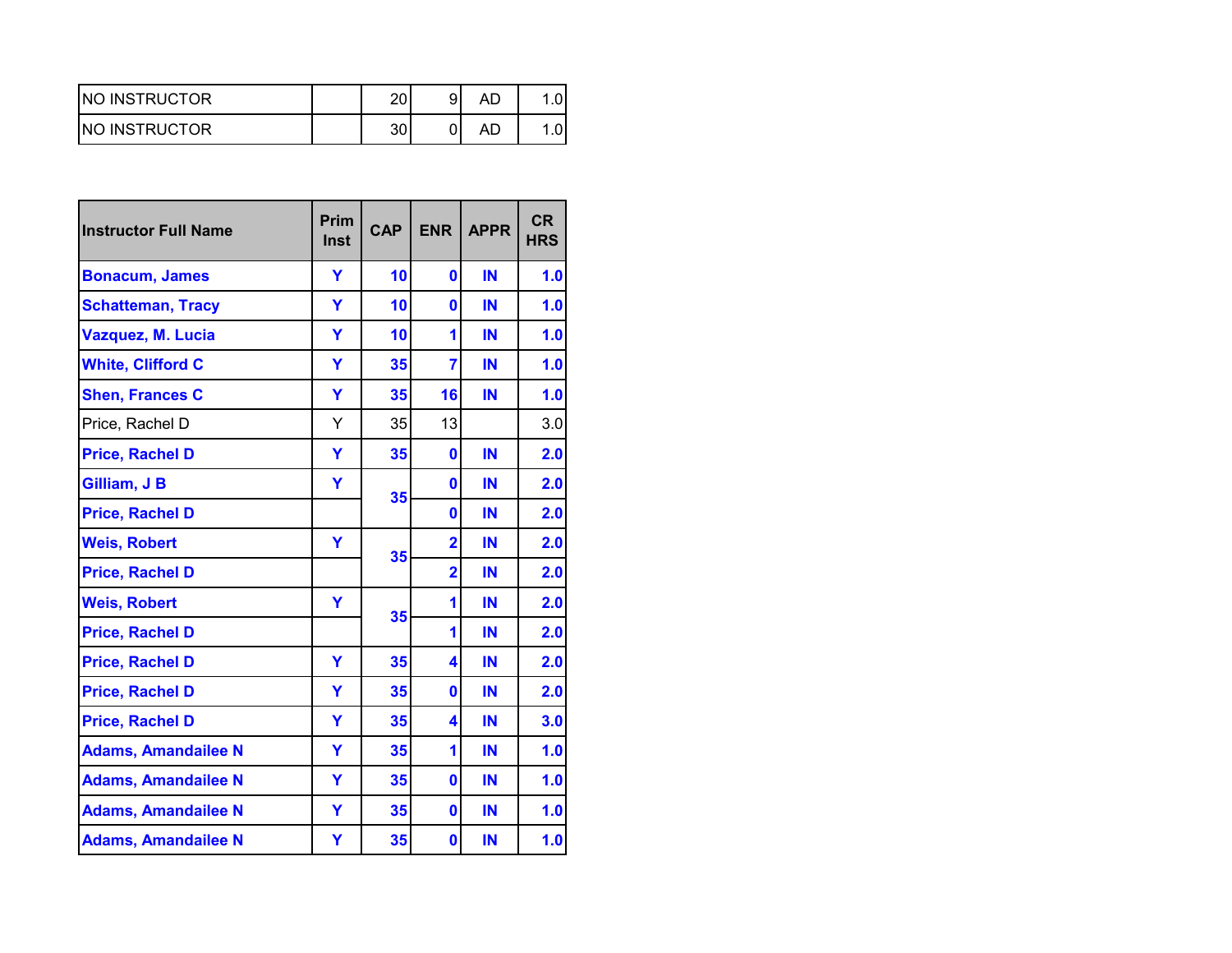| <b>Shen, Frances C</b>           | Y | 10 | 0        | <b>DP</b> | 1.0 |
|----------------------------------|---|----|----------|-----------|-----|
| <b>Shen, Frances C</b>           | Y | 30 |          | <b>DP</b> | 1.0 |
| <b>Flammini, Vincent J</b>       | Y | 12 | 3        | IN        | 4.0 |
| <b>NO INSTRUCTOR</b>             |   | 0  | 0        |           | 4.0 |
| <b>Moore, Karina B</b>           | Y | 25 | 0        | <b>DP</b> | 9.0 |
| <b>Moore, Karina B</b>           | Y | 25 | 0        | <b>DP</b> | 9.0 |
| <b>Moore, Karina B</b>           | Y | 25 | 0        | <b>DP</b> | 9.0 |
| GoldbergBelle, Jonathan R        | Y | 10 | 3        |           | 3.0 |
| <b>GoldbergBelle, Jonathan R</b> | Y | 20 | 1        | IN        | 3.0 |
| <b>GoldbergBelle, Jonathan R</b> | Y | 10 | 0        | IN        | 4.0 |
| <b>NO INSTRUCTOR</b>             |   | 10 | $\bf{0}$ | IN        | 4.0 |
| <b>NO INSTRUCTOR</b>             |   | 10 | 0        | IN        | 4.0 |

| <b>Instructor Full Name</b> | Prim<br>Inst | <b>CAP</b> | <b>ENR</b>      | <b>APPR</b> | <b>CR</b><br><b>HRS</b> |
|-----------------------------|--------------|------------|-----------------|-------------|-------------------------|
| <b>Vansacik, Robin S</b>    | Y            | 17         | 16              | <b>DP</b>   | 2.0                     |
| <b>Klingshirn, Marc A</b>   | Y            | 17         | 16              | <b>DP</b>   | 2.0                     |
| <b>Weichert, Nancy J</b>    | Y            | 17         | 11              | <b>DP</b>   | 2.0                     |
| <b>NO INSTRUCTOR</b>        |              | 17         | 15 <sup>1</sup> | <b>DP</b>   | 2.0                     |
| <b>Williams, Ryan L</b>     | Y            | 16         | 16              | <b>DP</b>   | 2.0                     |
| NO INSTRUCTOR               |              | 15         | 5               | AD          | 3.0                     |
| Whalen, Jennifer            | Y            | 20         | 19              | AD          | 3.0                     |
| Hartman, Veronica L         | Y            | 15         | 7               | AD          | 3.0                     |
| NO INSTRUCTOR               |              | 15         | 1               | AD          | 3.0                     |
| Mulliken, Ken               | Y            | ററ         | 20              | AD          | 3.0                     |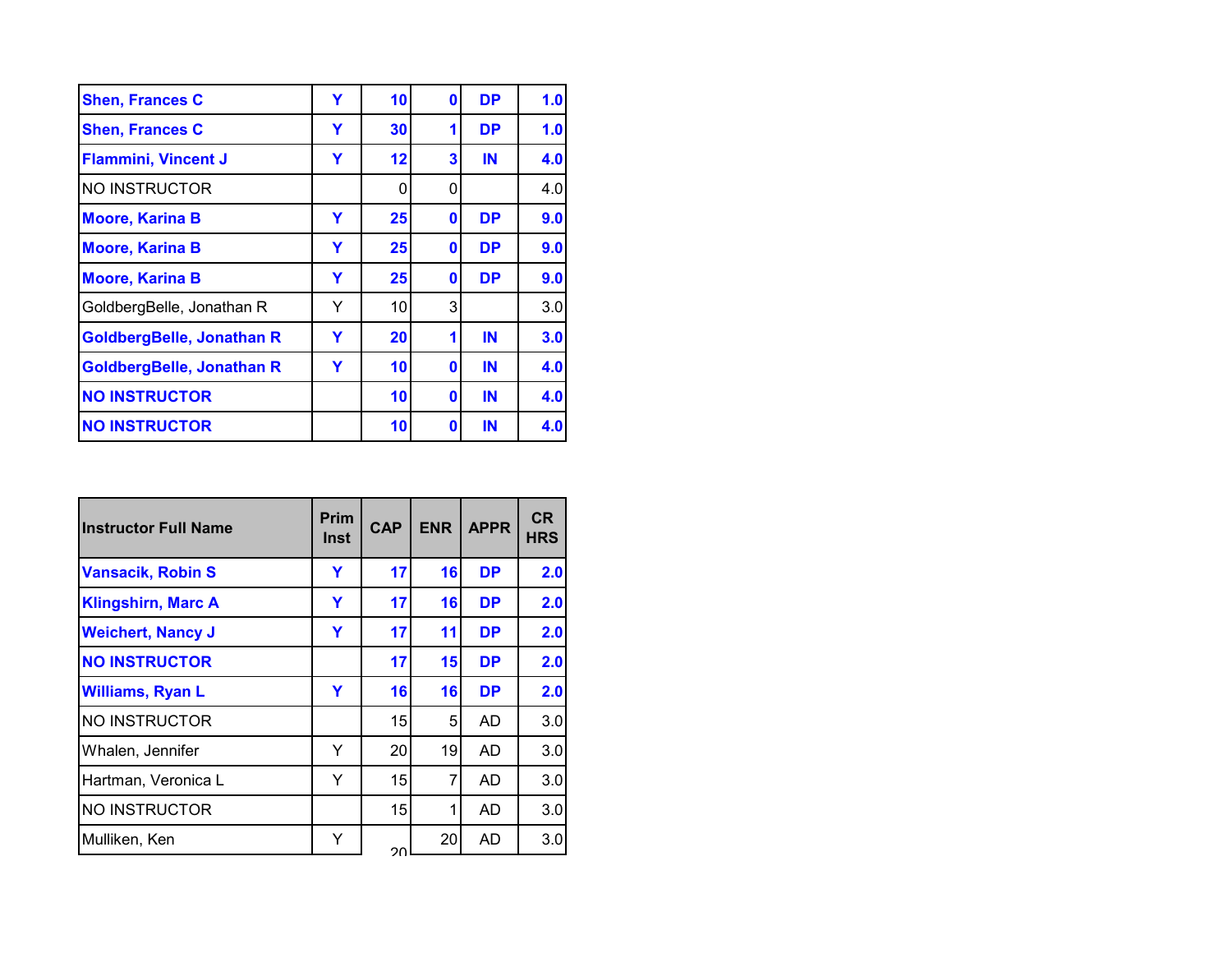|                       |   | ∠⊾ |    |    |     |
|-----------------------|---|----|----|----|-----|
| Robles-Reyes, Arnaldo |   |    | 20 | AD | 3.0 |
| Bertaina, David       | Y | 20 | 20 | AD | 3.0 |
| <b>NO INSTRUCTOR</b>  |   | 20 | 19 | AD | 3.0 |
| <b>NO INSTRUCTOR</b>  |   | 20 | 19 | AD | 3.0 |
| NO INSTRUCTOR         |   | 15 | 15 | AD | 3.0 |
| NO INSTRUCTOR         |   | 15 | 15 | AD | 3.0 |
| Saunders, Tiffani     | Y | 20 | 6  | AD | 3.0 |
| <b>NO INSTRUCTOR</b>  |   | 20 | 11 | AD | 3.0 |
| NO INSTRUCTOR         |   | 20 | 19 | AD | 3.0 |
| <b>NO INSTRUCTOR</b>  |   | 25 | 7  | AD | 3.0 |
| NO INSTRUCTOR         |   | 20 | 12 | AD | 3.0 |
|                       |   |    |    |    |     |

| <b>Instructor Full Name</b> | Prim<br>Inst | <b>CAP</b> | <b>ENR</b> | <b>APPR</b> | <b>CR</b><br><b>HRS</b> |
|-----------------------------|--------------|------------|------------|-------------|-------------------------|
| Graf, Sharon S              | Y            | 30         | 3          |             | 4.0                     |
| Graf, Sharon S              | Y            | 30         | 6          |             | 4.0                     |
| Neginsky, Rosina            | Y            | 25         | 5          |             | 4.0                     |
| Shapinsky, Peter D          | Y            | 30         | 26         |             | 4.0                     |
| GoldbergBelle, Jonathan R   | Y            | 20         | 19         | IN          | 3.0                     |
| NO INSTRUCTOR               |              | 28         | 28         |             | 4.0                     |
| <b>NO INSTRUCTOR</b>        |              | 28         | 28         |             | 4.0                     |
| Neginsky, Rosina            | Y            | 25         | 6          |             | 4.0                     |
| Bailey, Heather L           | Y            | 30         | 11         |             | 4.0                     |
| Bertaina, David             | Y            | 30         | 21         |             | 4.0                     |
| Kosmetatou, Elizabeth       | Y            | 25         | 18         |             | 4.0                     |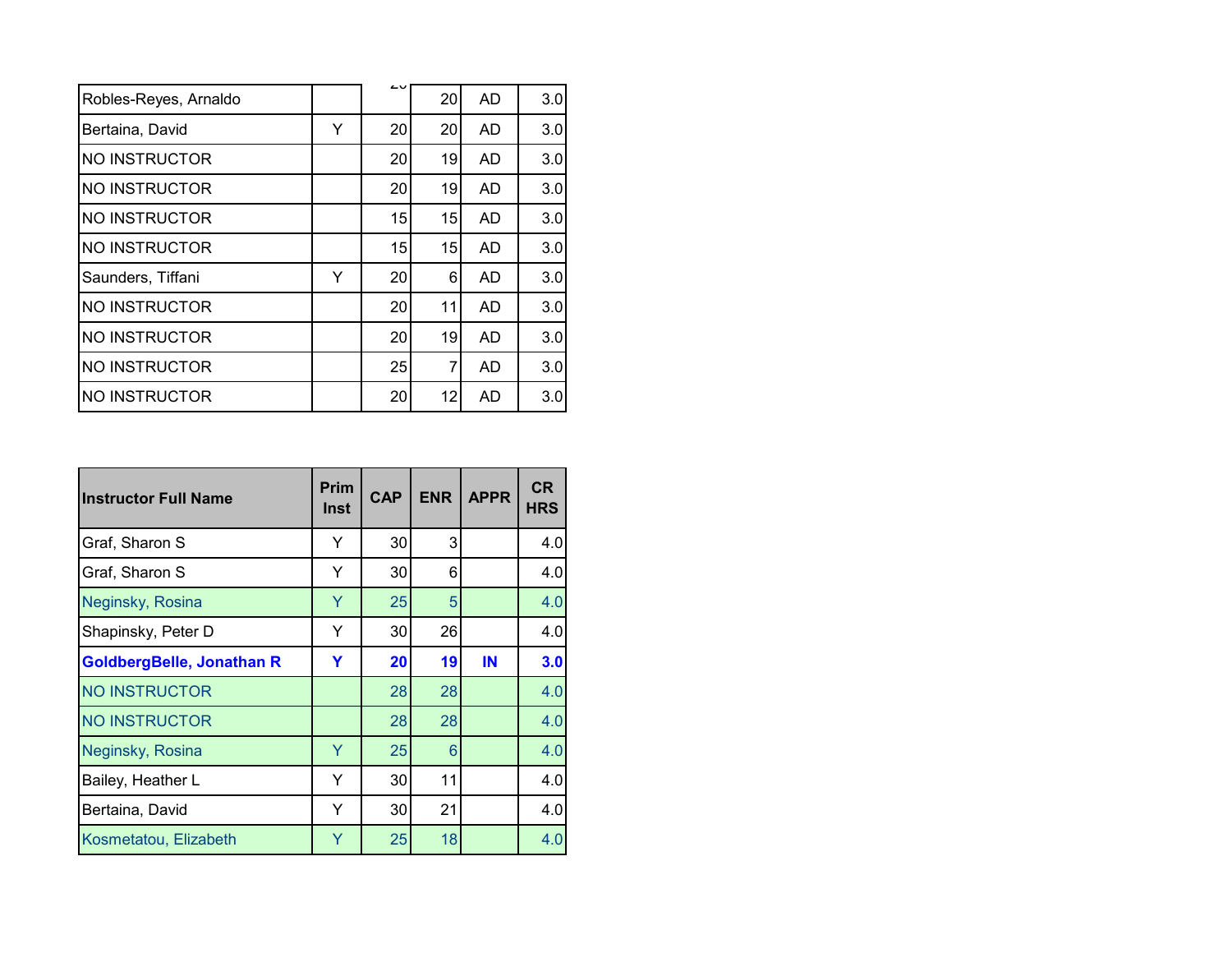| Shapinsky, Peter D               | Y | 30 | 5              |    | 4.0 |
|----------------------------------|---|----|----------------|----|-----|
| Neginsky, Rosina                 | Ÿ | 25 | $\overline{2}$ |    | 4.0 |
| Graf, Sharon S                   | Ý | 30 | 1              |    | 4.0 |
| Graf, Sharon S                   | Υ | 30 | 0              |    | 4.0 |
| Dell, Heather S                  | Υ | 30 | 7              |    | 4.0 |
| Gilman-Opalsky, Richard          | Υ | 20 | 16             |    | 3.0 |
| Gilman-Opalsky, Richard          | Y | 25 | 4              |    | 3.0 |
| Kosmetatou, Elizabeth            | Y | 25 | 8              |    | 4.0 |
| Dell, Heather S                  | Y | 30 | 6              |    | 4.0 |
| Graf, Sharon S                   | Υ | 30 | 11             |    | 4.0 |
| Graf, Sharon S                   | Υ | 30 | 10             |    | 4.0 |
| Manthei, Jennifer J              | Y | 25 | 23             |    | 4.0 |
| Manthei, Jennifer J              | Υ | 25 | 24             |    | 4.0 |
| Isler, Jonathan M                | Ÿ | 25 | 15             |    | 4.0 |
| GoldbergBelle, Jonathan R        | Y | 20 | 1              | IN | 3.0 |
| <b>GoldbergBelle, Jonathan R</b> | Ÿ | 10 | $\bf{0}$       | IN | 4.0 |
| <b>NO INSTRUCTOR</b>             |   | 10 | 0              | IN | 4.0 |
| <b>NO INSTRUCTOR</b>             |   | 10 | 0              | IN | 4.0 |
| Dell, Heather S                  | Y | 35 | 7              |    | 4.0 |

| <b>Instructor Full Name</b> | Prim<br>Inst | <b>CAP</b>      | <b>ENR</b> | <b>APPR</b> | <b>CR</b><br><b>HRS</b> |
|-----------------------------|--------------|-----------------|------------|-------------|-------------------------|
| Kemayo, Kamau               |              | 30              |            |             | 3.0                     |
| <b>Nicholson, Henry</b>     |              | 25 <sub>l</sub> | 17         | <b>DP</b>   | 3.0                     |
| <b>Nicholson, Henry</b>     |              | 25              |            | DP          | 3.0                     |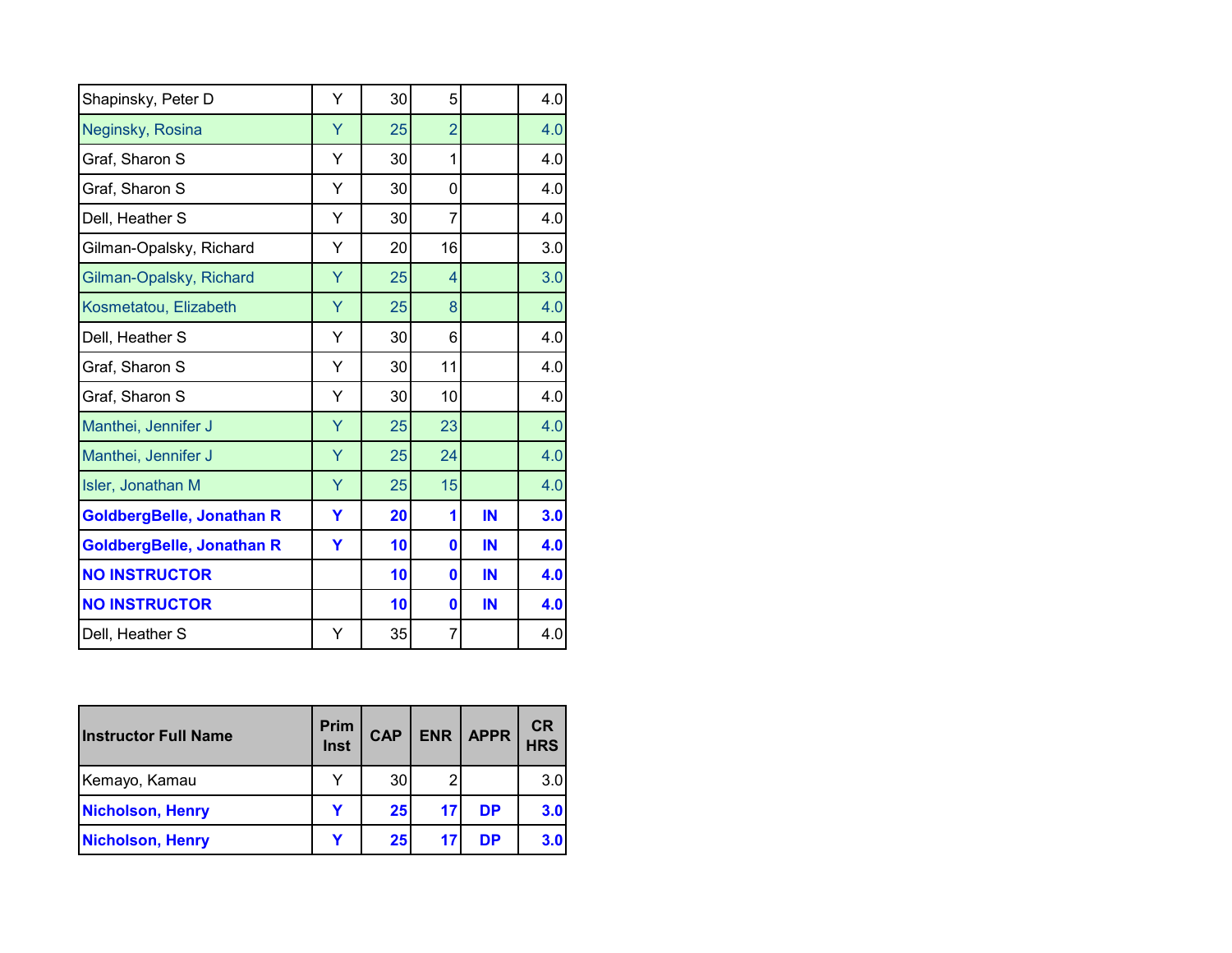| <b>Perkins, Jonathan</b>     | Y | 25 | 19             | <b>DP</b> | 3.0 |
|------------------------------|---|----|----------------|-----------|-----|
| <b>Perkins, Jonathan</b>     | Ÿ | 25 | 19             | <b>DP</b> | 3.0 |
| <b>LoBue, Elise</b>          | Y | 25 | 20             | <b>DP</b> | 3.0 |
| <b>LoBue, Elise</b>          | Ÿ | 25 | 20             | <b>DP</b> | 3.0 |
| <b>Ribarsky, Elizabeth N</b> | Y | 25 | 19             | DP        | 3.0 |
| <b>Ribarsky, Elizabeth N</b> | Y | 25 | 19             | <b>DP</b> | 3.0 |
| <b>Bin, Feng-Shun</b>        | Ÿ | 30 | 20             | <b>DP</b> | 3.0 |
| <b>Bin, Feng-Shun</b>        | Ÿ | 30 | 20             | <b>DP</b> | 3.0 |
| Ha, Jae Sik                  | Ÿ | 30 | 28             | <b>DP</b> | 3.0 |
| Ha, Jae Sik                  | Ÿ | 30 | 28             | <b>DP</b> | 3.0 |
| <b>Cordell, Sara F</b>       | Ÿ | 20 | 19             | IN        | 3.0 |
| <b>Cordell, Sara F</b>       | Ÿ | 20 | 19             | IN        | 3.0 |
| NO INSTRUCTOR                |   | 15 | 5              | <b>AD</b> | 3.0 |
| Whalen, Jennifer             | Ý | 20 | 19             | <b>AD</b> | 3.0 |
| Hartman, Veronica L          | Y | 15 | $\overline{7}$ | <b>AD</b> | 3.0 |
| NO INSTRUCTOR                |   | 15 | 1              | <b>AD</b> | 3.0 |
| Kemayo, Kamau                | Υ | 30 | 1              |           | 3.0 |
| Collins, Sarah L             | Υ | 30 | 21             |           | 3.0 |
| Lewis, Ethan                 | Υ | 30 | 6              |           | 3.0 |
| Helton, Tena L               | Υ | 30 | 8              |           | 3.0 |
| Bertaina, David              | Υ | 20 | 20             | <b>AD</b> | 3.0 |
| Peck, Graham A               | Y | 30 | 21             |           | 3.0 |
| Bailey, Heather L            | Y | 30 | 5              |           | 3.0 |
| Bailey, Heather L            | Y | 30 | 5              |           | 3.0 |
| NO INSTRUCTOR                |   | 20 | 19             | <b>AD</b> | 3.0 |
| NO INSTRUCTOR                |   | 20 | 19             | <b>AD</b> | 3.0 |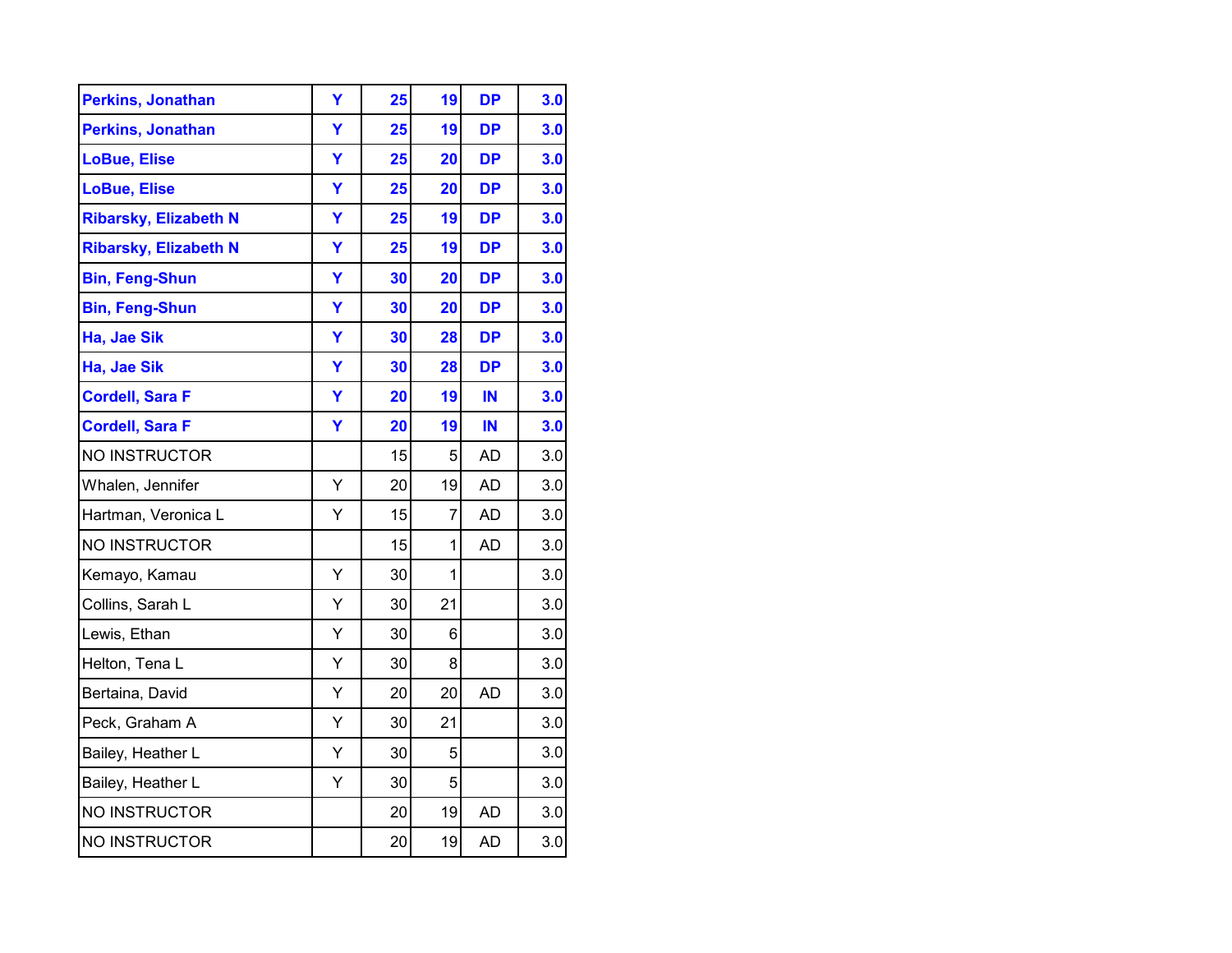| NO INSTRUCTOR                |   | 15 | 15 | <b>AD</b> | 3.0 |
|------------------------------|---|----|----|-----------|-----|
| NO INSTRUCTOR                |   | 15 | 15 | <b>AD</b> | 3.0 |
| Kemayo, Kamau                | Y | 30 |    |           | 3.0 |
| Barker, John                 | Y | 30 | 19 |           | 3.0 |
| Weldin-Frisch, Terry L       | Y | 25 | 18 |           | 3.0 |
| Smith, Roxanne K             | Y | 25 | 19 |           | 3.0 |
| Boltuc, Peter N              | Y | 30 | 17 |           | 4.0 |
| <b>NO INSTRUCTOR</b>         |   | 20 | 19 | AD        | 3.0 |
| Thibodeaux-Thompson, Milissa | Y | 35 | 13 |           | 3.0 |
| NO INSTRUCTOR                |   | 20 | 12 | <b>AD</b> | 3.0 |
| <b>NO INSTRUCTOR</b>         |   | 20 | 12 | AD        | 3.0 |

| <b>Instructor Full Name</b> | Prim<br>Inst | <b>CAP</b> | <b>ENR</b> | <b>APPR</b> | <b>CR</b><br><b>HRS</b> |
|-----------------------------|--------------|------------|------------|-------------|-------------------------|
| Chen, Hua                   | Y            | 40         | 25         |             | 3.0                     |
| Chen, Hua                   | Y            | 40         | 25         |             | 3.0                     |
| Chen, Hua                   | Y            | 40         | 15         |             | 3.0                     |
| Chen, Hua                   | Y            | 40         | 15         |             | 3.0                     |
| Reinke, Randi L             | Y            | 20         | 15         |             | 1.0                     |
| Reinke, Randi L             | Y            | 20         | 10         |             | 1.0                     |
| Reynolds, Noah M            | Y            | 16         | 15         |             | 4.0                     |
| Reynolds, Noah M            | Y            | 16         | 15         |             | 4.0                     |
| Bonacum, James              |              | 16         | 15         |             | 4.0                     |
| Lemke, Michael J            |              | 16         | 15         |             | 4.0                     |
| Bonacum, James              |              | 16         | 15         |             | 4.0                     |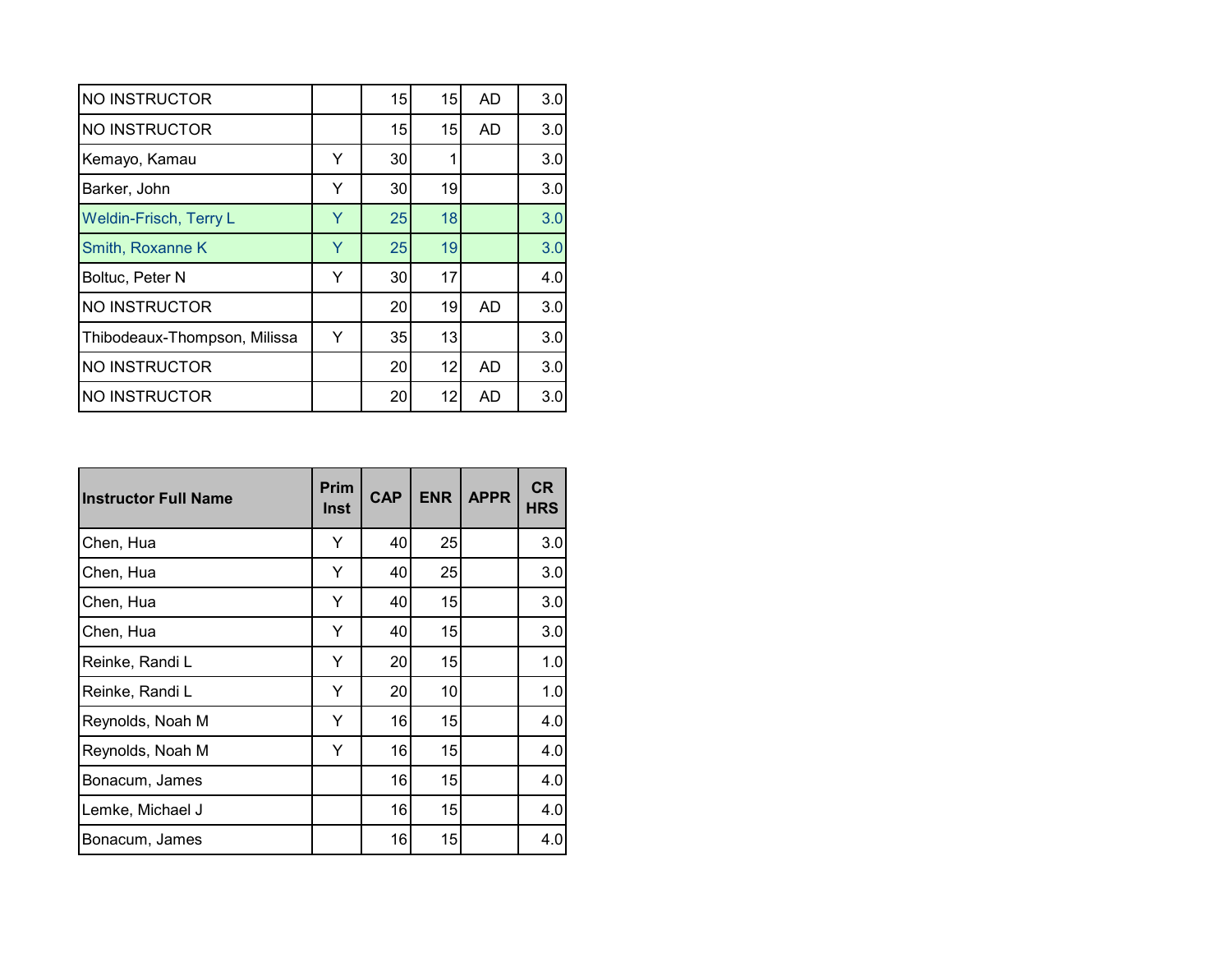| Lemke, Michael J |   | 16 | 15           | 4.0 |
|------------------|---|----|--------------|-----|
| Reynolds, Noah M | Υ | 16 | 14           | 4.0 |
| Reynolds, Noah M | Υ | 16 | 14           | 4.0 |
| Lemke, Michael J |   | 16 | 14           | 4.0 |
| Bonacum, James   |   | 16 | 14           | 4.0 |
| Lemke, Michael J |   | 16 | 14           | 4.0 |
| Bonacum, James   |   | 16 | 14           | 4.0 |
| Reynolds, Noah M | Υ | 16 | 14           | 4.0 |
| Reynolds, Noah M | Υ | 16 | 14           | 4.0 |
| Lemke, Michael J |   | 16 | 14           | 4.0 |
| Bonacum, James   |   | 16 | 14           | 4.0 |
| Lemke, Michael J |   | 16 | 14           | 4.0 |
| Bonacum, James   |   | 16 | 14           | 4.0 |
| Reynolds, Noah M | Υ | 16 | $\mathbf{1}$ | 4.0 |
| Reynolds, Noah M | Y | 16 | $\mathbf{1}$ | 4.0 |
| Lemke, Michael J |   | 16 | 1            | 4.0 |
| Bonacum, James   |   | 16 | 1            | 4.0 |
| Lemke, Michael J |   | 16 | 1            | 4.0 |
| Bonacum, James   |   | 16 | 1            | 4.0 |
| Holland, JD      | Y | 20 | 3            | 4.0 |
| Bonnett, Jessica |   | 20 | 3            | 4.0 |
| Holland, JD      | Υ | 20 | 18           | 4.0 |
| Bonnett, Jessica |   | 20 | 18           | 4.0 |
| Holland, JD      | Υ | 20 | 15           | 4.0 |
| Bonnett, Jessica |   | 20 | 15           | 4.0 |
| Holland, JD      | Υ | 20 | 4            | 4.0 |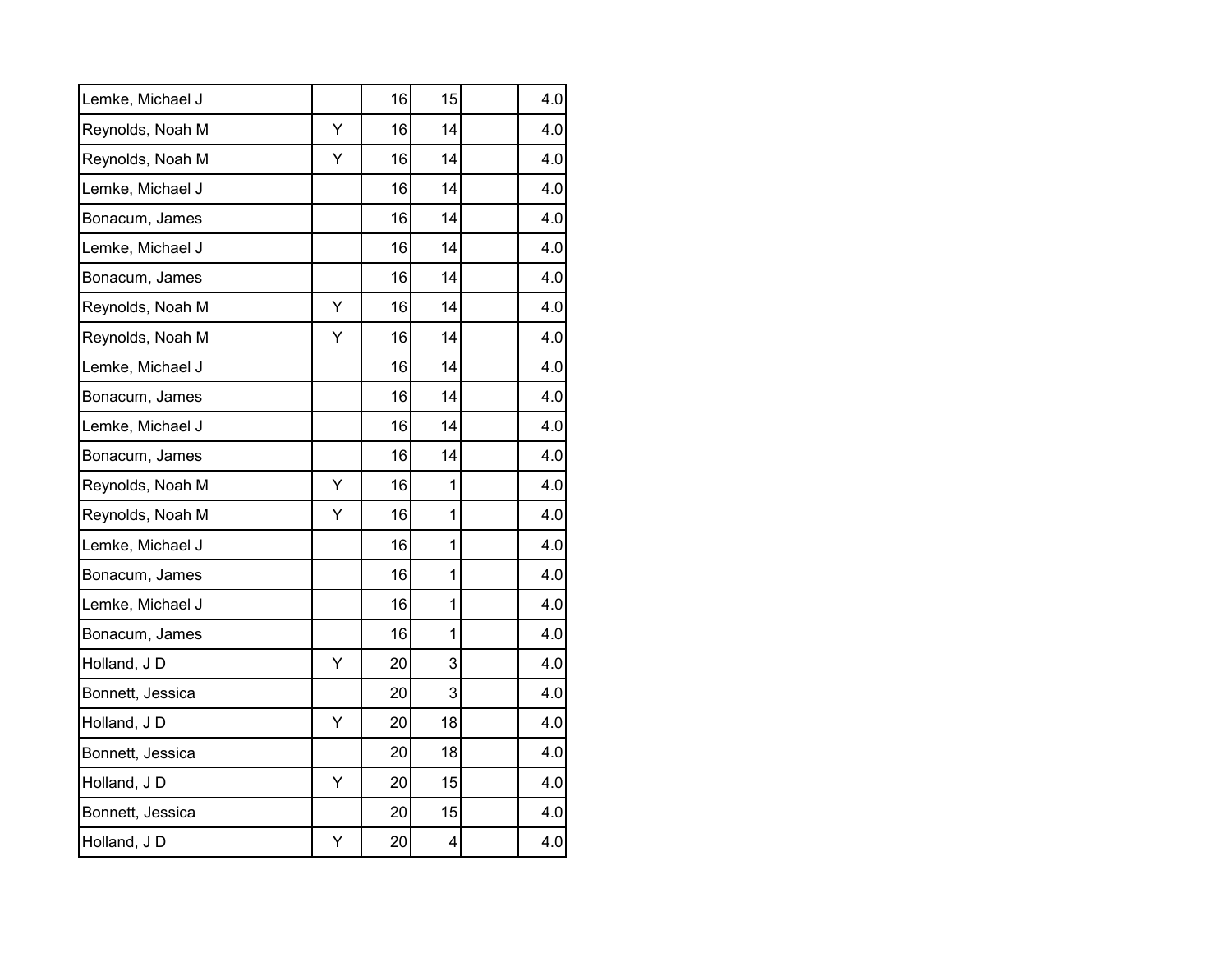| Bonnett, Jessica          |   | 20 | 4              |    | 4.0 |
|---------------------------|---|----|----------------|----|-----|
| Holland, JD               | Y | 20 | 10             |    | 4.0 |
| Bonnett, Jessica          |   | 20 | 10             |    | 4.0 |
| <b>Holland, JD</b>        | Υ | 20 | 6              | IN | 4.0 |
| <b>Bonnett, Jessica</b>   |   | 20 | 6              | IN | 4.0 |
| Reynolds, Noah M          | Υ | 40 | 38             |    | 3.0 |
| Schatteman, Tracy         | Ÿ | 20 | $\overline{2}$ |    | 4.0 |
| <b>Klingshirn, Marc A</b> | Ÿ | 14 | 15             | IN | 4.0 |
| <b>Klingshirn, Marc A</b> | Ÿ | 14 | 15             | IN | 4.0 |
| <b>Stokes, Richard</b>    |   | 14 | 15             | IN | 4.0 |
| <b>Szabo, David M</b>     |   | 14 | 15             | IN | 4.0 |
| <b>Stokes, Richard</b>    |   | 14 | 15             | IN | 4.0 |
| <b>Szabo, David M</b>     |   | 14 | 15             | IN | 4.0 |
| Reinke, Randi L           | Ÿ | 14 | 12             | IN | 4.0 |
| Reinke, Randi L           | Y | 14 | 12             | IN | 4.0 |
| <b>Klingshirn, Marc A</b> |   | 14 | 12             | IN | 4.0 |
| <b>Stokes, Richard</b>    |   |    | 12             | IN | 4.0 |
| <b>Klingshirn, Marc A</b> |   | 14 | 12             | IN | 4.0 |
| <b>Stokes, Richard</b>    |   |    | 12             | IN | 4.0 |
| <b>Klingshirn, Marc A</b> | Ÿ | 20 | 10             | IN | 4.0 |
| <b>Klingshirn, Marc A</b> | Y | 20 | 10             | IN | 4.0 |
| <b>Stokes, Richard</b>    |   | 20 | 10             | IN | 4.0 |
| <b>Szabo, David M</b>     |   | 20 | 10             | IN | 4.0 |
| <b>Stokes, Richard</b>    |   | 20 | 10             | IN | 4.0 |
| <b>Szabo, David M</b>     |   | 20 | 10             | IN | 4.0 |
| <b>Klingshirn, Marc A</b> | Υ | 20 | 8              | IN | 4.0 |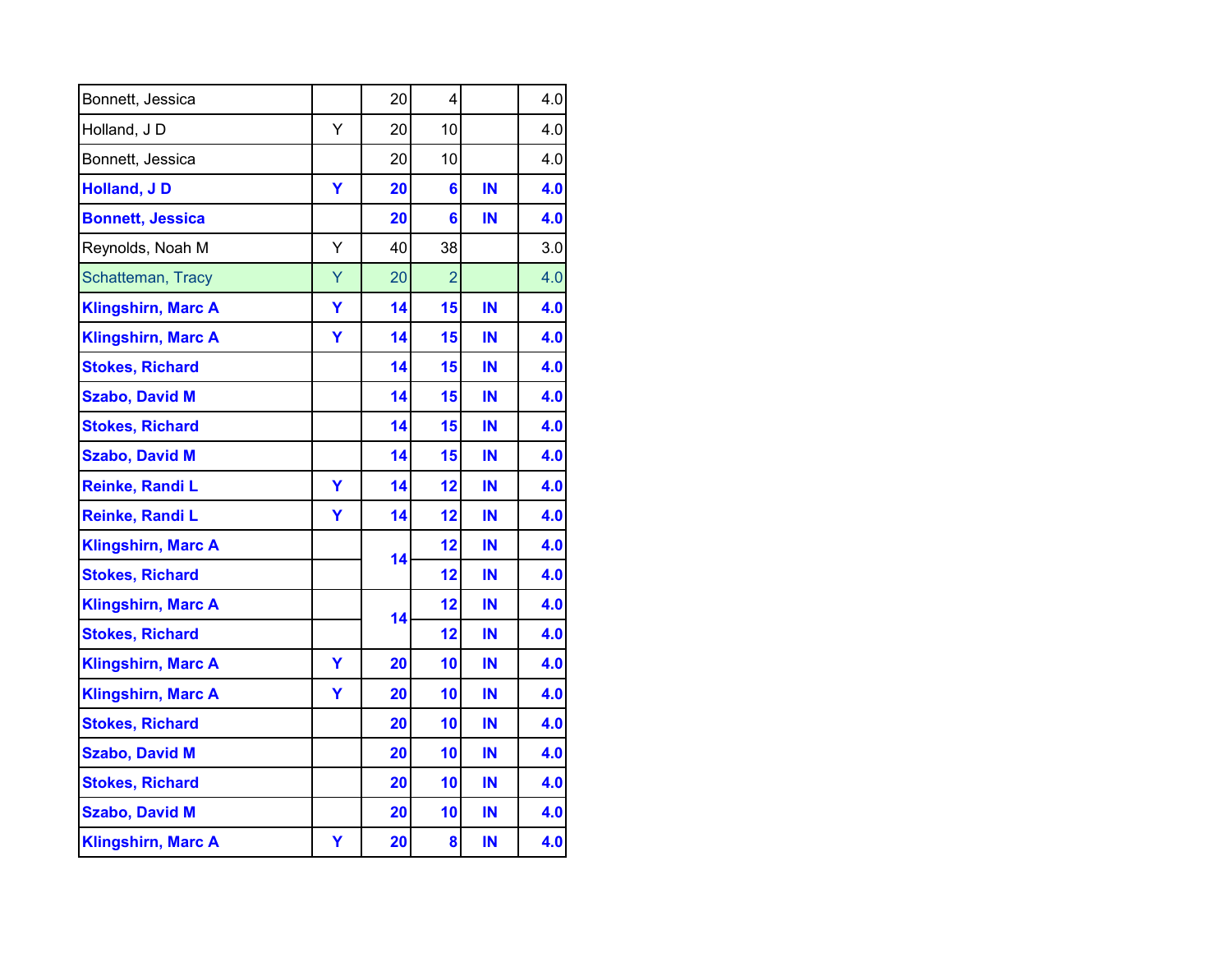| <b>Klingshirn, Marc A</b> | 20 | 8  | IN | 4.0 |
|---------------------------|----|----|----|-----|
| <b>Stokes, Richard</b>    | 20 | 8  | IN | 4.0 |
| Reinke, Randi L           | 20 | 8  | IN | 4.0 |
| <b>Stokes, Richard</b>    | 20 | 8  | IN | 4.0 |
| Reinke, Randi L           | 20 | 8  | IN | 4.0 |
| Fargo, Charlyn K          | 35 | 35 |    | 3.0 |
| Fargo, Charlyn K          | 35 | 10 |    | 3.0 |

| <b>Instructor Full Name</b> | Prim<br><b>Inst</b> | <b>CAP</b> | <b>ENR</b> | <b>APPR</b> | <b>CR</b><br><b>HRS</b> |
|-----------------------------|---------------------|------------|------------|-------------|-------------------------|
| Waggoner, Toni              | Y                   | 24         | 9          |             | 4.0                     |
| Waggoner, Toni              | Y                   | 24         | 9          |             | 4.0                     |
| Davis, Michael D            | Y                   | 28         | 28         |             | 4.0                     |
| Davis, Michael D            | Y                   | 28         | 28         |             | 4.0                     |
| Davis, Michael D            | Y                   | 28         | 16         |             | 4.0                     |
| Davis, Michael D            | Ÿ                   | 28         | 16         |             | 4.0                     |
| Peterson, Carl R            | Υ                   | 45         | 10         |             | 3.0                     |
| Peterson, Carl R            | Υ                   | 45         | 11         |             | 3.0                     |
| <b>Marsaglia, Janice R</b>  | Y                   | 35         | 35         | <b>DP</b>   | 3.0                     |
| <b>Marsaglia, Janice R</b>  | Y                   | 35         | 35         | <b>DP</b>   | 3.0                     |
| <b>Marsaglia, Janice R</b>  | Y                   | 35         | 14         | <b>DP</b>   | 3.0                     |
| <b>Marsaglia, Janice R</b>  | Y                   | 35         | 14         | <b>DP</b>   | 3.0                     |
| <b>Nguyen, Tung</b>         | Y                   | 25         | 23         | <b>DP</b>   | 4.0                     |
| <b>Nguyen, Tung</b>         | Y                   | 25         | 23         | <b>DP</b>   | 4.0                     |
| <b>Meismer, Nicole</b>      | Υ                   | 35         | 29         | <b>DP</b>   | 4.0                     |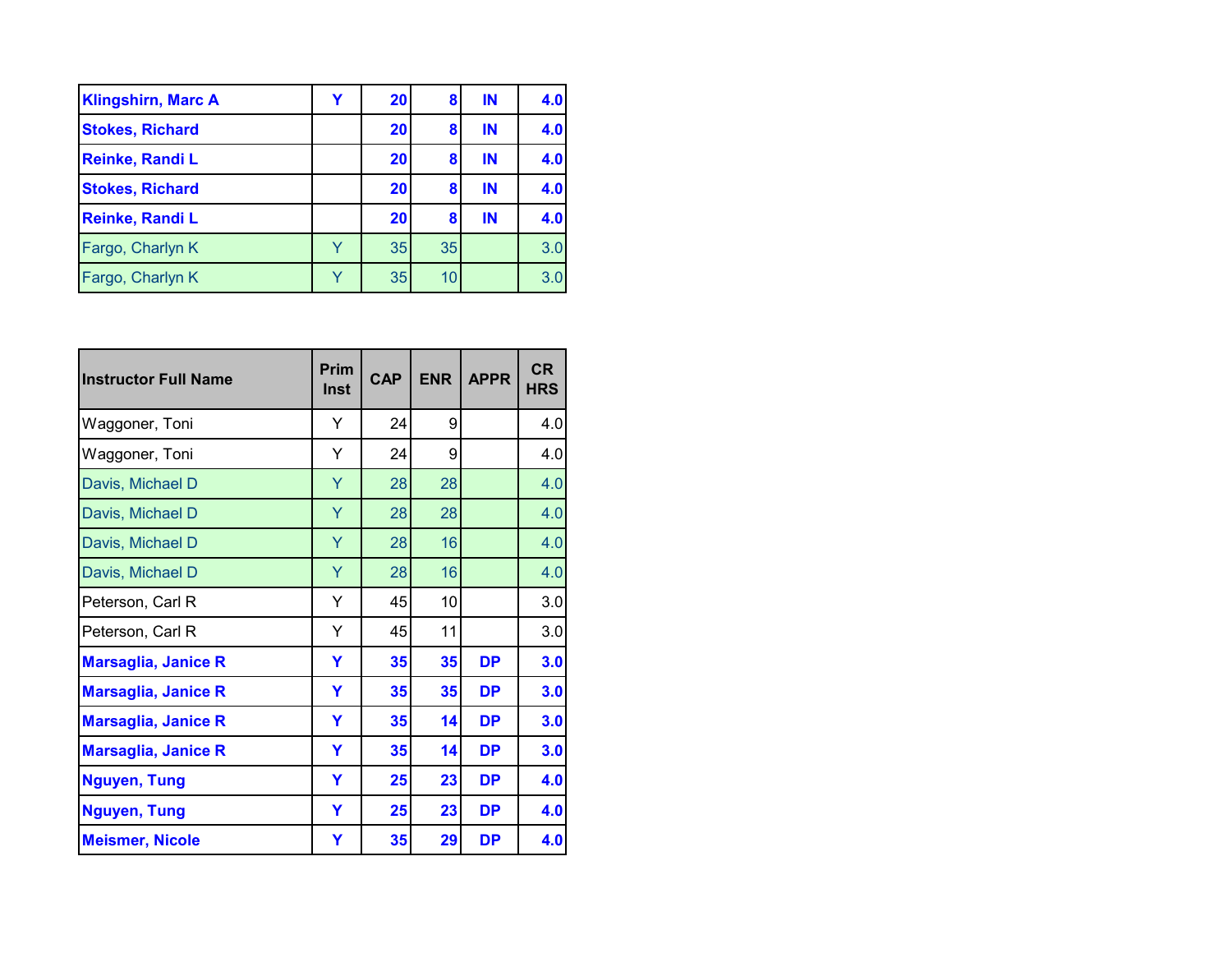| <b>Meismer, Nicole</b>     | Υ | 35 | 29 | <b>DP</b> | 4.0 |
|----------------------------|---|----|----|-----------|-----|
| <b>Nguyen, Tung</b>        | Y | 25 | 8  | <b>DP</b> | 4.0 |
| <b>Nguyen, Tung</b>        | Y | 25 | 8  | <b>DP</b> | 4.0 |
| <b>Kong, Liang</b>         | Υ | 35 | 22 | <b>DP</b> | 4.0 |
| <b>Kong, Liang</b>         | Y | 35 | 22 | <b>DP</b> | 4.0 |
| <b>NO INSTRUCTOR</b>       |   | 35 | 34 | <b>DP</b> | 3.0 |
| <b>NO INSTRUCTOR</b>       |   | 35 | 35 | <b>DP</b> | 3.0 |
| <b>Saltsgaver, Carol M</b> | Y | 25 | 23 | <b>DP</b> | 3.0 |
| <b>NO INSTRUCTOR</b>       |   | 35 | 25 | <b>DP</b> | 3.0 |
| <b>Saltsgaver, Carol M</b> | Y | 35 | 5  | <b>DP</b> | 3.0 |
| <b>Saltsgaver, Carol M</b> | Y | 25 | 4  | <b>DP</b> | 3.0 |

| <b>Instructor Full Name</b> | <b>Prim</b><br>Inst | <b>CAP</b> | <b>ENR</b> | <b>APPR</b> | <b>CR</b><br><b>HRS</b> |
|-----------------------------|---------------------|------------|------------|-------------|-------------------------|
| Perez, Ricardo              | Y                   | 20         | 14         |             | 3.0                     |
| Bill, Timothy J             | Y                   | 20         | 20         |             | 3.0                     |
| Perez, Ricardo              | Y                   | 20         | 20         |             | 3.0                     |
| Ribarsky, Elizabeth N       | Y                   | 20         | 20         |             | 3.0                     |
| Ribarsky, Elizabeth N       | Y                   | 20         | 12         |             | 3.0                     |
| Perez, Ricardo              | Y                   | 20         | 15         |             | 3.0                     |
| NO INSTRUCTOR               |                     | 20         | 15         |             | 3.0                     |
| NO INSTRUCTOR               |                     | 20         | 4          |             | 3.0                     |
| Perez, Ricardo              | Y                   | 20         | 6          |             | 3.0                     |
| Hallsten Lyczak, Jodi       | Y                   | 40         | 22         |             | 3.0                     |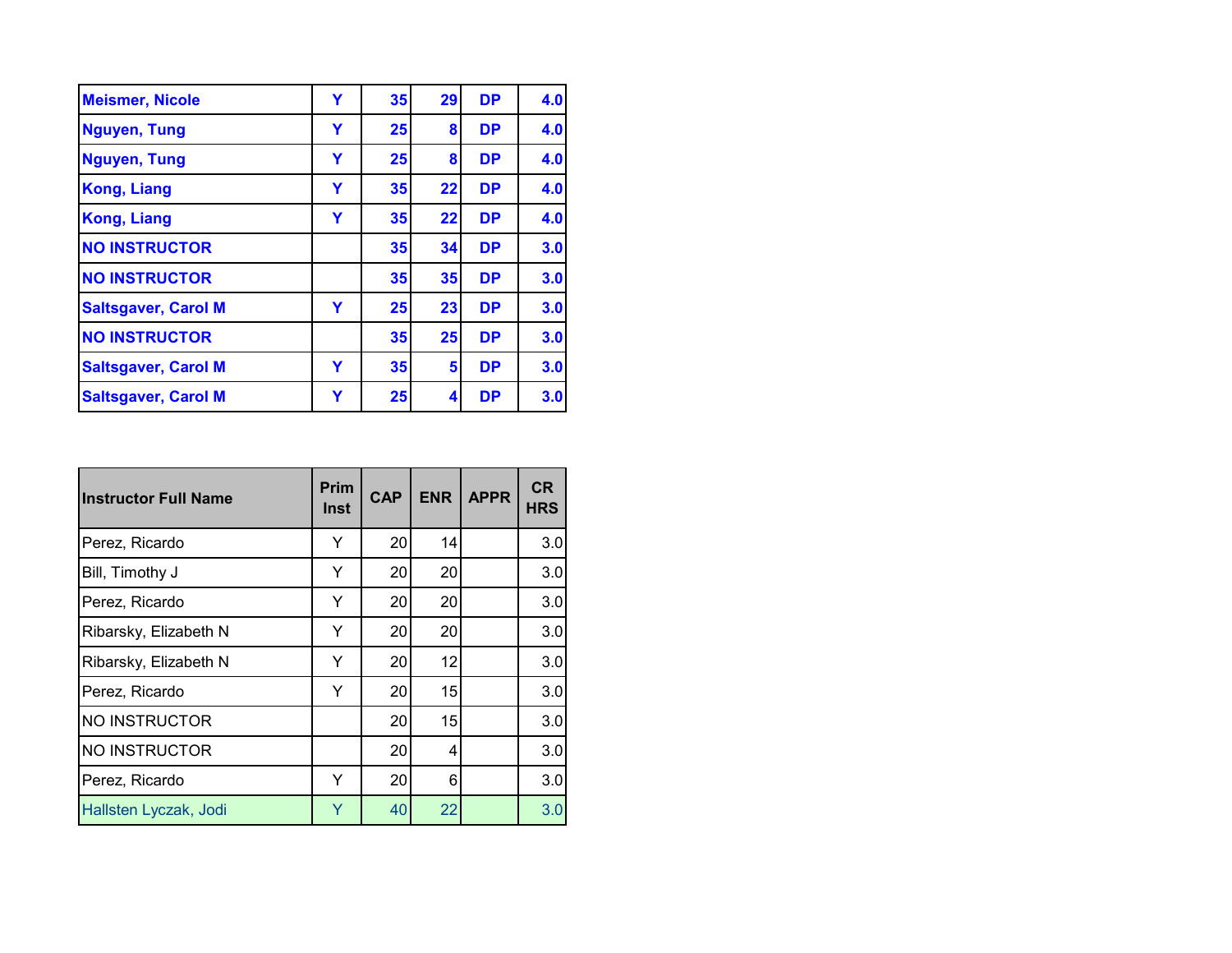| <b>Instructor Full Name</b> | Prim<br>Inst | <b>CAP</b> | <b>ENR</b> | <b>APPR</b> | <b>CR</b><br><b>HRS</b> |
|-----------------------------|--------------|------------|------------|-------------|-------------------------|
| Martin, John C              | Y            | 50         | 11         |             | 3.0                     |
| Martin, John C              | Y            | 50         | 11         |             | 3.0                     |
| Martin, John C              | Y            | 20         | 3          |             | 1.0                     |
| Martin, John C              | Y            | 16         | 12         |             | 4.0                     |
| Martin, John C              | Y            | 16         | 12         |             | 4.0                     |
| Burns, Corey                |              | 16         | 12         |             | 4.0                     |
| Burns, Corey                |              | 16         | 12         |             | 4.0                     |
| Martin, John C              | Y            | 16         | 13         |             | 4.0                     |
| Martin, John C              | Y            | 16         | 13         |             | 4.0                     |
| Burns, Corey                |              | 16         | 13         |             | 4.0                     |
| Burns, Corey                |              | 16         | 13         |             | 4.0                     |
| <b>Klingshirn, Marc A</b>   | Y            | 14         | 15         | IN          | 4.0                     |
| <b>Klingshirn, Marc A</b>   | Y            | 14         | 15         | IN          | 4.0                     |
| <b>Stokes, Richard</b>      |              | 14         | 15         | IN          | 4.0                     |
| <b>Szabo, David M</b>       |              | 14         | 15         | IN          | 4.0                     |
| <b>Stokes, Richard</b>      |              | 14         | 15         | IN          | 4.0                     |
| <b>Szabo, David M</b>       |              | 14         | 15         | IN          | 4.0                     |
| Reinke, Randi L             | Y            | 14         | 12         | IN          | 4.0                     |
| Reinke, Randi L             | Y            | 14         | 12         | IN          | 4.0                     |
| <b>Klingshirn, Marc A</b>   |              | 14         | 12         | IN          | 4.0                     |
| <b>Stokes, Richard</b>      |              |            | 12         | IN          | 4.0                     |
| <b>Klingshirn, Marc A</b>   |              | 14         | 12         | IN          | 4.0                     |
| <b>Stokes, Richard</b>      |              |            | 12         | IN          | 4.0                     |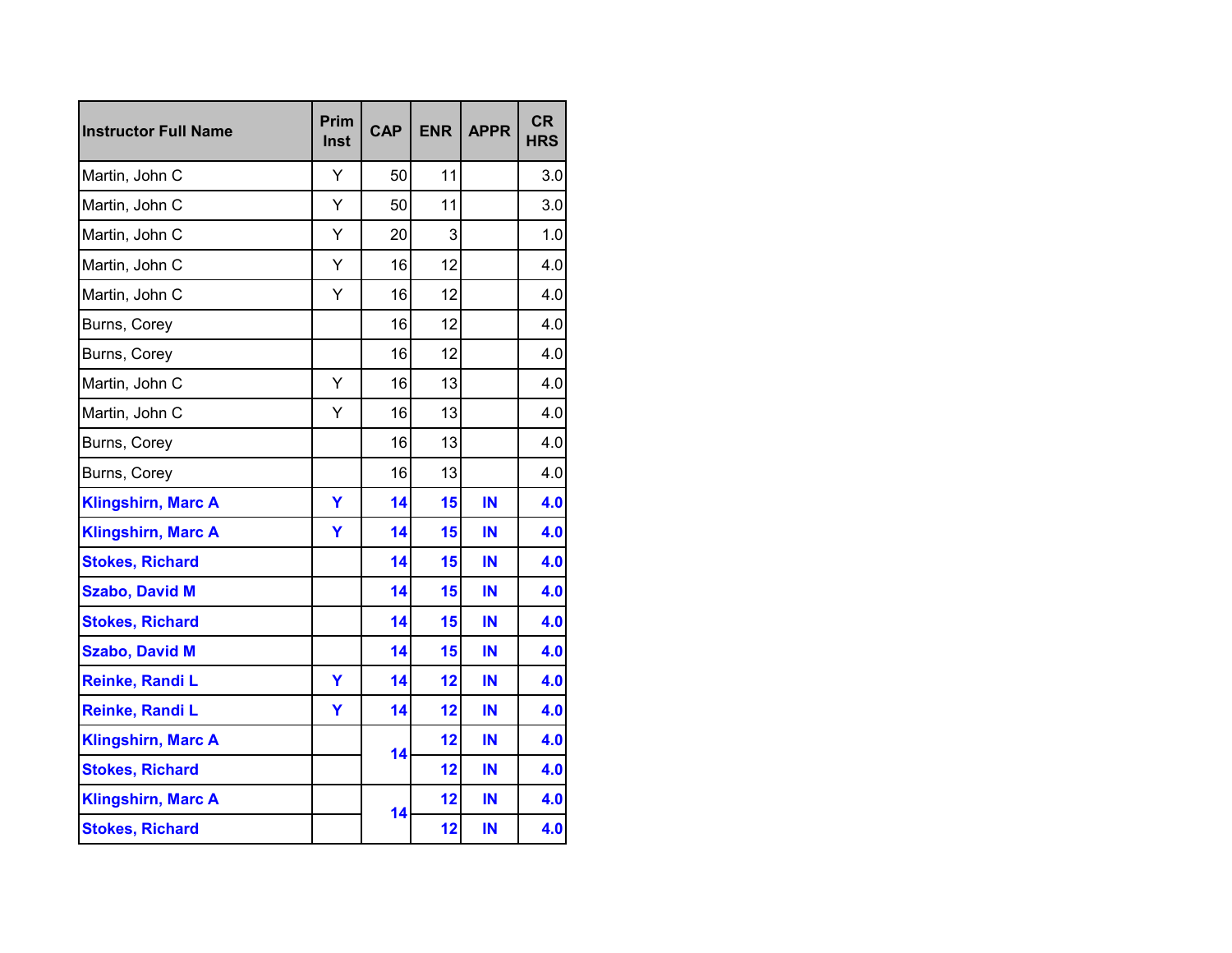| <b>Klingshirn, Marc A</b> | Υ | 20 | 10             | IN | 4.0 |
|---------------------------|---|----|----------------|----|-----|
| <b>Klingshirn, Marc A</b> | Ÿ | 20 | 10             | IN | 4.0 |
| <b>Stokes, Richard</b>    |   | 20 | 10             | IN | 4.0 |
| <b>Szabo, David M</b>     |   | 20 | 10             | IN | 4.0 |
| <b>Stokes, Richard</b>    |   | 20 | 10             | IN | 4.0 |
| <b>Szabo, David M</b>     |   | 20 | 10             | IN | 4.0 |
| <b>Klingshirn, Marc A</b> | Ÿ | 20 | 8              | IN | 4.0 |
| <b>Klingshirn, Marc A</b> | Y | 20 | 8              | IN | 4.0 |
| <b>Stokes, Richard</b>    |   | 20 | 8              | IN | 4.0 |
| Reinke, Randi L           |   | 20 | 8              | IN | 4.0 |
| <b>Stokes, Richard</b>    |   | 20 | 8              | IN | 4.0 |
| Reinke, Randi L           |   | 20 | 8              | IN | 4.0 |
| Andrews, Miranda          | Y | 20 | 16             |    | 4.0 |
| Szabo, David M            |   | 20 | 16             |    | 4.0 |
| Andrews, Miranda          | Υ | 20 | 16             |    | 4.0 |
| Szabo, David M            |   | 20 | 16             |    | 4.0 |
| Jensen, Andrea L          | Y | 75 | 39             |    | 3.0 |
| Jensen, Andrea L          | Υ | 20 | 11             |    | 1.0 |
| Wilson, William G         | Υ | 20 | 9              |    | 1.0 |
| <b>Bloemer, William</b>   | Ÿ | 5  | 5              |    | 4.0 |
| <b>Bloemer, William</b>   | Ÿ | 16 | 10             |    | 4.0 |
| <b>Bloemer, William</b>   | Ÿ | 4  | $\overline{2}$ |    | 4.0 |
| <b>Burns, Corey</b>       | Y | 20 | 12             | IN | 4.0 |
| <b>Burns, Corey</b>       | Ÿ | 20 | 12             | IN | 4.0 |
| <b>Rikli, Hillary G</b>   |   | 20 | 12             | IN | 4.0 |
| <b>Rikli, Hillary G</b>   |   | 20 | 12             | IN | 4.0 |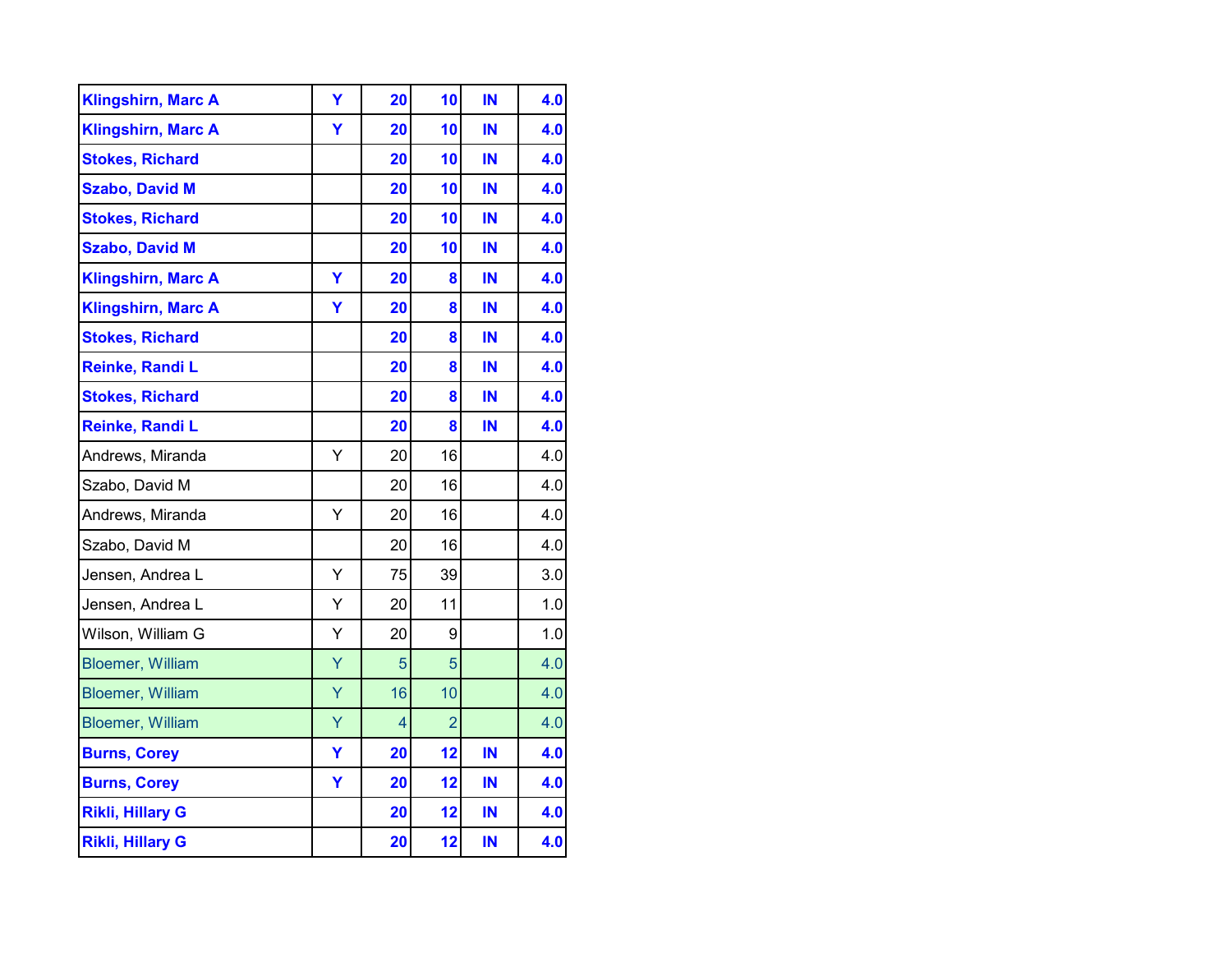| <b>Burns, Corey</b>     | Ÿ | 20 | $\overline{7}$          | IN | 4.0 |
|-------------------------|---|----|-------------------------|----|-----|
| <b>Burns, Corey</b>     | Y | 20 | $\overline{7}$          | IN | 4.0 |
| <b>Andrews, Miranda</b> |   | 20 | $\overline{7}$          | IN | 4.0 |
| <b>Andrews, Miranda</b> |   | 20 | $\overline{7}$          | IN | 4.0 |
| <b>Burns, Corey</b>     | Ÿ | 20 | 12                      | IN | 4.0 |
| <b>Burns, Corey</b>     | Y | 20 | 12                      | IN | 4.0 |
| <b>Rikli, Hillary G</b> |   | 20 | 12                      | IN | 4.0 |
| <b>Rikli, Hillary G</b> |   | 20 | 12                      | IN | 4.0 |
| <b>Burns, Corey</b>     | Ÿ | 20 | 4                       | IN | 4.0 |
| <b>Burns, Corey</b>     | Y | 20 | 4                       | IN | 4.0 |
| <b>Rikli, Hillary G</b> |   | 20 | 4                       | IN | 4.0 |
| <b>Rikli, Hillary G</b> |   | 20 | 4                       | IN | 4.0 |
| <b>Burns, Corey</b>     | Ÿ | 20 | 16                      | IN | 4.0 |
| <b>Burns, Corey</b>     | Y | 20 | 16                      | IN | 4.0 |
| <b>Andrews, Miranda</b> |   | 20 | 16                      | IN | 4.0 |
| <b>Andrews, Miranda</b> |   | 20 | 16                      | IN | 4.0 |
| Andrews, Miranda        | Y | 30 | $\overline{7}$          |    | 0.0 |
| Andrews, Miranda        | Y | 30 | 26                      |    | 0.0 |
| Andrews, Miranda        | Υ | 30 | 23                      |    | 0.0 |
| Lively, Joshua R        | Υ | 35 | 24                      |    | 3.0 |
| Jensen, Andrea L        | Y | 50 | 29                      |    | 3.0 |
| Jensen, Andrea L        | Υ | 20 | 9                       |    | 1.0 |
| Wilson, William G       | Υ | 20 | $\overline{\mathbf{c}}$ |    | 1.0 |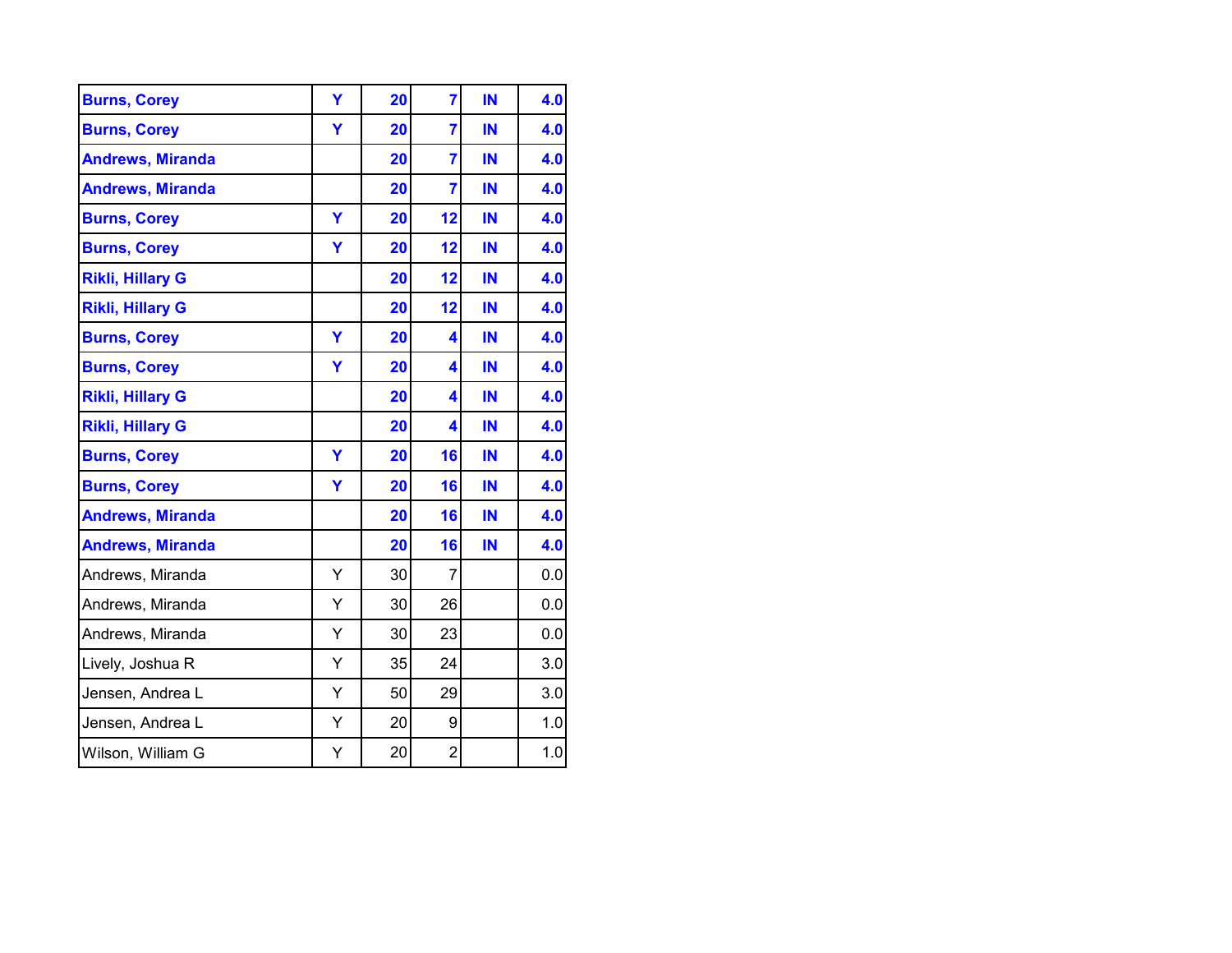| <b>Instructor Full Name</b>  | Prim<br>Inst | <b>CAP</b> | <b>ENR</b> | <b>APPR</b> | <b>CR</b><br><b>HRS</b> |
|------------------------------|--------------|------------|------------|-------------|-------------------------|
| <b>Nicholson, Henry</b>      | Ÿ            | 25         | 17         | <b>DP</b>   | 3.0                     |
| <b>Nicholson, Henry</b>      | Ÿ            | 25         | 17         | <b>DP</b>   | 3.0                     |
| <b>Perkins, Jonathan</b>     | Ÿ            | 25         | 19         | <b>DP</b>   | 3.0                     |
| <b>Perkins, Jonathan</b>     | Y            | 25         | 19         | <b>DP</b>   | 3.0                     |
| <b>LoBue, Elise</b>          | Ÿ            | 25         | 20         | <b>DP</b>   | 3.0                     |
| <b>LoBue, Elise</b>          | Y            | 25         | 20         | <b>DP</b>   | 3.0                     |
| <b>Ribarsky, Elizabeth N</b> | Ÿ            | 25         | 19         | <b>DP</b>   | 3.0                     |
| <b>Ribarsky, Elizabeth N</b> | Y            | 25         | 19         | <b>DP</b>   | 3.0                     |
| <b>Bin, Feng-Shun</b>        | Ÿ            | 30         | 20         | <b>DP</b>   | 3.0                     |
| <b>Bin, Feng-Shun</b>        | Ÿ            | 30         | 20         | <b>DP</b>   | 3.0                     |
| Ha, Jae Sik                  | Ÿ            | 30         | 28         | <b>DP</b>   | 3.0                     |
| Ha, Jae Sik                  | Y            | 30         | 28         | <b>DP</b>   | 3.0                     |
| <b>Cordell, Sara F</b>       | Ÿ            | 20         | 19         | IN          | 3.0                     |
| <b>Cordell, Sara F</b>       | Ÿ            | 20         | 19         | IN          | 3.0                     |
| Williams, Ryan K             | Ÿ            | 20         | 20         |             | 3.0                     |
| Williams, Ryan K             | Ÿ            | 20         | 20         |             | 3.0                     |
| Cassidy, Glenn D             | Υ            | 50         | 37         |             | 3.0                     |
| Cassidy, Glenn D             | Υ            | 50         | 37         |             | 3.0                     |
| Cassidy, Glenn D             | Y            | 45         | 19         |             | 3.0                     |
| Cassidy, Glenn D             | Y            | 45         | 19         |             | 3.0                     |
| <b>Brown, Matthew</b>        | Ÿ            | 25         | 10         |             | 3.0                     |
| <b>Brown, Matthew</b>        | Ÿ            | 25         | 10         |             | 3.0                     |
| Cassidy, Glenn D             | Y            | 45         | 23         |             | 3.0                     |
| Cassidy, Glenn D             | Υ            | 45         | 23         |             | 3.0                     |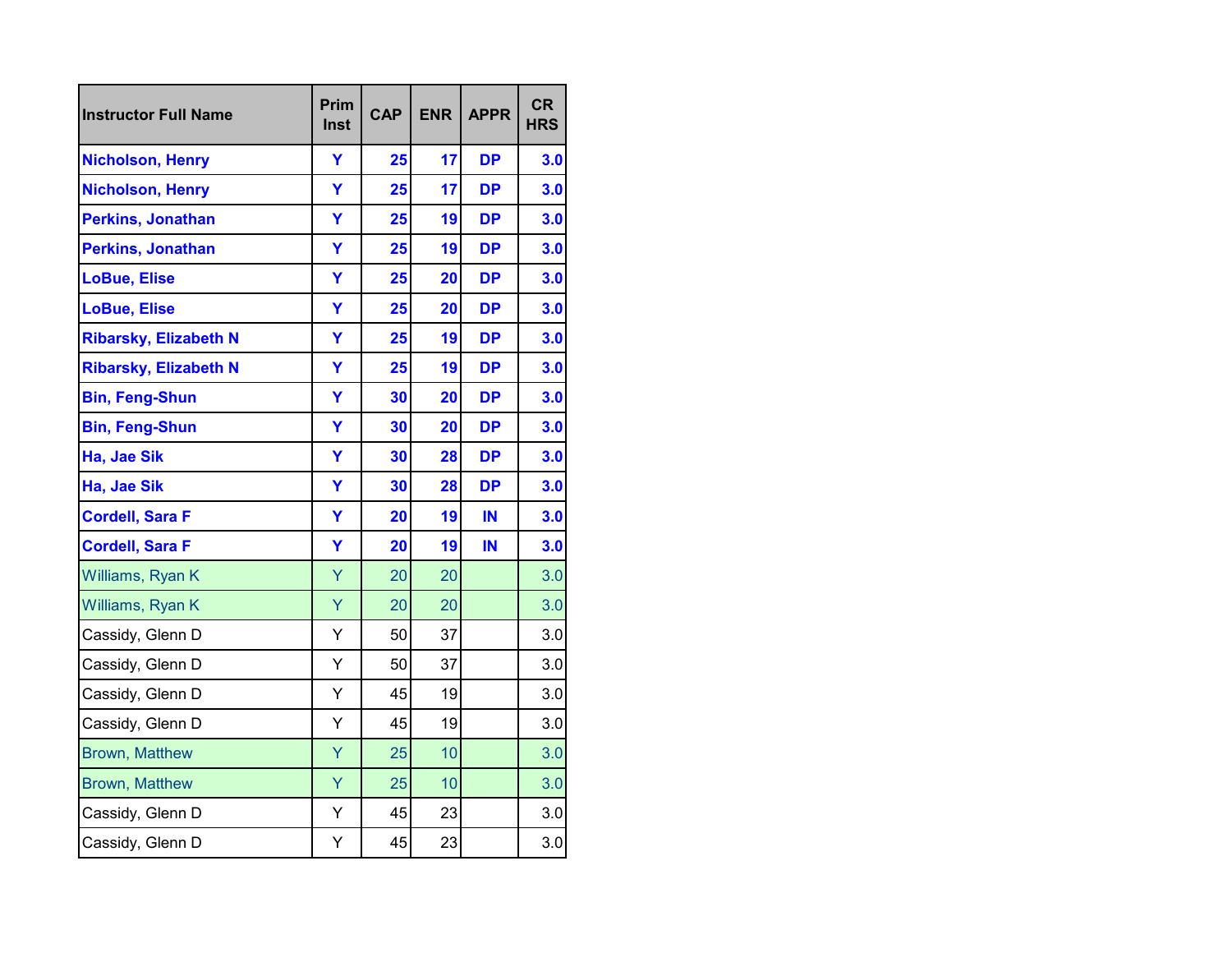| Brown, Matthew          | Υ | 45 | 13             |           | 3.0 |
|-------------------------|---|----|----------------|-----------|-----|
| Brown, Matthew          | Υ | 45 | 13             |           | 3.0 |
| Peterson, Carl R        | Υ | 45 | 5              |           | 4.0 |
| <b>Peterson, Carl R</b> | Ÿ | 25 | 8              | <b>DP</b> | 4.0 |
| Bussell, Donna A        | Y | 30 | 6              |           | 3.0 |
| Mulliken, Ken           | Υ | 20 | 20             | <b>AD</b> | 3.0 |
| Robles-Reyes, Arnaldo   |   |    | 20             | <b>AD</b> | 3.0 |
| Peck, Graham A          | Y | 30 | 21             |           | 3.0 |
| Peck, Graham A          | Y | 30 | 21             |           | 3.0 |
| Bailey, Heather L       | Y | 30 | 5              |           | 3.0 |
| Rincon, Roberto         | Υ | 35 | 6              |           | 3.0 |
| Rincon, Roberto         | Y | 35 | 6              |           | 3.0 |
| NO INSTRUCTOR           |   | 35 | 16             |           | 3.0 |
| Graf, Sharon S          | Ÿ | 25 | 8              |           | 4.0 |
| <b>Boltuc, Peter N</b>  | Ÿ | 30 | $\overline{7}$ |           | 4.0 |
| Rincon, Roberto         | Y | 35 | 28             |           | 3.0 |
| Rincon, Roberto         | Y | 35 | 28             |           | 3.0 |
| NO INSTRUCTOR           |   | 35 | 4              |           | 3.0 |
| Gilman-Opalsky, Richard | Υ | 30 | 15             |           | 3.0 |
| <b>Boltuc, Peter N</b>  | Ÿ | 30 | 1              |           | 4.0 |
| Crocker, Adriana M      | Y | 30 | 16             |           | 3.0 |
| Crocker, Adriana M      | Υ | 30 | 16             |           | 3.0 |
| Hyde, Jordan            | Ÿ | 25 | 17             |           | 3.0 |
| Hyde, Jordan            | Ÿ | 25 | 17             |           | 3.0 |
| Zaleski, Diana J        | Y | 40 | 38             |           | 3.0 |
| Zaleski, Diana J        | Υ | 40 | 38             |           | 3.0 |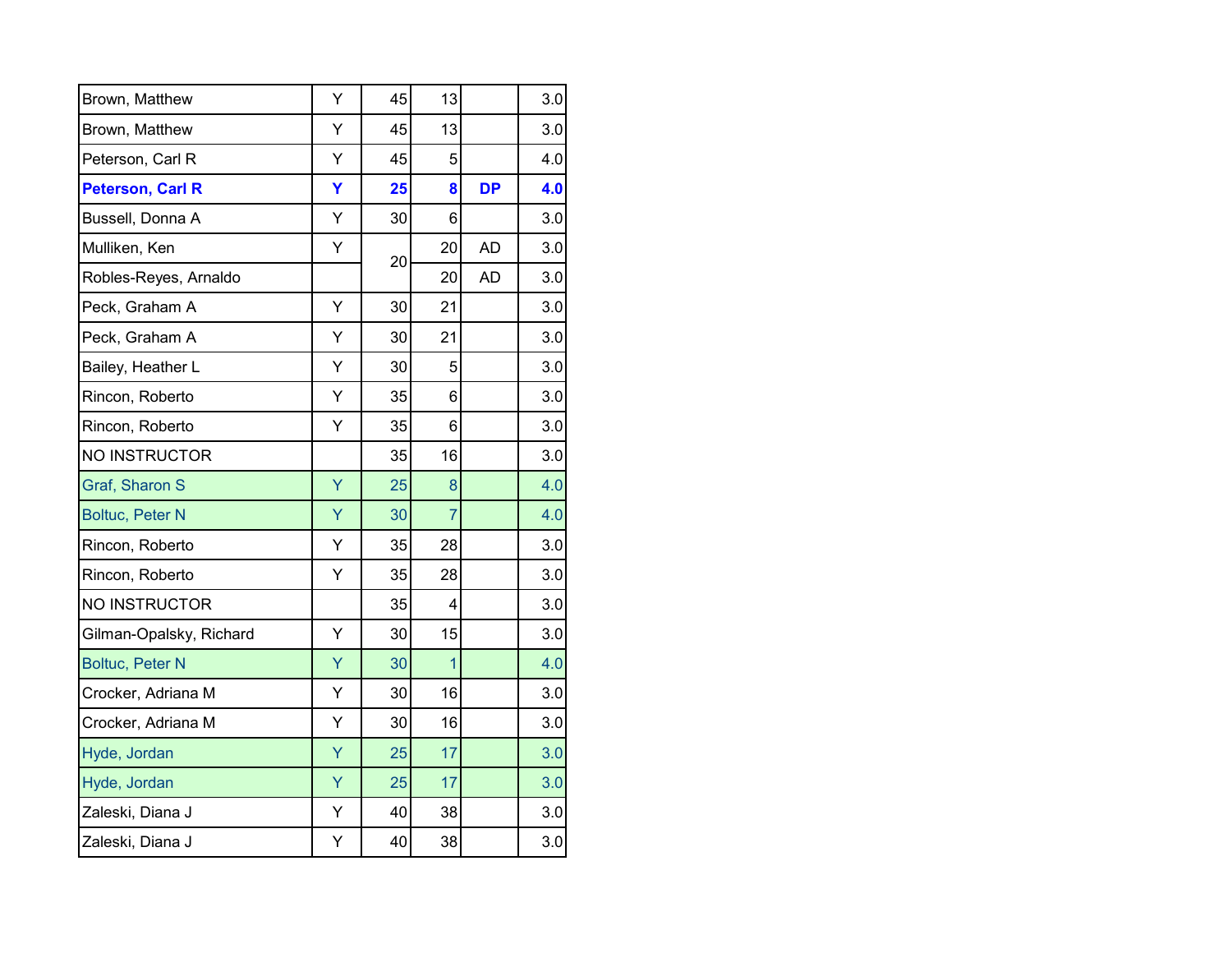| Zaleski, Diana J     | Ý | 40 | 25 |           | 3.0     |
|----------------------|---|----|----|-----------|---------|
| Zaleski, Diana J     | Ý | 40 | 25 |           | 3.0     |
| Hyde, Jordan         | Ý | 40 | 31 |           | 3.0     |
| Hyde, Jordan         | Y | 40 | 31 |           | $3.0\,$ |
| Reinke, Karen S      | Y | 35 | 20 |           | 3.0     |
| Tuxhorn, Rebecca J   | Y | 35 | 26 |           | 3.0     |
| Tuxhorn, Rebecca J   | Ý | 35 | 26 |           | 3.0     |
| Fisher, Lynn E       | Ý | 35 | 23 |           | 3.0     |
| Fisher, Lynn E       | Υ | 35 | 23 |           | 3.0     |
| Saunders, Tiffani    | Υ | 20 | 6  | <b>AD</b> | 3.0     |
| NO INSTRUCTOR        |   | 20 | 11 | <b>AD</b> | 3.0     |
| Fisher, Lynn E       | Y | 35 | 7  |           | 3.0     |
| Dell, Heather S      | Υ | 30 | 14 |           | 4.0     |
| Dell, Heather S      | Y | 30 | 14 |           | 4.0     |
| Graf, Sharon S       | Y | 25 | 5  |           | 4.0     |
| Hadley-Ives, Eric J  | Y | 25 | 12 |           | 3.0     |
| Mitchell, Ronda J    | Ÿ | 25 | 25 |           | 3.0     |
| <b>NO INSTRUCTOR</b> |   | 25 | 0  | <b>DP</b> | 3.0     |
| NO INSTRUCTOR        |   | 25 | 7  | <b>AD</b> | 3.0     |

| <b>Instructor Full Name</b> | <b>Prim</b><br>Inst | <b>CAP</b> |    | <b>ENR   APPR</b> | <b>CR</b><br>HRS |
|-----------------------------|---------------------|------------|----|-------------------|------------------|
| <b>NO INSTRUCTOR</b>        |                     | 30         | 30 |                   | 1.0              |
| <b>NO INSTRUCTOR</b>        |                     | 30         | 30 |                   | 1.0              |
| <b>INO INSTRUCTOR</b>       |                     | 30         | 30 |                   | 1.0              |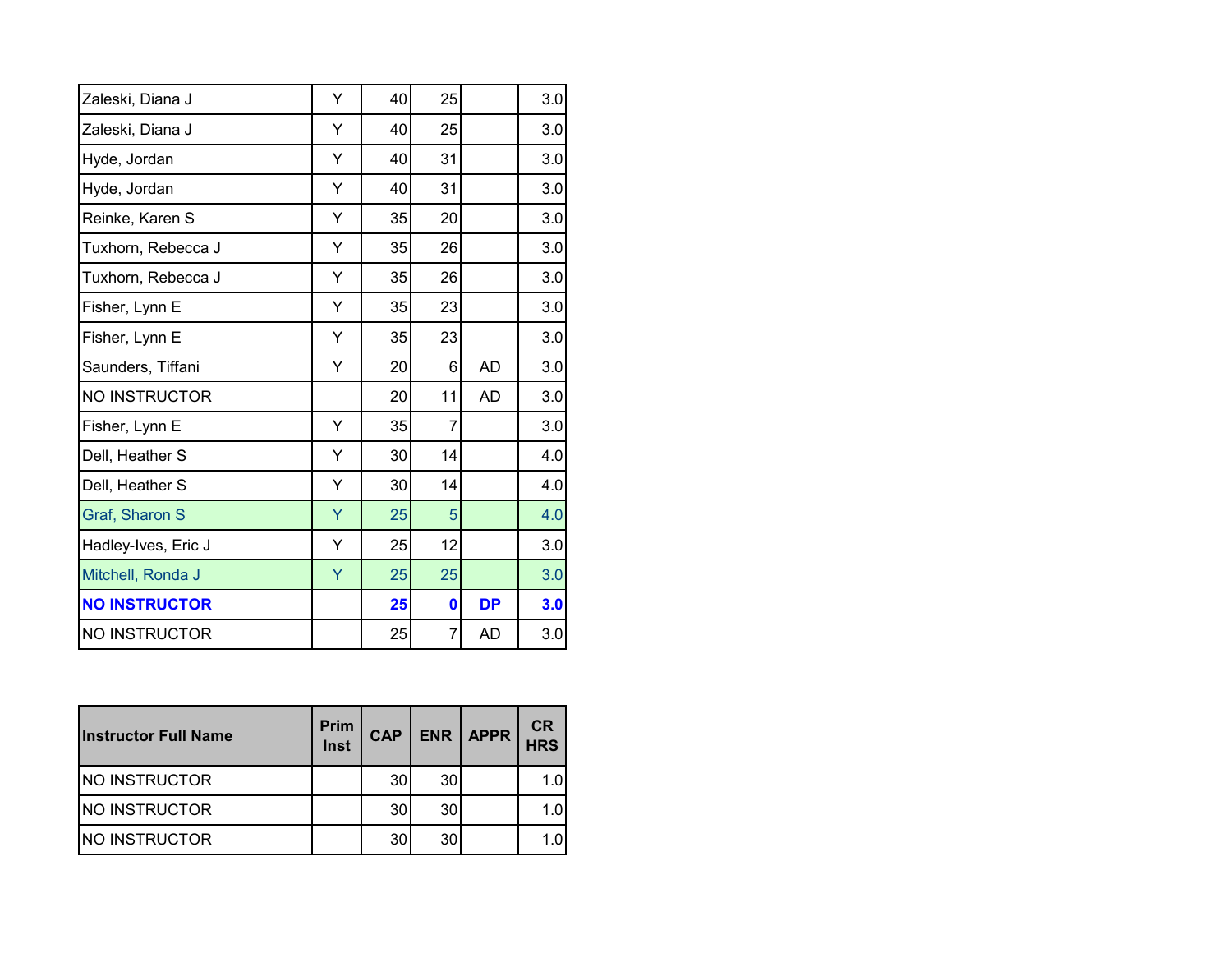| <b>NO INSTRUCTOR</b> | 30 | 30 | 1.0 |
|----------------------|----|----|-----|
| <b>NO INSTRUCTOR</b> | 30 | 30 | 1.0 |
| <b>NO INSTRUCTOR</b> | 30 | 18 | 1.0 |
| <b>NO INSTRUCTOR</b> | 30 | 17 | 1.0 |
| <b>NO INSTRUCTOR</b> | 30 | 18 | 1.0 |
| NO INSTRUCTOR        | ∩  | 0  | 1.0 |
| <b>NO INSTRUCTOR</b> | 30 | 30 | 1.0 |
| <b>NO INSTRUCTOR</b> | 30 | 28 | 1.0 |
| <b>NO INSTRUCTOR</b> | 30 | 12 | 1.0 |
| <b>NO INSTRUCTOR</b> |    |    | 1.0 |

| <b>Instructor Full Name</b> | <b>Prim</b><br><b>Inst</b> | <b>CAP</b> | <b>ENR</b>     | <b>APPR</b> | <b>CR</b><br><b>HRS</b> |
|-----------------------------|----------------------------|------------|----------------|-------------|-------------------------|
| Seif, Haley                 | Y                          | 30         | 4              |             | 4.0                     |
| <b>Brecklin, Leanne R</b>   | Y                          | 20         | 15             |             | 3.0                     |
| Brown, Debra N              | Y                          | 30         | 14             |             | 3.0                     |
| Kincaid, Amie               | Y                          | 30         | 22             |             | 4.0                     |
| Cass, Meagan A              | Y                          | 30         | 13             |             | 4.0                     |
| Seif, Haley                 | Y                          | 30         | 3              |             | 4.0                     |
| Kent, Holly M               | Y                          | 30         | 18             |             | 4.0                     |
| Jordan, Gwen H              | Y                          | 30         | 24             |             | 3.0                     |
| Jordan, Gwen H              | Y                          | 30         | $\overline{2}$ |             | 4.0                     |
| <b>NO INSTRUCTOR</b>        |                            | 35         | 24             |             | 3.0                     |
| <b>NO INSTRUCTOR</b>        |                            | 6          | 5              |             | 3.0                     |
| <b>NO INSTRUCTOR</b>        |                            | 30         | 25             |             | 3.0                     |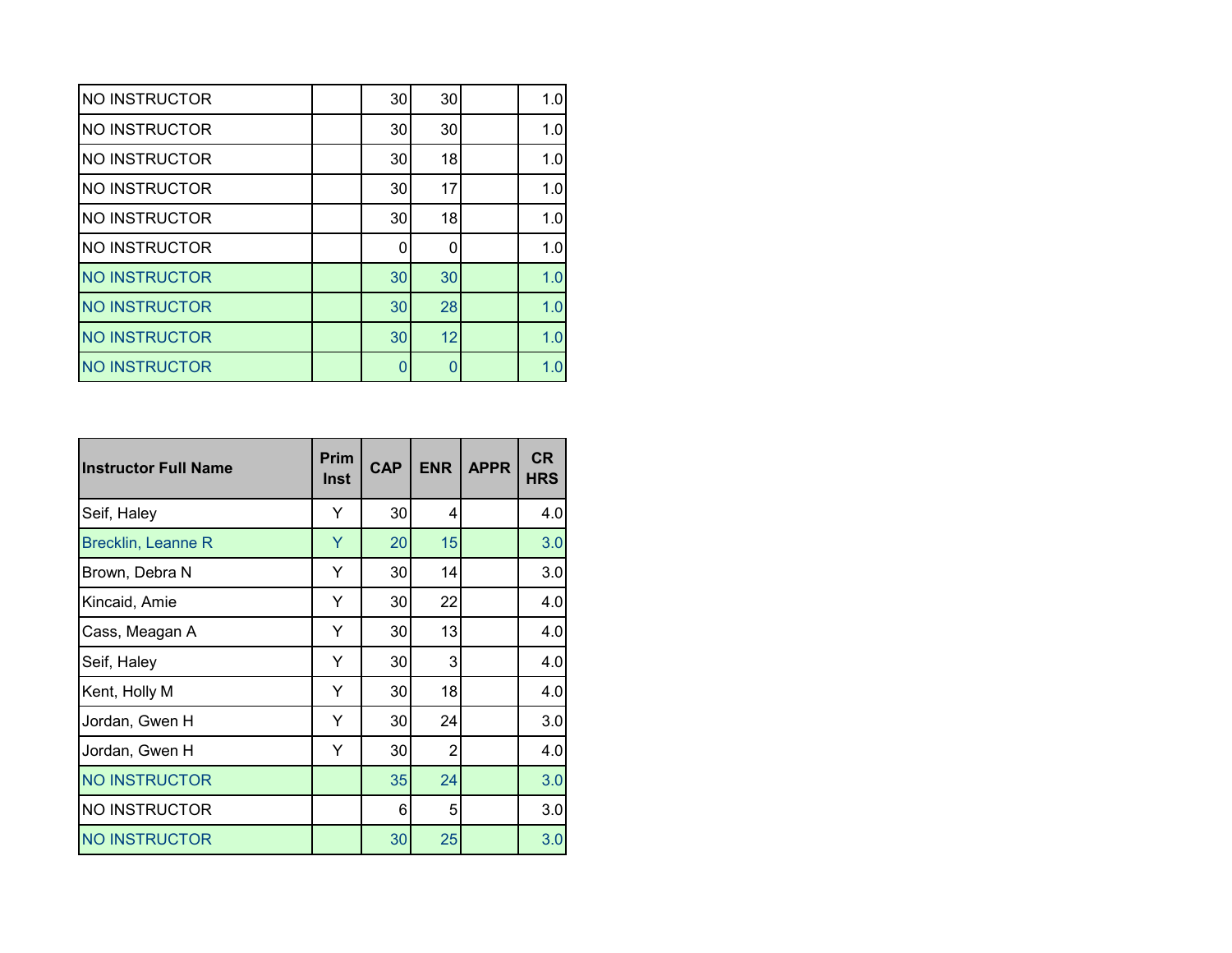| <b>NO INSTRUCTOR</b>      |   | 20 | 21             | 4.0 |
|---------------------------|---|----|----------------|-----|
| Killam, Lenore I          | Ÿ | 20 | 20             | 4.0 |
| Saunders, Tiffani         | Y | 35 | 12             | 3.0 |
| Seif, Haley               | Y | 35 | 12             | 3.0 |
| Murphy, Michael           | Y | 25 | 0              | 4.0 |
| Murphy, Michael           | Ÿ | 25 | 14             | 4.0 |
| Seif, Haley               | Y | 30 | $\overline{2}$ | 4.0 |
| Murphy, Michael           | Y | 25 | 10             | 4.0 |
| Murphy, Michael           | Υ | 25 | 0              | 4.0 |
| Kent, Holly M             | Υ | 15 | 0              | 4.0 |
| Seif, Haley               | Υ | 30 | $\overline{2}$ | 4.0 |
| Murphy, Michael           | Υ | 25 | 5              | 4.0 |
| Murphy, Michael           | Ÿ | 25 | 11             | 4.0 |
| <b>Brecklin, Leanne R</b> | Y | 20 | 5              | 3.0 |
| Brown, Debra N            | Y | 30 | 1              | 3.0 |
| Dell, Heather S           | Y | 30 | 10             | 4.0 |
| Seif, Haley               | Y | 30 | 1              | 4.0 |
| Kent, Holly M             | Υ | 15 | $\overline{2}$ | 4.0 |
| Murphy, Michael           | Ÿ | 25 | 15             | 4.0 |

| <b>Instructor Full Name</b> | Prim<br>Inst | <b>CAP</b> | ENR   APPR | <b>CR</b><br><b>HRS</b> |
|-----------------------------|--------------|------------|------------|-------------------------|
| Lacher, Allison C           |              | 70         |            | 3.0                     |
| Lacher, Allison C           |              | 70         |            | 3.0                     |
| Neginsky, Rosina            |              | 70         |            | 3.0                     |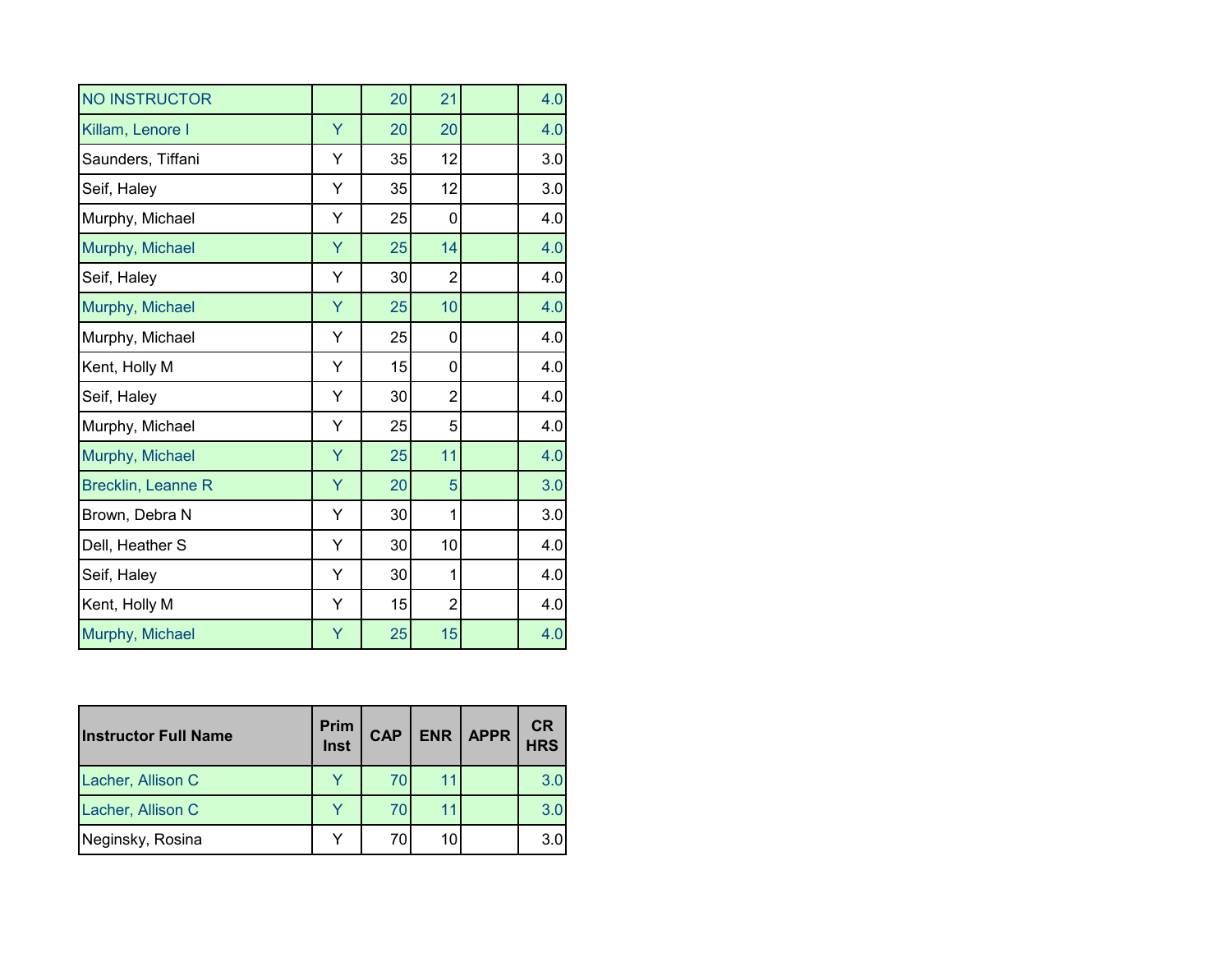| Neginsky, Rosina      | Υ | 70 | 10 |    | 3.0 |
|-----------------------|---|----|----|----|-----|
| Robinson, Jeffrey P   | Υ | 18 | 6  |    | 3.0 |
| Miller, Michael J     | Υ | 18 | 9  |    | 3.0 |
| Robinson, Jeffrey P   | Υ | 18 | 12 |    | 3.0 |
| Harris, Shane A       | Υ | 16 | 8  |    | 3.0 |
| Robinson, Jeffrey P   | Y | 16 | 11 |    | 3.0 |
| NO INSTRUCTOR         |   | 22 | 16 |    | 3.0 |
| Bjorngaard, Brytton   | Υ | 22 | 9  |    | 3.0 |
| Perkins, Jonathan     | Y | 25 | 5  |    | 3.0 |
| Strahle, Ann E        | Υ | 20 | 1  |    | 4.0 |
| NO INSTRUCTOR         |   | 18 | 6  |    | 3.0 |
| Bjorngaard, Brytton   | Y | 22 | 9  |    | 3.0 |
| Strahle, Ann E        | Υ | 20 | 9  |    | 4.0 |
| Webb, Sarah L         | Ý | 18 | 17 |    | 3.0 |
| NO INSTRUCTOR         |   | 99 | 4  |    | 1.0 |
| <b>Walsh, Abigail</b> | Ÿ | 20 | 0  | IN | 1.0 |
| Mitchell, William     | Υ | 99 | 15 |    | 1.0 |
| Stamatis, Yona        | Y | 99 | 3  |    | 1.0 |
| <b>Walsh, Abigail</b> | Ÿ | 20 | 6  | IN | 1.0 |
| <b>NO INSTRUCTOR</b>  |   | 99 | 0  |    | 1.0 |
| Walsh, Abigail        | Ÿ | 25 | 25 |    | 3.0 |
| Walsh, Abigail        | Ÿ | 25 | 25 |    | 3.0 |
| Song, Jonghun         | Υ | 25 | 6  |    | 3.0 |
| Li, Yichen            | Y | 15 | 8  |    | 3.0 |
| Pryor, Brian          | Y | 16 | 5  |    | 3.0 |
| <b>NO INSTRUCTOR</b>  |   | 99 | 3  | IN | 1.0 |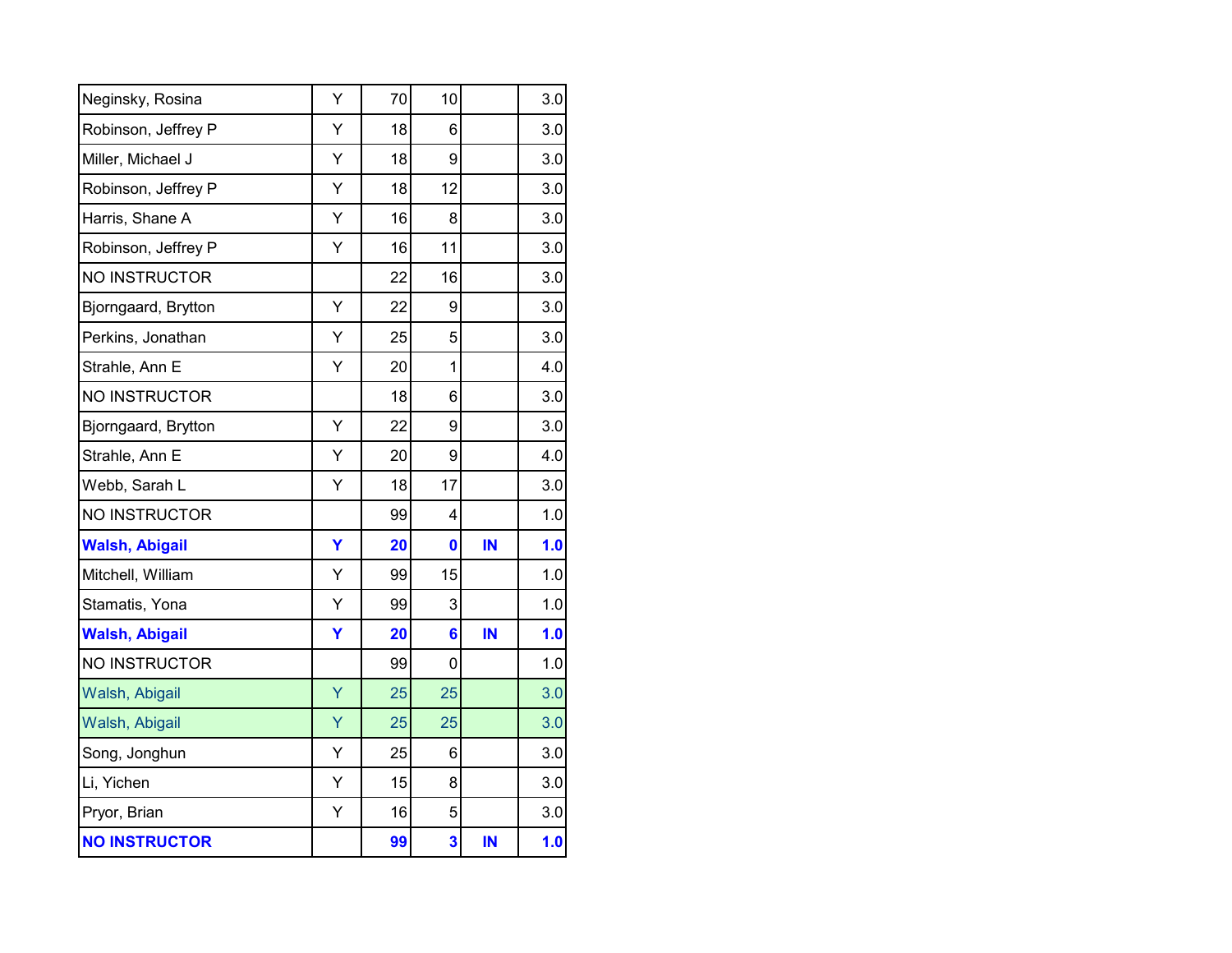| <b>Walsh, Abigail</b>        | Y | 20 | 0                       | IN | 1.0 |
|------------------------------|---|----|-------------------------|----|-----|
| <b>Mitchell, William</b>     | Y | 99 | 0                       | IN | 1.0 |
| <b>Stamatis, Yona</b>        | Y | 99 | 0                       | IN | 1.0 |
| <b>Walsh, Abigail</b>        | Y | 20 | $\overline{\mathbf{2}}$ | IN | 1.0 |
| <b>NO INSTRUCTOR</b>         |   | 99 | 0                       | IN | 1.0 |
| Powell, Dathan A             | Y | 16 |                         |    | 4.0 |
| Thibodeaux-Thompson, Milissa | Y | 16 |                         |    | 4.0 |
| Thibodeaux-Thompson, Milissa | Y | 35 | 13                      |    | 3.0 |
| Thibodeaux-Thompson, Milissa | Y | 35 | 13                      |    | 3.0 |

| <b>Instructor Full Name</b> | Prim<br><b>Inst</b> | <b>CAP</b> | <b>ENR</b> | <b>APPR</b> | <b>CR</b><br><b>HRS</b> |
|-----------------------------|---------------------|------------|------------|-------------|-------------------------|
| <b>NO INSTRUCTOR</b>        |                     | 16         | 10         | <b>DP</b>   | 3.0                     |
| <b>LoBue, Elise</b>         | Y                   | 16         | 15         | <b>DP</b>   | 3.0                     |
| <b>NO INSTRUCTOR</b>        |                     | 16         | 11         | <b>DP</b>   | 3.0                     |
| <b>White, Clifford C</b>    | Y                   | 16         | 14         | <b>DP</b>   | 3.0                     |
| <b>White, Clifford C</b>    | Y                   | 16         | 10         | <b>DP</b>   | 3.0                     |
| <b>LoBue, Elise</b>         | Y                   | 16         | 14         | <b>DP</b>   | 3.0                     |
| <b>NO INSTRUCTOR</b>        |                     | 20         | 19         |             | 3.0                     |
| <b>NO INSTRUCTOR</b>        |                     | 20         | 20         |             | 3.0                     |
| <b>NO INSTRUCTOR</b>        |                     | 20         | 16         |             | 3.0                     |
| Storey, Ann L               | Y                   | 20         | 4          |             | 3.0                     |
| Griffiths, Ryan J           | Y                   | 20         | 12         |             | 3.0                     |
| Whalen, Jennifer            | Y                   | 20         | 19         |             | 3.0                     |
| <b>NO INSTRUCTOR</b>        |                     | 20         | 20         |             | 3.0                     |